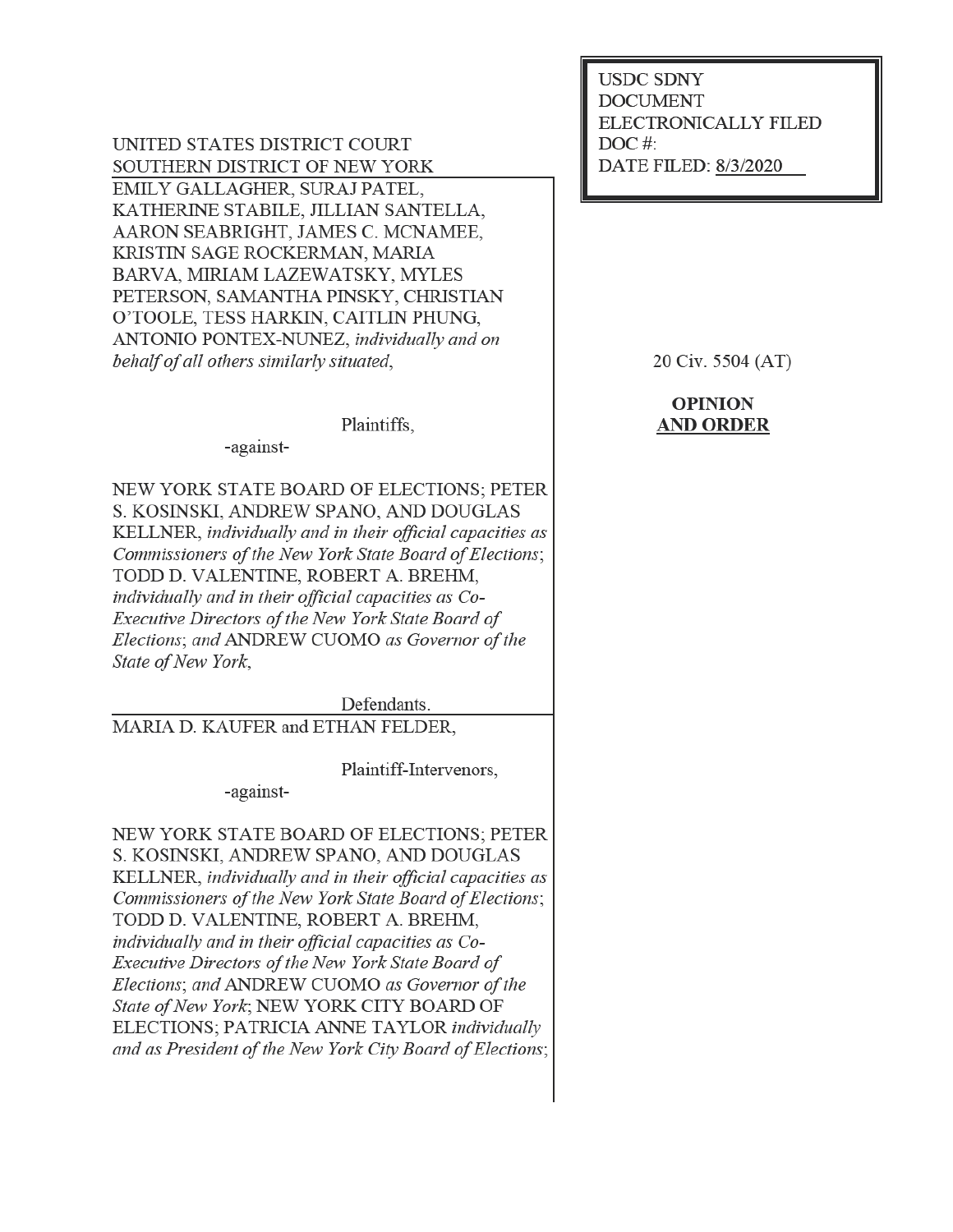and MICHAEL J. RYAN, *individually and as the Executive Director of the New York City Board of Elections*,

Defendants.

### ANALISA TORRES, District Judge:

In this action, fourteen New York City voters who voted by absentee ballot in New York's June 23, 2020 primary election (the "June 23 Primary"), and four candidates on the ballot allege that their rights under the First and Fourteenth Amendments to the United States Constitution, and corresponding sections of the New York Constitution, were violated when their absentee ballots were deemed invalid because they lacked a United States Postal Service (the "USPS") postmark, or a timely postmark.

Plaintiff Emily Gallagher aspires to be the Democratic Party's candidate for the State Assembly in New York's 50th Assembly District. Plaintiff Suraj Patel is running to be the Democratic candidate for the House of Representatives in the 12th Congressional District. Each of the voter Plaintiffs, Katherine Stabile, Jillian Santella, Aaron Seabright, James C. McNamee, Kristin Sage Rockerman, Maria Barva, Miriam Lazewatsky, Myles Peterson, Samantha Pinsky, Christian O'Toole, Tess Harkin, Caitlin Phung, and Antonio Pontex-Nunez, claims that they mailed their absentee ballots on either June 22 or 23, 2020, but the ballots were rejected by the New York City Board of Elections (the "NYCBOE") due to the absence of a timely postmark. Compl., ECF No. 1.

Plaintiff-Intervenors, Maria D. Kaufer and Ethan Felder, are candidates for Democratic District Leader in Part A of New York's 28th Assembly District. Intervenor Compl. ¶¶ 12–13, ECF No. 40. Like Plaintiffs, they claim that absentee ballots cast in their races were invalidated for lack of a timely postmark.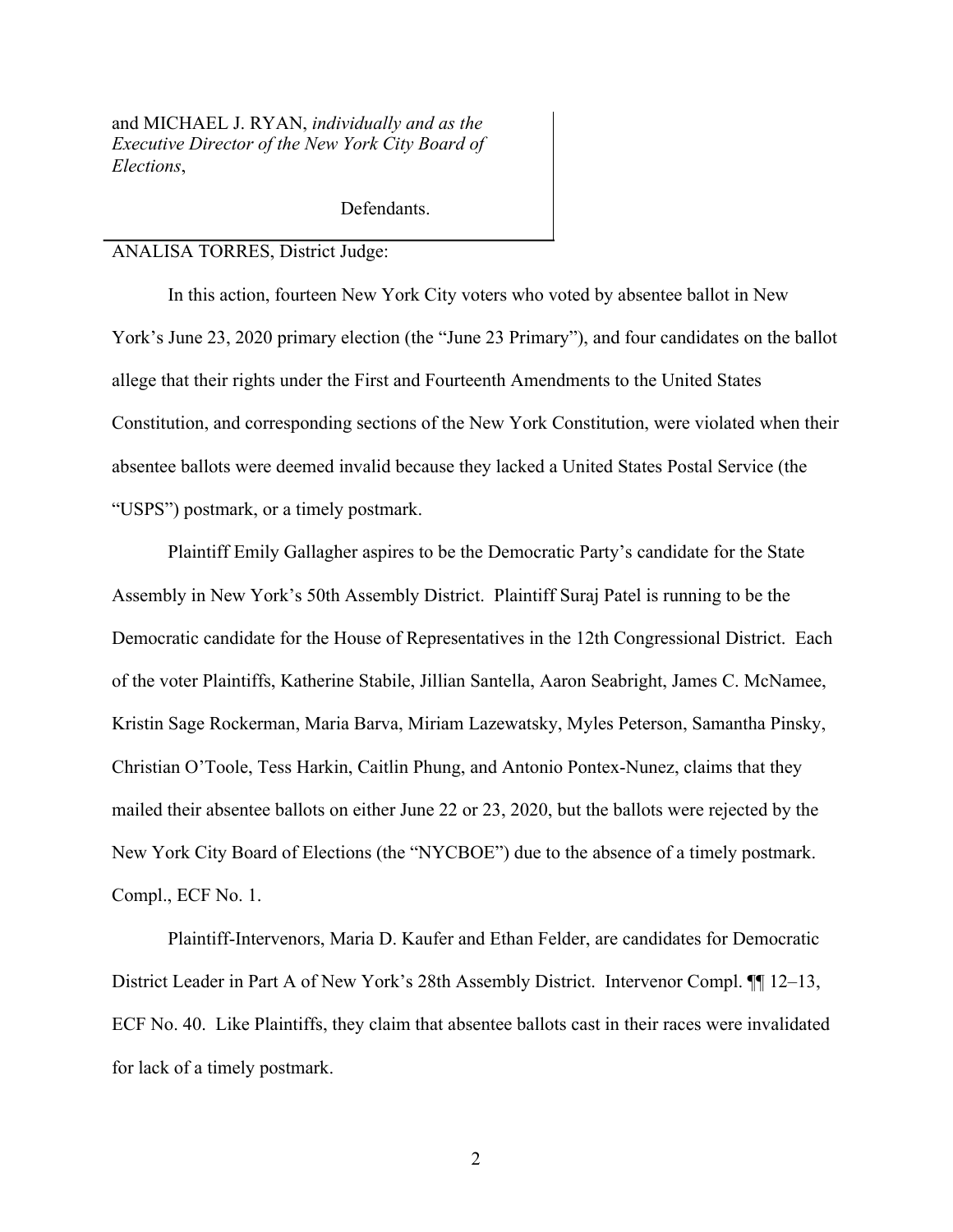Now before the Court are Plaintiffs' and Plaintiff-Intervenors' motions, brought pursuant to Rule 65 of the Federal Rules of Civil Procedure, for a preliminary injunction ordering Defendants—the New York State Board of Elections (the "NYSBOE"), Commissioners Peter S. Kosinski, Andrew Spano, and Douglas Kellner, Co-Executive Directors Todd D. Valentine and Robert Brehm, and Governor Andrew M. Cuomo (together, the "State Defendants")—to count all absentee ballots received by boards of elections by June 30, 2020, whether or not such ballots bear a timely postmark. Pl. Mot., ECF No. 3; Compl. at 21. Plaintiff-Intervenors join in this request, and also seek emergency relief against the NYCBOE, President Patricia Anne Taylor, and Executive Director Michael J. Ryan (together, the "City Defendants"). Intervenor Mot., ECF No. 11.

Starting on July 29, 2020, the Court held a two-day evidentiary hearing via videoconference. Following are the Court's findings of fact and conclusions of law.

At the hearing, Plaintiffs called Emily Gallagher; Mikael Haxby, Data Director, New Kings Democratic Club; Douglas Kellner; Allen Tanko, Marketing Manager, USPS New York District (covering Manhattan and the Bronx); Michael Calabrese, Manager, USPS Morgan Processing and Distribution Center; and Sherilyn Simmons, Consumer Affairs Manager, USPS Triboro District (covering Brooklyn, Queens, and Staten Island). Plaintiff-Intervenors did not call any witnesses. Robert Brehm testified on behalf of the State Defendants. City Defendants called the following NYCBOE employees: Georgea Kontzamanis, Operations Manager; Dawn Sandow, Deputy Executive Director; and Raymond J. Riley, Chief Clerk, Kings County.

The Court credits the witnesses' testimony. However, to the extent that Tanko's testimony about the postmarking and delivery of mail contradicted that of Calabrese, the Court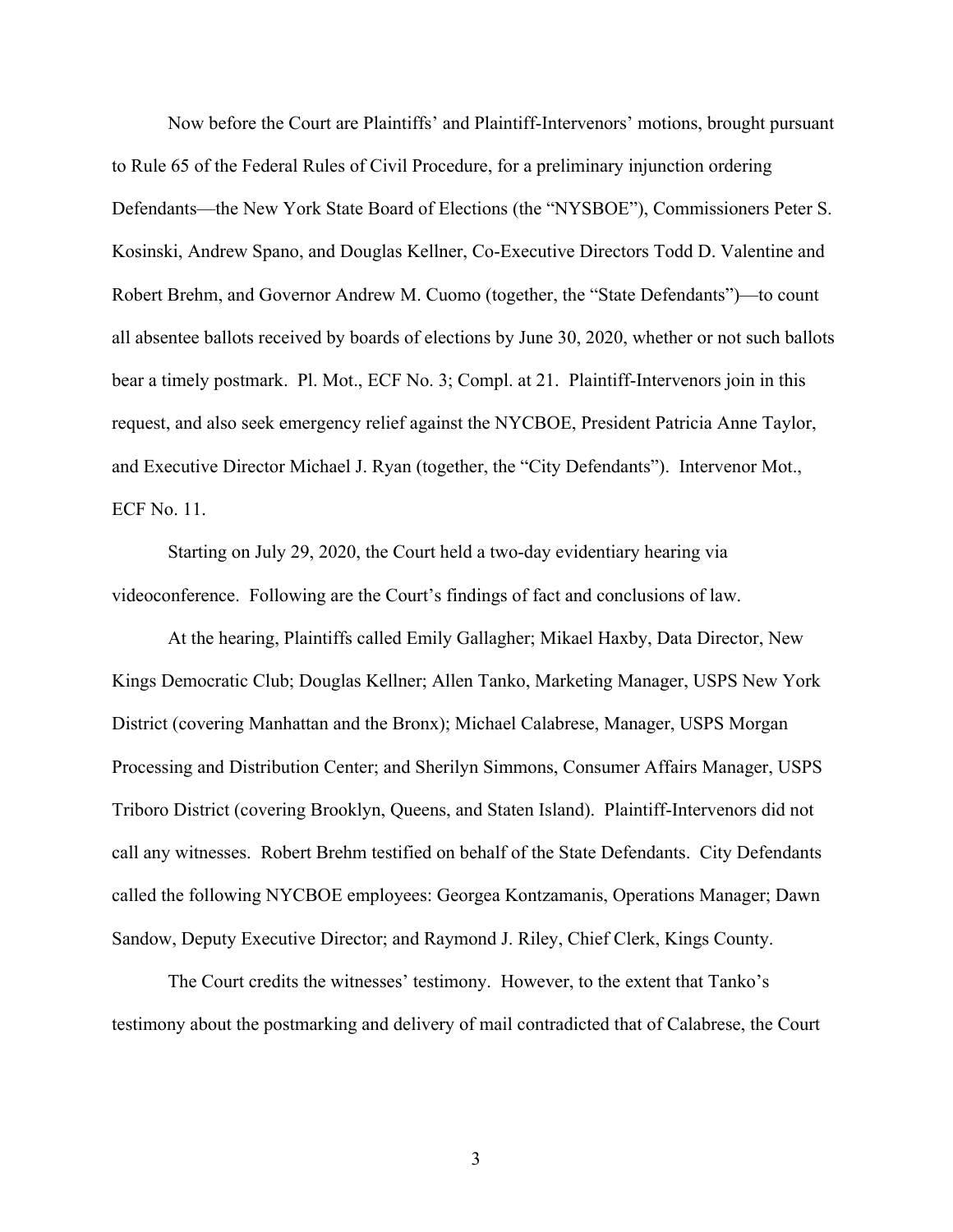adopts Calabrese's version of the facts because, as Tanko conceded, Calabrese has superior knowledge and experience with respect to postal service operations and procedures.

For the reasons stated below, the preliminary injunction is GRANTED as follows: the Commissioners of the NYSBOE are ORDERED to direct all local boards of elections to count all otherwise valid absentee ballots cast in the June 23 Primary which were (1) received by June 24, 2020, without regard to whether such ballots are postmarked by June 23, 2020 and (2) received by June 25, 2020, so long as such ballots are not postmarked later than June 23, 2020.

# **FINDINGS OF FACT**

## I. The Role of State and Local Boards of Elections

New York's election system relies on a state board of elections, the NYSBOE, and a number of local boards of elections, including the NYCBOE. Hearing Tr. 77:20–78:11; Brehm Decl. ¶¶ 3–4, ECF No. 18. The NYSBOE is responsible for maintaining the state voter registration database with the records that are provided by the county boards of elections, canvassing contests that are statewide or that cross county boundaries, and maintaining the campaign finance disclosure system. N.Y. Elec. Law § 5-614; *see* Hearing Tr. 78:2–8. The NYSBOE also has the power to "issue instructions and promulgate rules and regulations relating to the administration of the election process," and "perform such other acts as may be necessary to carry out the purposes of" the Election Law. N.Y. Elec. Law  $\S$  3-102(1), (17); Hearing Tr. 78:14–79:7; Brehm Decl. ¶ 6.

Local boards of elections are responsible for the conduct of elections, including organizing poll sites, printing ballots, mailing absentee ballots, and then canvassing the vote and reporting the results to the NYSBOE. N.Y. Elec. Law § 9-202; *see* Hearing Tr. 77:20–25; Brehm Decl. ¶ 6. The local boards are required to complete a canvass of ballots and certify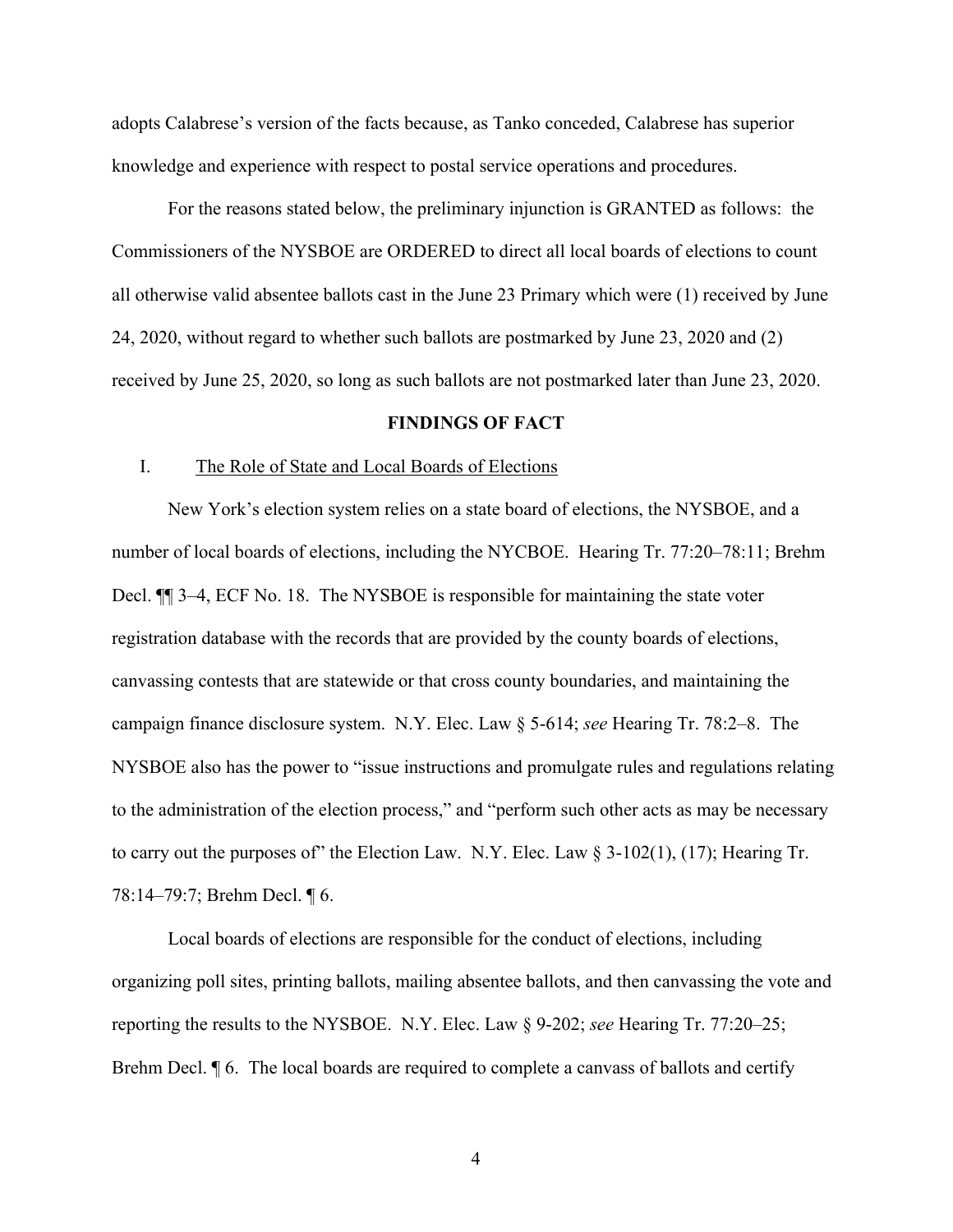results within 13 days of a primary election. N.Y. Elec. Law § 9-200. Overburdened by the large volume of absentee ballots cast during the COVID-19 pandemic, the NYCBOE failed to meet that deadline for the June 23 Primary. Hearing Tr. 410:22–411:3. Under Election Law § 4- 112, the NYSBOE must "certify to each county board of elections the name and residence of each candidate nominated" in a primary election "not later than fifty-five days before a general election."

# II. The June 23, 2020 Primary Election and Absentee Ballots

During April and May of 2020, in response to the COVID-19 pandemic, Governor Andrew M. Cuomo issued a series of executive orders modifying state election law as it pertains to the use of absentee ballots for the June 23 Primary. *See* N.Y. Exec. Order No. 202.15 (Apr. 9, 2020); N.Y. Exec. Order No. 202.23 (Apr. 24, 2020); N.Y. Exec. Order No. 202.26 (May 1, 2020).

New York Election Law § 8-400 permits a voter, upon application, to receive an absentee ballot for any primary election if the voter expects to be: (a) absent from the county of his or her residence; (b) unable to appear in person due to illness or physical disability; (c) a resident or patient of a veterans health administration hospital; or (d) absent from his or her residence because he or she is detained in jail.

On April 9, 2020, the Governor issued Executive Order 202.15, which temporarily suspended and modified § 8-400 to allow a voter to receive an absentee ballot based on a temporary illness due to the potential for contraction of COVID-19. N.Y. Exec. Order No. 202.15 (Apr. 9, 2020). Executive Order 202.15 further modified § 8-400 to allow for electronic absentee ballot applications, thereby eliminating the requirement of a signature or in-person appearance. *Id.* On April 24, 2020, Governor Cuomo issued Executive Order 202.23, which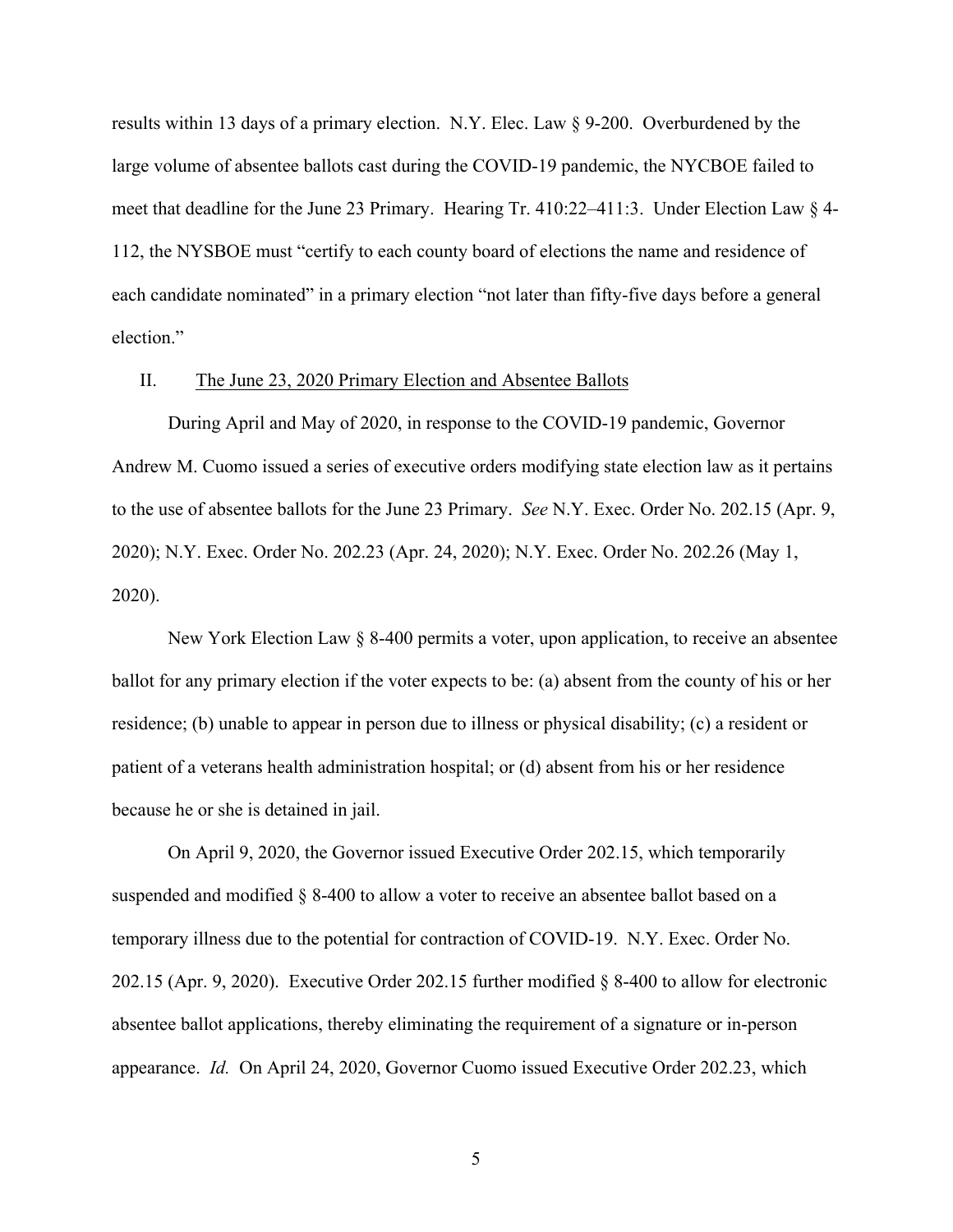again modified § 8-400 by directing the boards of elections to send absentee ballot applications to all eligible voters. N.Y. Exec. Order No. 202.23 (Apr. 24, 2020).

Finally, Executive Order 202.26, issued on May 1, 2020, modified  $\S$  8-406 "to the extent that any ballot sent to a voter for a primary or special election to be held on June 23, 2020 shall be provided with a postage paid return envelope." N.Y. Exec. Order No. 202.26 (May 1, 2020); *see* Hearing Tr. 111:5–10. Thus, absentee ballot return envelopes specified that "POSTAGE WILL BE PAID BY ADDRESSEE." *See, e.g.*, Pl. Ex. 1. Prior to this Executive Order, boards of elections were only required to send a voter a ballot and an envelope. *See* N.Y. Election Law § 8-408. Postage paid return envelopes had not been used in the preceding two decades. Hearing Tr. 81:4–21, 82:20–83:4.

The New York State Legislature also acted. The Election Law was amended to allow, among other things, a voter to request an absentee ballot over the Internet. NY LEGIS 91 (2020), 2020 Sess. Law News of N.Y. Ch. 91 (S. 8130-D) § 1. Section 8-412 was modified to require that absentee ballots postmarked on or before Election Day be counted. *Id.* § 2.

III. USPS and the June 23 Primary

A. Postmarking Requirement

Election Law § 8-412 provides that:

the board of elections shall cause all absentee ballots received by it before the close of the polls on election day and all ballots contained in envelopes showing a cancellation mark of the United States postal service or a foreign country's postal service, or showing a dated endorsement of receipt by another agency of the United States government, with a date which is ascertained to be not later than the day of the election and received by such board of elections not later than seven days following the day of election to be cast and counted.

N.Y. Elec. Law § 8-412(1). For the June 23 Primary, therefore, absentee ballots could be counted if they (1) were received by a board of elections before the close of the polls on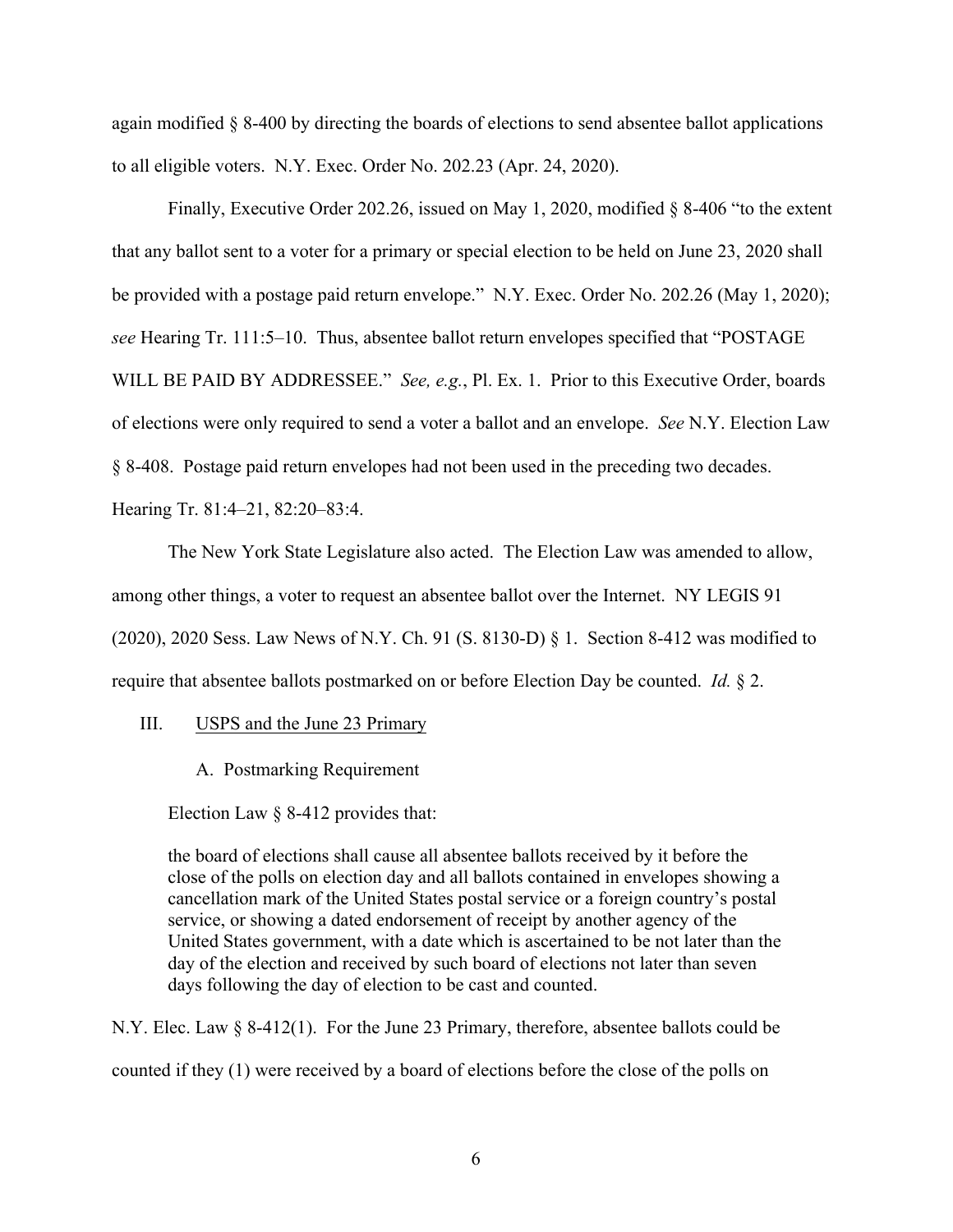June 23, or (2) bore a postmark dated June 23 or earlier, and were received by a board of elections by June 30. On July 14, 2020, the NYCBOE tweeted that "ballots had to be postmarked by 6/23 in order to be valid." @NYCBoardOfElections, Twitter (July 14, 2020, 6:15 PM). At the hearing, however, Commissioner Kellner conceded that absentee ballots placed in a USPS mailbox on Election Day after the last pick-up time would not be postmarked. Hearing Tr. 91:14–16.

## B. USPS Policies and Practices

The parties present different accounts of the USPS's written policies and practices with respect to postmarking prepaid postage envelopes. On the one hand, Plaintiffs point to a postal service handbook, which states that "postmarks are not required for mailings bearing a permit, meter, or precanceled stamp for postage." USPS, Handbook PO-408: Area Mail Processing Guidelines, 1-1.3 Postmarks, https://about.usps.com/handbooks/po408/ch1\_003.htm (last visited Aug. 3, 2020). On the other hand, Defendants cite USPS postmarking guidelines which provide that in March 2014, "the Postal Service began applying a cancellation mark to all letter pieces processed on USPS Letter Automation Compatible Postage Cancellation Systems." USPS, Your 2020 Official Election Mail: USPS Postmarking Guidelines (Jan. 2020),

# https://about.usps.com/kits/kit600.pdf.

At the hearing, testimony from postal service employees established that, contrary to Plaintiffs and Plaintiff-Intervenors' assertions, although the USPS does not generally postmark prepaid mail, Hearing Tr. 232:18–20 ("[O]ur policy is when it is a prepaid postage . . . normally we do not cancel them."), the USPS has a longstanding policy of postmarking election mail, *id*. 339:25–340:5, including absentee ballot return envelopes, *id*. 285:12–14; 339:16-24.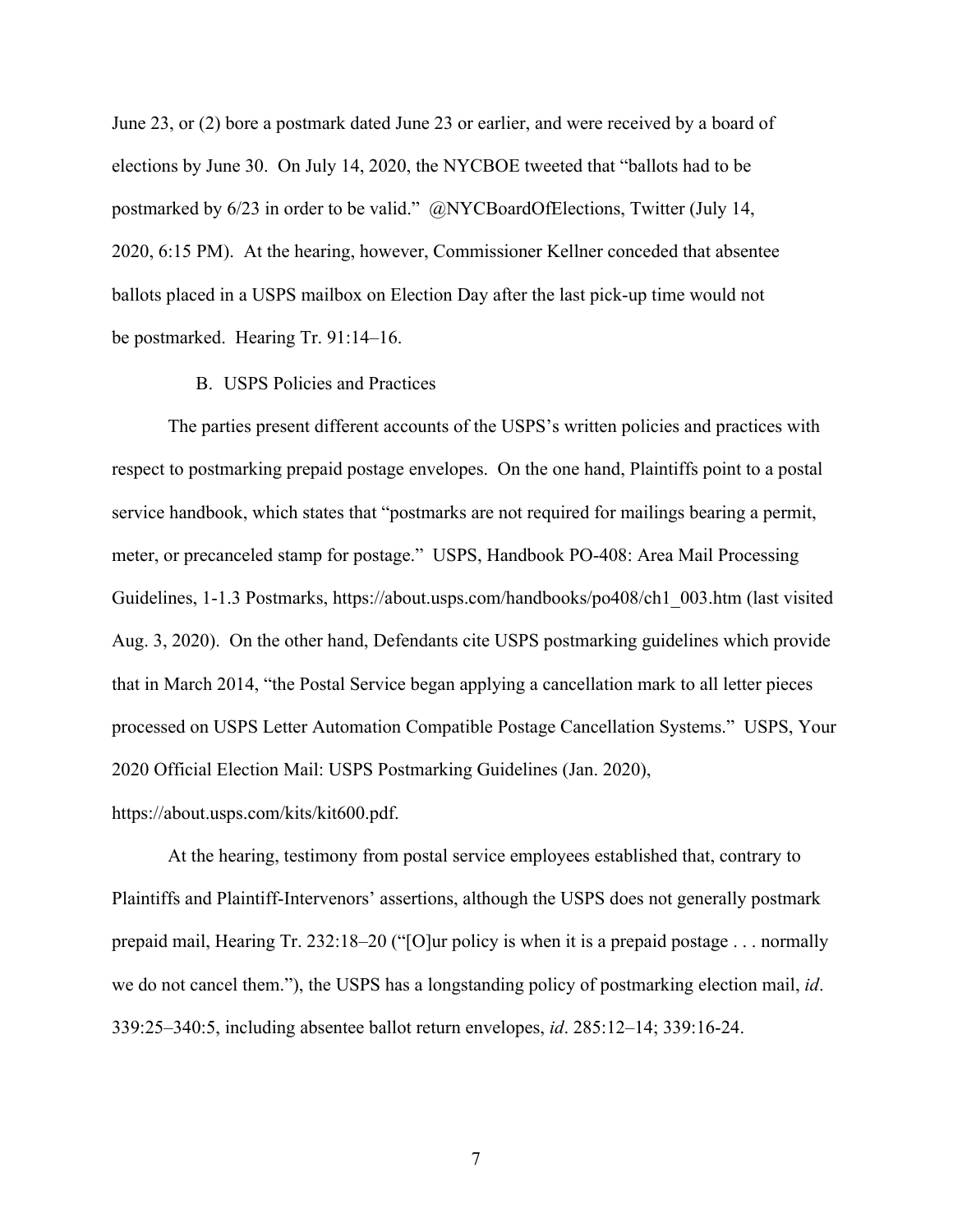Leading up to the June 23 Primary, senior postal service administrators took steps to establish procedures that would ensure that ballot return envelopes would be postmarked including frequent meetings with headquarters and regional bodies before the election season, *id*. 284:23–285:6, directives from national and regional offices to local postmasters mandating that election mail be postmarked, *id*. 284:10–16, and directives to postmasters and station managers directing that constituents requesting a postmark on their ballot return envelope should receive one, *id.* 270:4–8

In addition, the postal service and the NYCBOE had meetings to discuss measures that would be implemented to make the June 23 Primary run as smoothly as possible. *Id*. 231:5–16. Dawn Sandow, the NYCBOE's Deputy Executive Director, testified that she received assurances from the USPS that ballot return envelopes would be cancelled. *Id.* 182:22–24. Georgea Kontzamanis, the NYCBOE's Operations Manager, testified that the NYCBOE worked with USPS mail design analysts to ensure that "all standards were met" regarding postal service requirements for election mail. *Id.* 179:17–23. And Allen Tanko, USPS Marketing Manager for the New York District, testified that the NYCBOE was "very adamant about making sure that every single piece got a postmark and we agreed to make that happen." *Id.* 238:17–20.

# C. USPS Postmarking Process

Michael Calabrese, Manager of the USPS Morgan Processing and Distribution Center (the "Morgan Facility") in Manhattan—the central location where all New York City mail is processed—described the trajectory of a piece of mail.

First, upon pickup from a collection box, a ballot return envelope is transported to the Morgan Facility. *Id*. 315:7–10. There, the envelope will run through an automated cancellation machine, which will stamp the envelope with a postmark. *Id*. 315:21–316:6. The postmarking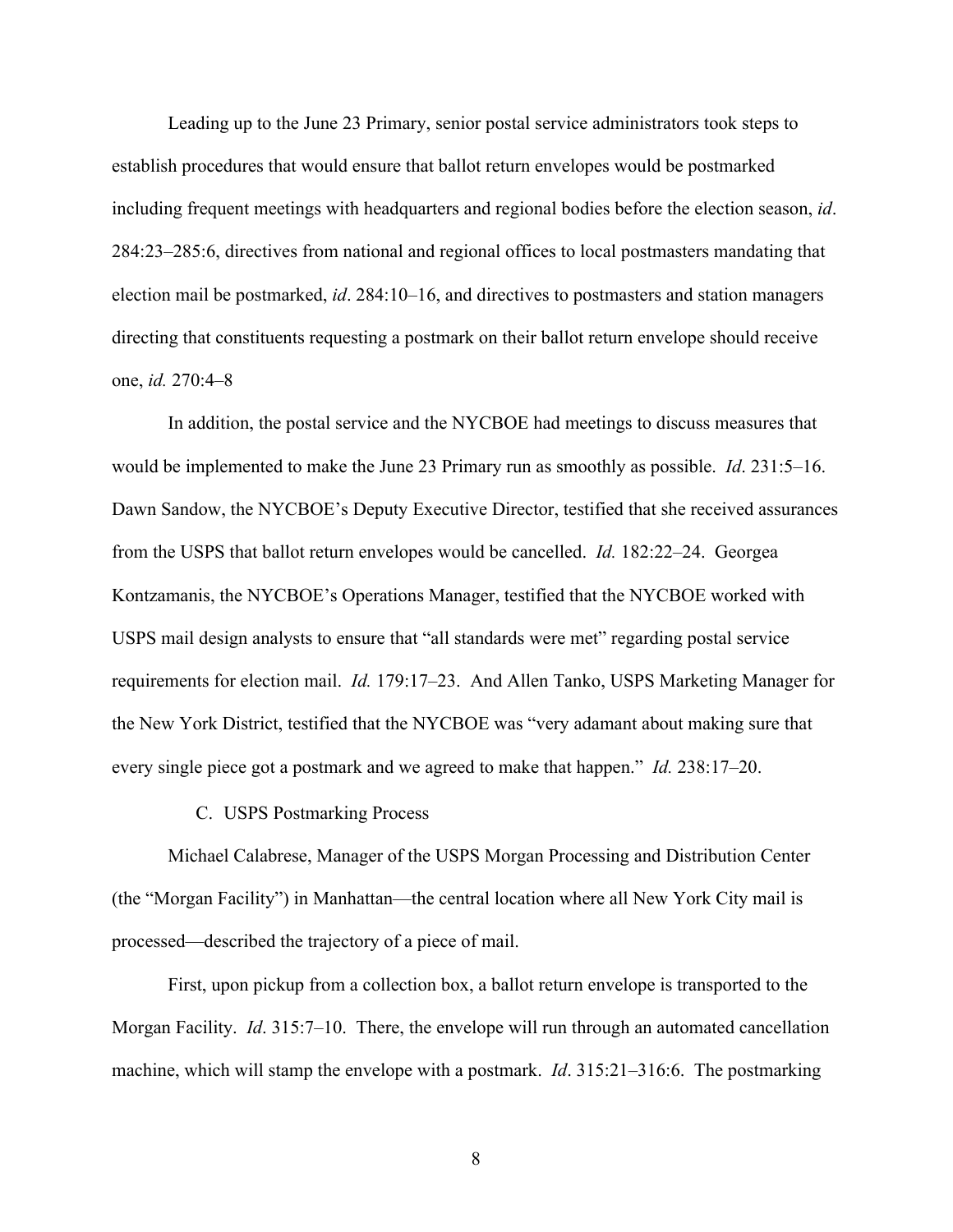process begins at approximately 4:00 p.m. at the Morgan Facility, and ends around midnight. *Id*. 336:25–337:20. Even if a ballot envelope is not processed until after midnight it will still receive a postmark with the drop-off date because the automated computer system does not change the date stamp until 6:00 a.m. the following morning. *Id.* The following day, the envelope will be transported to the local postal service plant in the borough corresponding to the delivery address. *Id*. 316:3–6; 12–16. There, the envelope will undergo another sorting process to identify the postal station that ultimately will deliver the envelope to the addressee. *Id*. 316:7–11. Two days after pickup, in accordance with the USPS's two-day service standard, the envelope should arrive at its final destination (i.e., the NYCBOE office in the borough of the voter's residence). *Id*. 316:4–5.

Within the five boroughs of New York City the postal service promises a "two-day service standard," which means that over 98 percent of mail placed in a collection box or delivered to a post office will arrive within two days, excluding Sundays. *Id.* 313:1–20. In the normal course, a ballot return envelope dropped off at a mailbox before the final pickup time usually at 5:00 p.m.—will follow the standard mail flow and be delivered to the borough NYCBOE office two days later.

Postal service representatives testified that they took seriously their commitment to postmark absentee ballots for the June 23 Primary. Tanko indicated that on June 22, the USPS received over 30,000 absentee ballots which needed to be delivered to voters by the next day. *Id.* 298:4 –8; 33:6–11. Tanko directed the Morgan Facility to upgrade the ballots to Express Mail, in order to ensure that voters would receive them in time to vote on June 23, Election Day. *Id.* 271:7–20; 333:6–19. As an additional safeguard, during the week before Election Day, the Morgan Facility assigned "gatekeepers . . . to filter through [any ballot return envelopes] that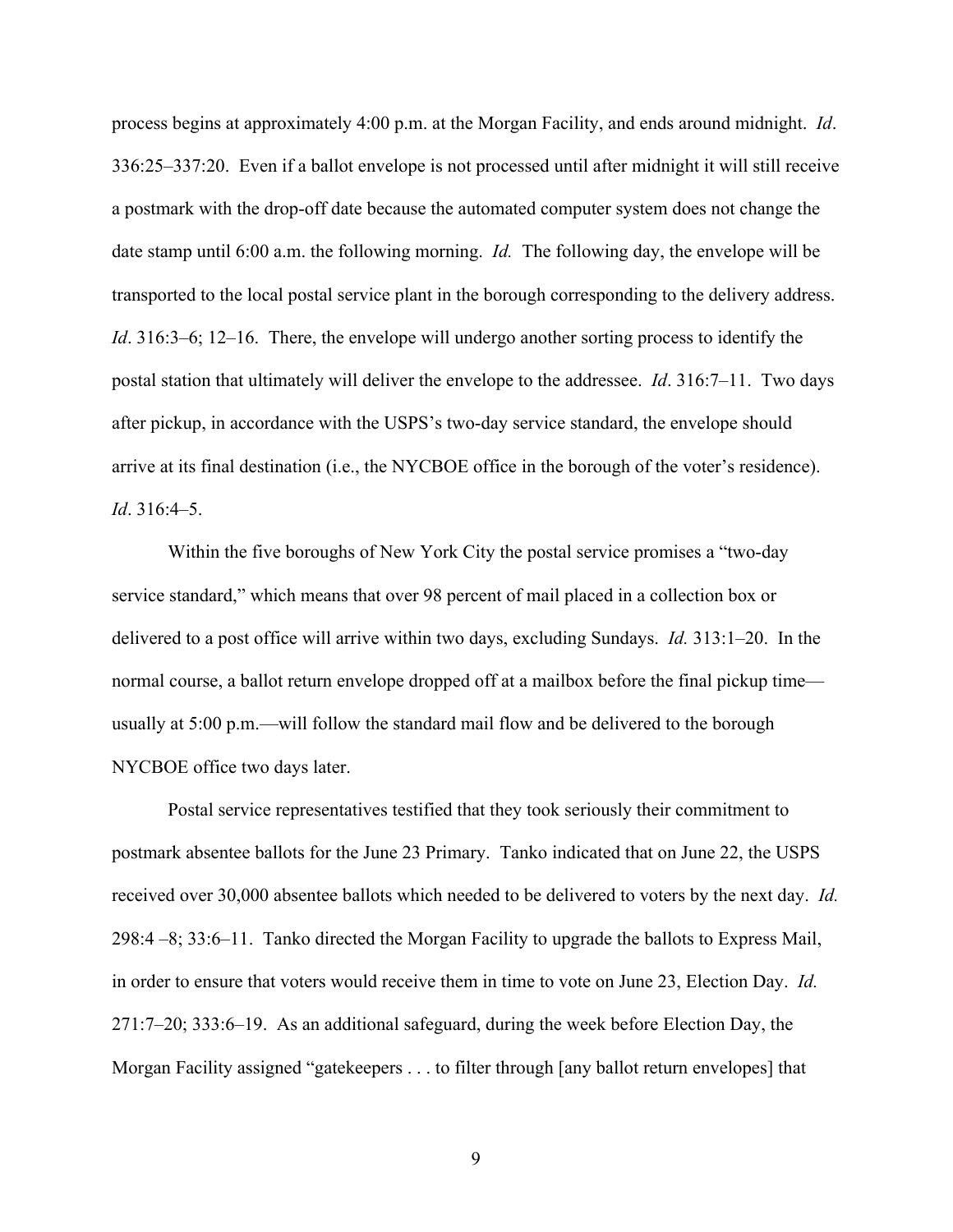didn't go through the cancellation machines and actually pull [them] out one at a time and hand cancel them." *Id.* 321:11–14; 321:24–25. The New York District requested that its various locations also count and postmark any return envelopes missing postmarks. *Id*. 239:15–25. On the night of June 23, staff at the Morgan Facility "forced everything through the cancellation machines" and were "hand-cancelling [thousand of ballots] that [were] bypassed on the cancellation machines to ensure that they had the correct same-day postmark." *Id.* 318: 6–12;  $319.12 - 13$ 

Yet, despite the postal service's best efforts, there is uncontroverted evidence that thousands of absentee ballots for the June 23 Primary were not postmarked. This could be due to a number of human or mechanical errors. For example, some return envelopes may lack postmarks because, contrary to policy, the envelopes were not routed to the Morgan Facility, or were misdirected and did not pass through the automatic cancellation machinery. *Id*. 326:2–7. It is also possible that the automated process failed to cancel some ballot envelopes because they were folded over, stuck together, or otherwise avoided the stamping process for mechanical reasons. *Id*. 323:2–7.

## IV. Canvassing of Absentee Ballots

Approximately 1.2 million New York voters, including 414,582 in New York City, voted by absentee ballot in the June 23 Primary. Brehm Decl. ¶ 9. This was more than ten times the number of absentee ballots cast in the 2016 primary. *Id.* For the June 23 Primary, the absentee ballot envelope included instructions for voters. *See* Pl. Ex. 1. It stated that the

return envelope with ballot enclosed must reach the Board of Elections not later than 9 p.m. on Election [D]ay, if delivered in person, OR be postmarked not later than the day before the election and received at the Board of Elections not later than seven days following the day of a primary, special or general election to be cast and counted.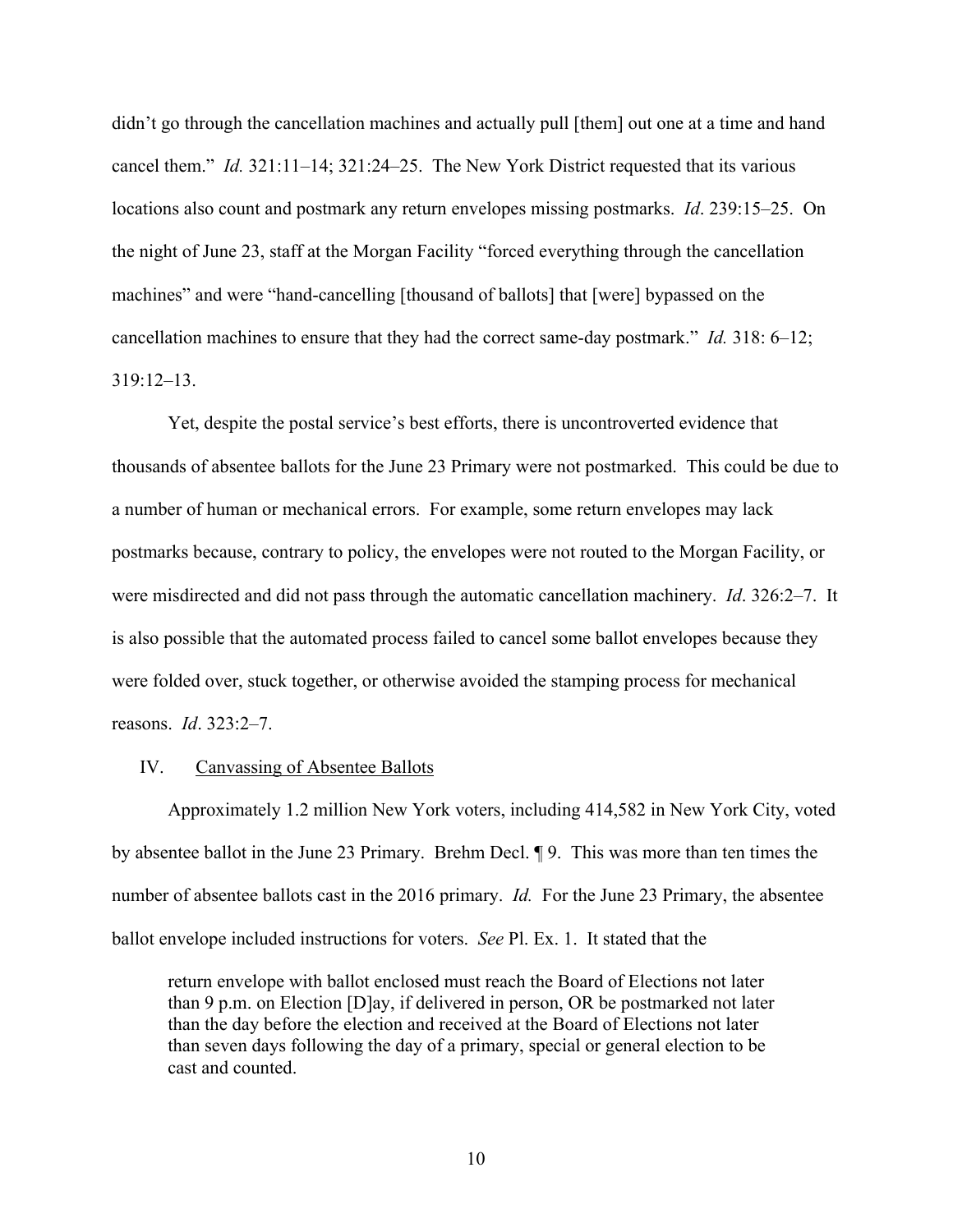*Id.* (After those instructions were printed, the New York Legislature changed the postmark date. Instead of having to be postmarked by the day before Election Day, absentee ballot envelopes are now required to be postmarked by Election Day. *See* NY LEGIS 91 (2020), 2020 Sess. Law News of N.Y. Ch. 91 (S. 8130-D) § 1.)

An absentee ballot contains three components: (1) the ballot, (2) an inner "oath envelope," and (3) an outer return envelope for mailing. *See* Vote — June 2020, *Board of Elections in the City of New York* (last visited Aug. 3, 2020), https://vote.nyc/vote-june-2020; Hearing Tr. 39:15–40:3, 118:13–25; Pl. Ex. 1.

The "canvass" of ballots consists of opening and tallying paper ballots, and confirming the validity of machine counts. Hearing Tr. 193:3–4. The NYCBOE began its canvass of Staten Island ballots on July 6, and ballots from the other four boroughs on July 8. *See* Absentee Ballot Totals, *Board of Elections in the City of New York* (last visited Aug. 3, 2020), https://www.vote.nyc/page/absentee-ballot-totals. When absentee ballots are received by the NYCBOE, they are stamped with the date of receipt, categorized by assembly district and election district, and then categorized based on a preliminary determination by a board employee of validity or invalidity. Hearing Tr. 195:3–8. The ballots are then logged in a computerized system. *Id.* 198:5–7. When it is time for the counting to begin, the absentee ballots are transported to a counting facility by a bipartisan team, which remains with the ballots at all times. *Id.* 198:7–13. There, ballots that have been ruled preliminarily valid are brought out in batches to tables where board staff members are seated for counting. *Id.* 200:18–19. A

candidate's campaign is permitted to request copies of the absentee ballots, and to have watchers present at the tables where ballots are opened and validity determinations are made. *Id.* 199:6–

11

10.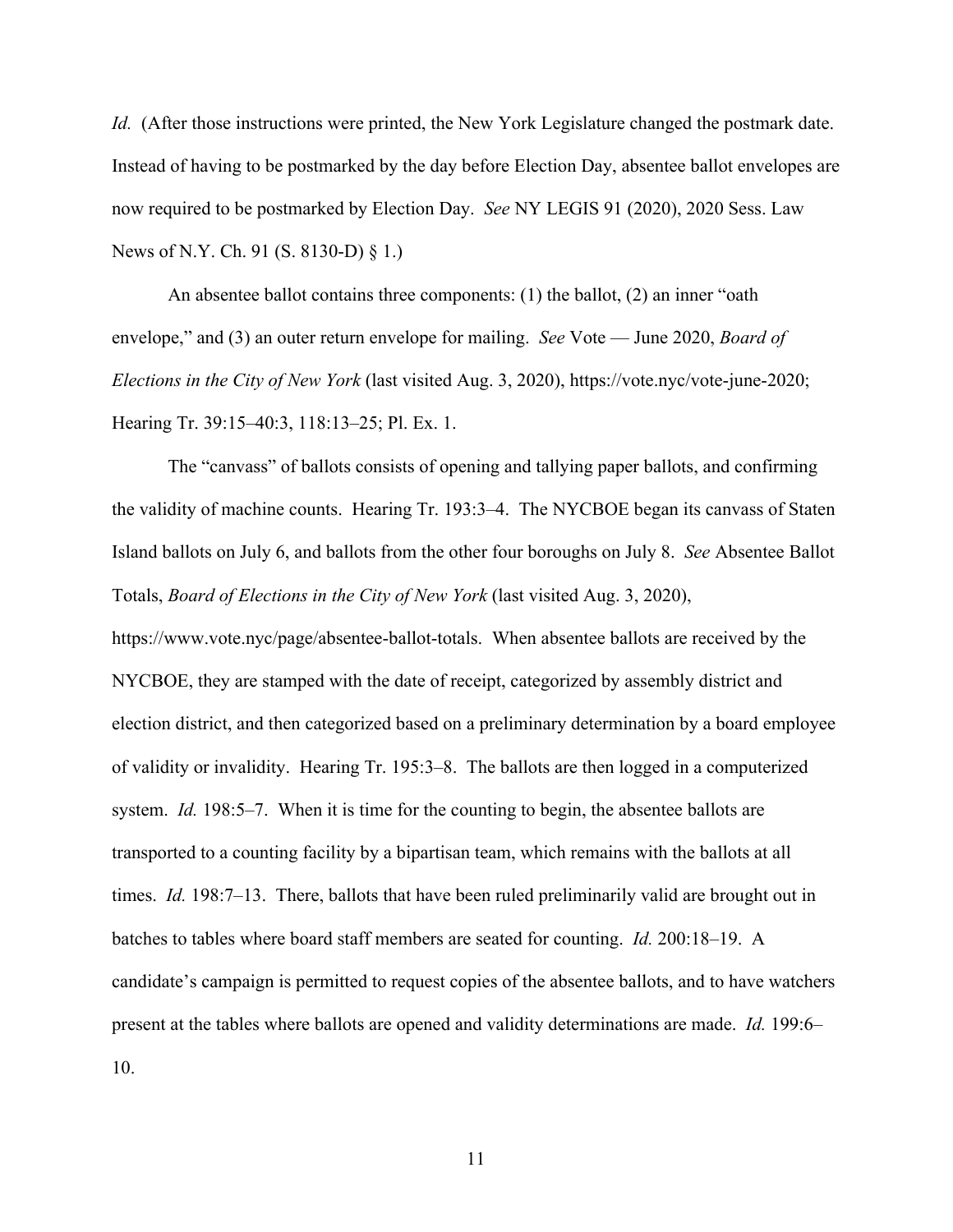At the counting facility, the ballots are presented, NYCBOE employees read aloud the voter's name, and a campaign's watchers are permitted to lodge objections to the preliminary determination of a ballot's validity. *Id.* 200:19–24. Once objections are heard, the board clerk will make a ruling, and the ballot will either be opened and counted, or set aside as invalid. *Id.* 200:24–201:5. If a candidate wishes, the campaign may seek judicial review of the clerk's decision of validity, at which point a photocopy of the ballot and the ballot return envelope are set aside for review by the courts. *Id.* 201:11–15; *see King v. Smith*, 765 N.Y.S.2d 51, 52 (App. Div. 2003). Once all of the ballots that were deemed preliminarily valid are canvassed, campaign representatives have an opportunity to present to the board a list of ballots that were ruled preliminarily invalid, but that they believe should be counted. Hearing Tr. 201:24–202:3. NYCBOE staff reviews the contested ballots and decide whether any should be counted. *Id.* 202:5–8, 202:19–23.

Finally, when the counting is completed, the board performs a "reconciliation," where it checks to ensure the number of ballots counted matches the number of envelopes received (minus the number of ballots that were deemed invalid). *Id.* 203:3–7. And the board also undertakes an audit, in which the ballots in three percent of the election districts in each county are recounted manually to ensure the correctness of the earlier count. *Id.* 203:9–15. These procedures, too, are reviewed by poll watchers. *Id.* 203:16–18.

# V. Plaintiffs and Plaintiff-Intervenors

Plaintiffs and Plaintiff-Intervenors are all registered Democratic Party voters. Compl. ¶¶ 11–26; Intervenor Compl. ¶¶ 12–13.

Emily Gallagher is a candidate for State Assembly in the 50th Assembly District, and the declared primary election winner. Hearing Tr. 12:1–3, 13:2–4. At the hearing, she characterized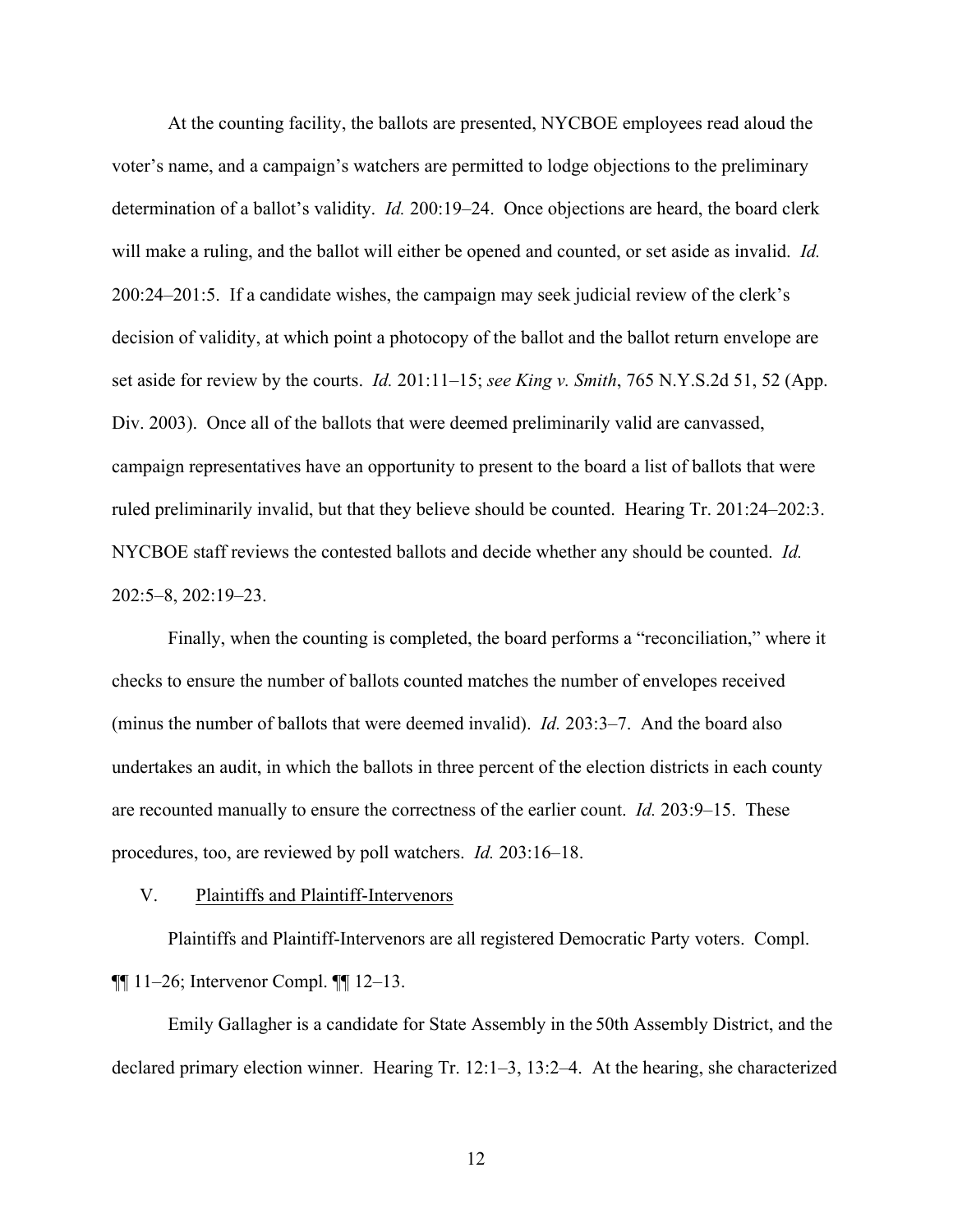her campaign as "grassroots" and focused on increasing transparency and participation in government. *Id.* 12:14–16. Gallagher's campaign worked to educate voters about using absentee ballots because it considered that to be a safer option for voting during the COVID-19 pandemic. *Id.* 16:6–12. She is concerned that voters in her district who voted by absentee ballot will not have their votes counted because of a missing or late postmark. Not counting those votes, she testified, will "dissuade people from participating in our democracy" and render unclear the scope of her mandate as she enters office. *Id.* 12:20–22, 17:22–23. Gallagher urged that "during a pandemic when we've created special circumstances for people to stay safe and healthy, I think that people should feel a sense of trust in that form of voting; otherwise, it's going to be people either putting their own physical well-being at risk to go vote in person or people silencing themselves because they don't trust the system." *Id.* 18:4–10

Suraj Patel is a candidate for the House of Representatives in the 12th Congressional District. Patel Decl.  $\P$  1, ECF No. 22-5. As the vote count currently stands, Patel is losing his race by a narrow margin. *Id.*; *see* New York Primary Election Results: 12th Congressional District, *New York Times* (Aug. 3, 2020), https://www.nytimes.com/interactive/ 2020/06/23/us/elections/results-new-york-house-district-12-primary-election.html. Maria D. Kaufer is a candidate for Female Democratic District Leader in Part A of the 28th Assembly District, and the preliminary results indicate that she has lost her race by 113 votes. Kaufer Decl. ¶¶ 1, 6, ECF No. 23; Haggerty Decl. ¶ 4, ECF No. 33. Ethan Felder is a candidate for Male Democratic District Leader in the same Assembly District, and the preliminary results indicate that he has won his race by 611 votes. *See* Intervenor Compl. ¶ 13; Haggerty Decl. ¶ 4.

Voters Katherine Stabile, Jillian Santella, Aaron Seabright, James C. McNamee, Kristin Sage Rockerman, Maria Barva, Miriam Lazewatsky, Myles Peterson, Samantha Pinsky,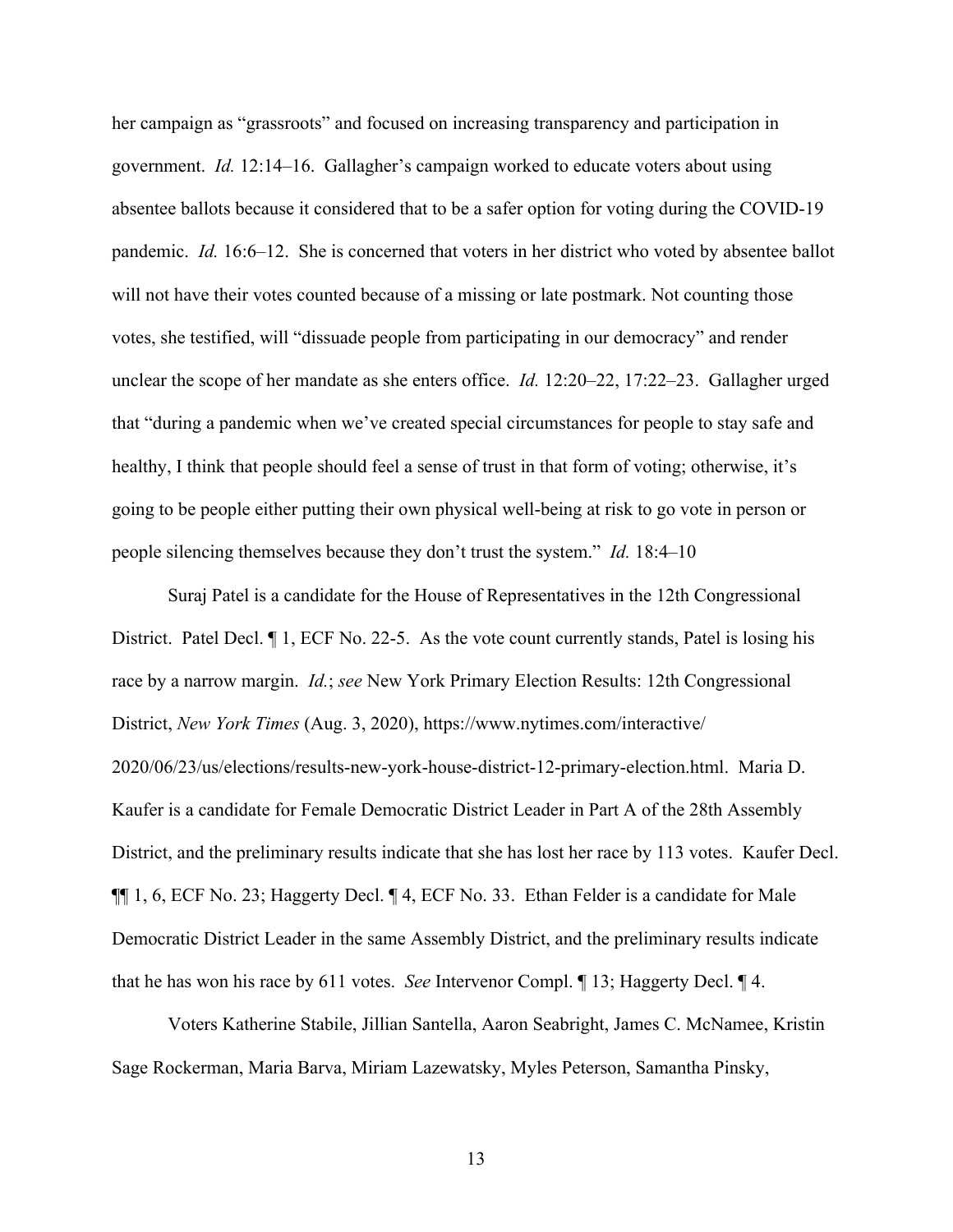Christian O'Toole, Tess Harkin, Caitlin Phung, and Antonio Pontex-Nunez are residents of New York City. As instructed by state and local authorities, they mailed their absentee ballots on either June 22 or 23, and allege that their ballots will be deemed invalid by the NYCBOE due to untimely postmarks. Compl. ¶¶ 13–26.

#### VI. Invalidated Ballots in New York City

In New York City, thousands of absentee ballots cast in the June 23 Primary were invalidated because they (1) arrived after the close of polls on June 23 and lacked a postmark, or (2) reflected a postmark with a date later than June 23. *See* Pls. Exs. 2, 3; Hearing Tr. 42:20– 45:5, 49:2-4, 187:1–17; Patel Decl. ¶ 3; Kaufer Decl. ¶ 9. The evidence shows that many more ballots were invalidated in Brooklyn than in other boroughs. Hearing Tr. 187:1–17.

Gallagher directed her campaign to obtain from the NYCBOE absentee ballots that were preliminarily invalidated, *id.* 19:5–24, either because the ballots lacked a postmark, or because they were postmarked with a date later than June 23. *Id.* 41:12–42:3; *see also* Pls. Ex. 2, 3. The board gave her campaign a box of photocopies of every ballot return envelope that had been set aside for no postmark, a late postmark, or some other infirmity, such as a missing signature. Hearing Tr. 20:21–21:6; *see also id.* 37:11–24. For most voters, the board provided two sheets of paper: a copy of the inner oath envelope and a copy of the outer return envelope. *Id.* 37:11– 15. The campaign reviewed the inner envelope, which had to be signed and dated by the voter, and the outer envelope, which included instructions to voters and might contain a handwritten reason for the ballot's invalidation. *Id.* 39:21–40:3, 111:22 –112:19.

After careful review of the envelopes, Gallagher's campaign concluded that a large number marked invalid had arrived on June 24. *Id.* 19:12–24, 37:11–46:24; *see also* Pls. Ex. 2 (summary of ballots without a postmark in the Assembly District 50 race).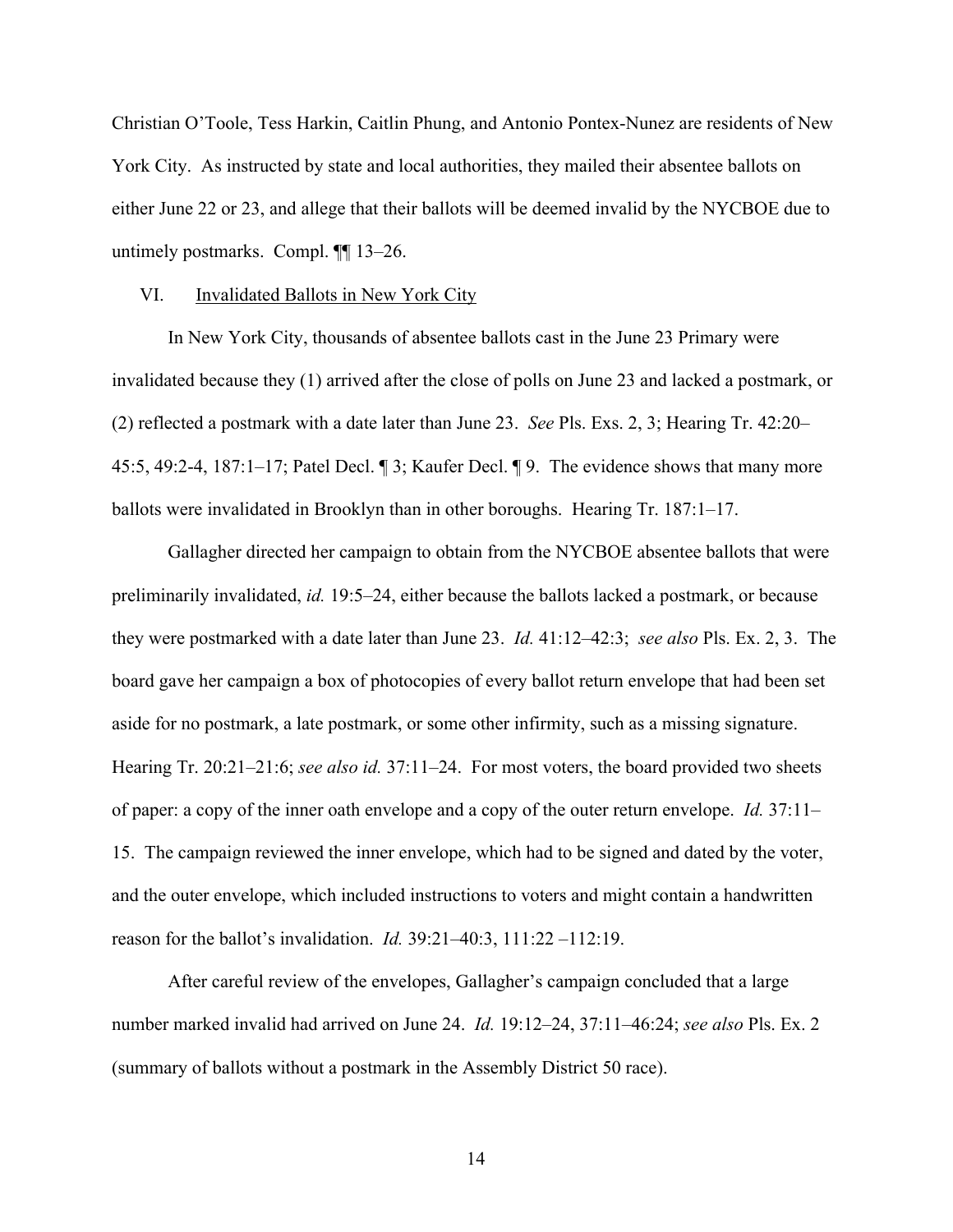This analysis was performed by a group of volunteers led by Mikael Haxby, Data Director of New Kings Democrats, an independent Democratic club in Brooklyn. Hearing Tr. 35:25–36:5, 37:25–38:6. Haxby created a form that was used by volunteers to input information electronically, distributed instructions to volunteers to help them identify the reasons for a ballot's invalidation, showed volunteers how to record the information, and implemented a process for himself and others to check the data that volunteers input, including by performing hand checks. *Id.* 38:4–39:14. Haxby's team reviewed the ballot envelopes to track how many had a missing postmark or a late postmark, and also checked whether the envelope suffered from some other basis for invalidity, such as whether it was signed and dated, whether the date of the signature was after June 23, or marked as being received by the NYCBOE after June 30. *Id.* 39:15–40:11, 44:14–25. Haxby's group also performed a similar analysis of ballot envelopes deemed preliminarily invalid in Assembly Districts 52 and 57 races, which had been obtained by the Jesse Pierce and Shaquana Boykin campaigns, respectively. *Id.* 36:17–21.

The Gallagher campaign reviewed 2,944 invalidated ballots in her race. Hearing Tr. 49:3–16. Of those 2,944 ballots, 902 were marked invalid for no postmark and had no other identifiable deficiency that could invalidate the ballot, such as a missing signature or missing date. *Id.* 42:20–45:5, 49:2–4; *see also* Haxby Decl. ¶ 5, ECF No. 62-1. More than 97 percent of ballots without a postmark were received by June 26. Gallagher Decl. ¶ 6. Of the 2,944 invalidated ballots reviewed, 361 were marked as having a late postmark, 112 of those were postmarked June 24, 66 were postmarked June 25, and 18 were postmarked June 26. Hearing Tr. 45:6–47:15.

In Brooklyn's 52nd Assembly District, Haxby's team reviewed 1,601 invalidated ballots. Of those, 337 were deemed invalid for lack of a postmark, and 220 for a late postmark. *Id.*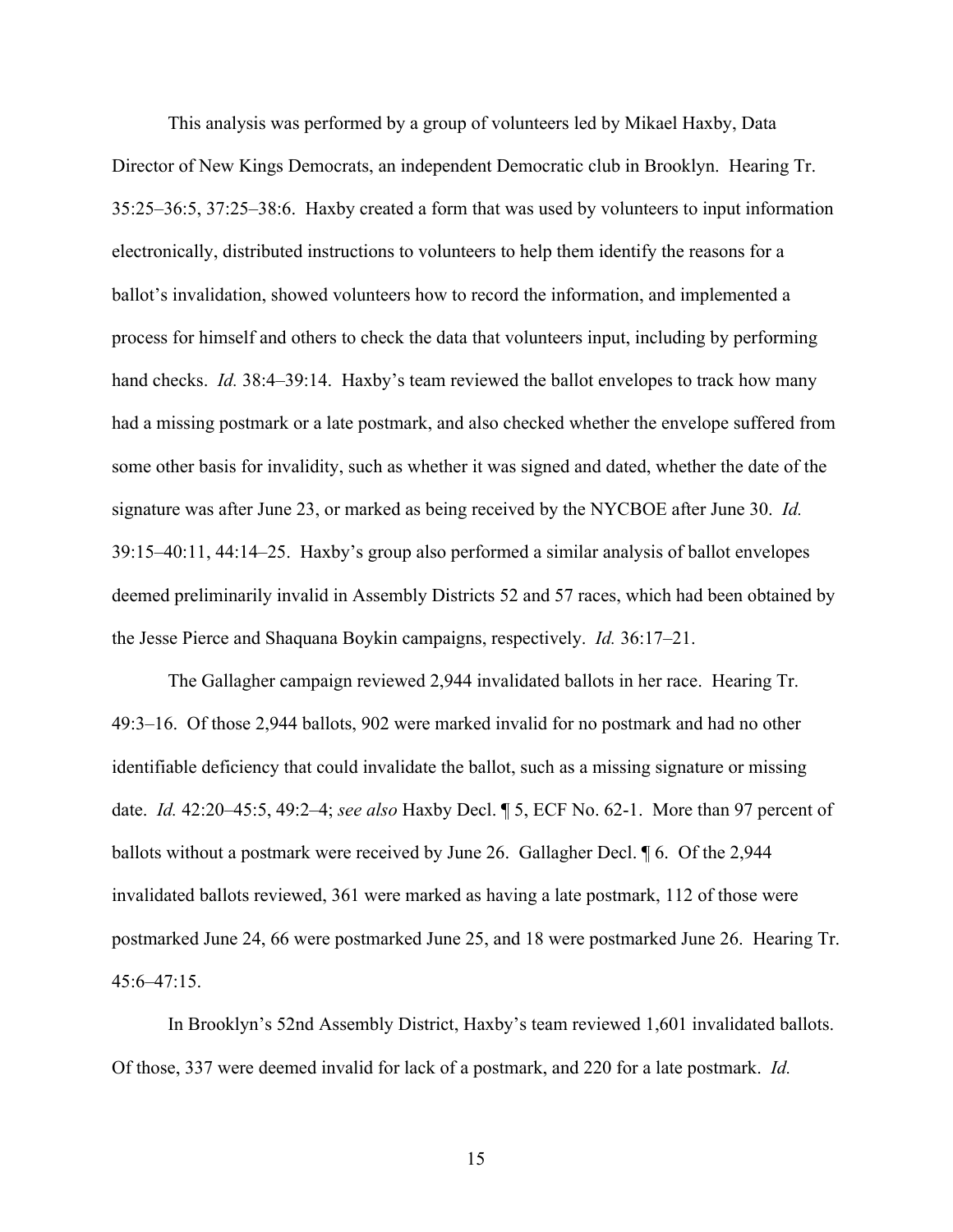47:21–48:5. In Brooklyn's Assembly District 57, Haxby's group checked 437 ballots that were invalidated, 104 of which were rejected for no postmark, and 77 marked invalid for a late postmark. *Id.* 48:6–11

Patel and Kaufer performed similar analyses with respect to their races. In Patel's race for Congress, in a district that covers parts of Manhattan, Brooklyn, and Queens, the NYCBOE provided a total of 7,193 absentee ballots from Brooklyn's 50th Assembly District. Patel Decl. ¶ 3. Of those ballots, 962 were deemed invalid solely because they lacked a postmark. *Id*. The board received another 1,902 absentee ballots from Brooklyn's 53rd Assembly District, 173 of which were invalidated because they lacked a postmark. *Id*. All but three ballots were received by June 26. *Id*. In Kaufer's race for Female District Leader, 259 ballots were marked invalid due to an untimely postmark. Kaufer Decl. ¶ 9, ECF No. 23.

The evidence demonstrates that Brooklyn absentee ballots were more likely to lack a postmark as compared to the other boroughs. Dawn Sandow, Deputy Executive Director of the Board of Elections, Hearing Tr. 181:18–21, testified that although most absentee ballots returned by voters were postmarked, there were substantially more Brooklyn ballots without postmarks, *id.* 182:25–183:5. Although she could not recall the exact numbers, she testified that there were "possibly" 2,000 ballots invalidated in Brooklyn, whereas there were between 20 to 60 absentee ballots that lacked postmarks in the other boroughs. *Id.* 187:1–17.

#### VII. Invalidated Ballots Outside of New York City

Robert Brehm, NYSBOE's Co-Executive Director, testified that at least ten county boards of elections outside of New York City also invalidated absentee ballots for lack of a postmark. Brehm Supp. Decl. ¶ 5, ECF No. 67. In Orange County, 131 absentee ballots were deemed invalid for no postmark. *Id.* In Oswego County, 48 were rejected for no postmark. *Id.*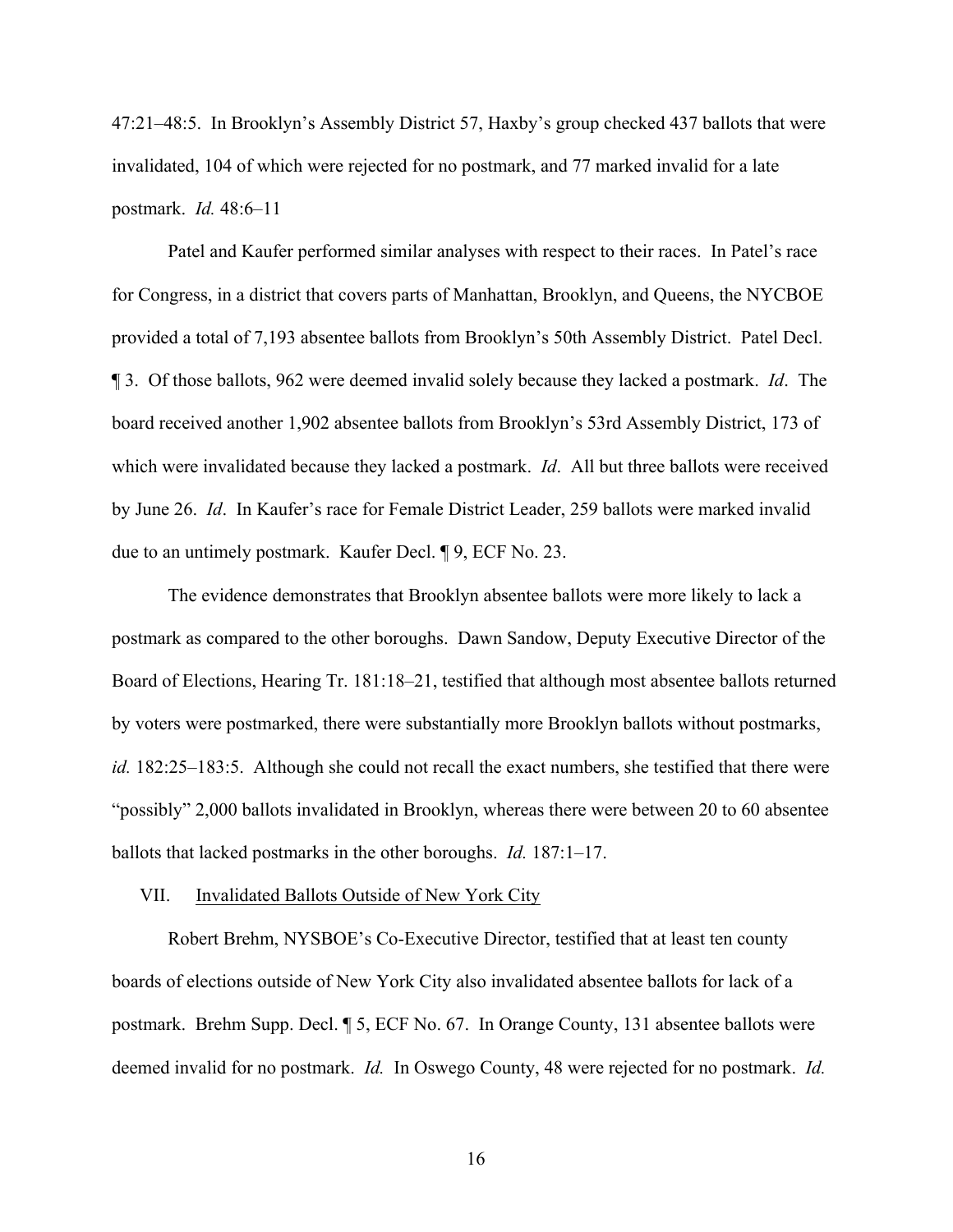In Niagara County, the local board of elections received 42 ballots without postmarks. *Id.* In Broome County, 35 absentee ballots were not postmarked. Essex County saw 22 nonpostmarked ballots. *Id.* Wyoming County marked invalid eight for no postmark. *Id.* Chautauqua County and Cortland County each rejected five absentee ballots without postmarks. *Id.* Seneca County invalidated four absentee ballots, Schuyler County three, and Steuben and Sullivan Counties one a piece. *Id.*

Brehm admitted that the data presented to the Court was incomplete. Conspicuously absent from his testimony was information about several of the state's most populous counties, such as Nassau, Westchester, Erie, Monroe, Richmond, Onondaga, Rockland, and Albany Counties. *See id.*

#### **DISCUSSION**

# I. Standing

"Article III, § 2, of the Constitution limits the jurisdiction of federal courts to 'Cases' and 'Controversies,' which restricts the authority of federal courts to resolving the legal rights of litigants in actual controversies." *Genesis Healthcare Corp. v. Symczyk*, 569 U.S. 66, 71 (2013) (internal quotation marks and citation omitted). The "Constitution requires that anyone seeking to invoke federal jurisdiction . . . have standing to do so." *Crist v. Comm'n on Presidential Debates*, 262 F.3d 193, 194 (2d Cir. 2001); *see Genesis Healthcare Corp.*, 569 U.S. at 71 ("In order to invoke federal-court jurisdiction, a plaintiff must demonstrate that he possesses a legally cognizable interest, or personal stake, in the outcome of the action." (internal quotation marks and citation omitted)). "To satisfy Article III, a party must demonstrate an 'injury in fact'; a causal connection between the injury and the conduct of which the party complains; and that it is 'likely' a favorable decision will provide redress." *Kowalski v. Tesmer*, 543 U.S. 125, 129 n.2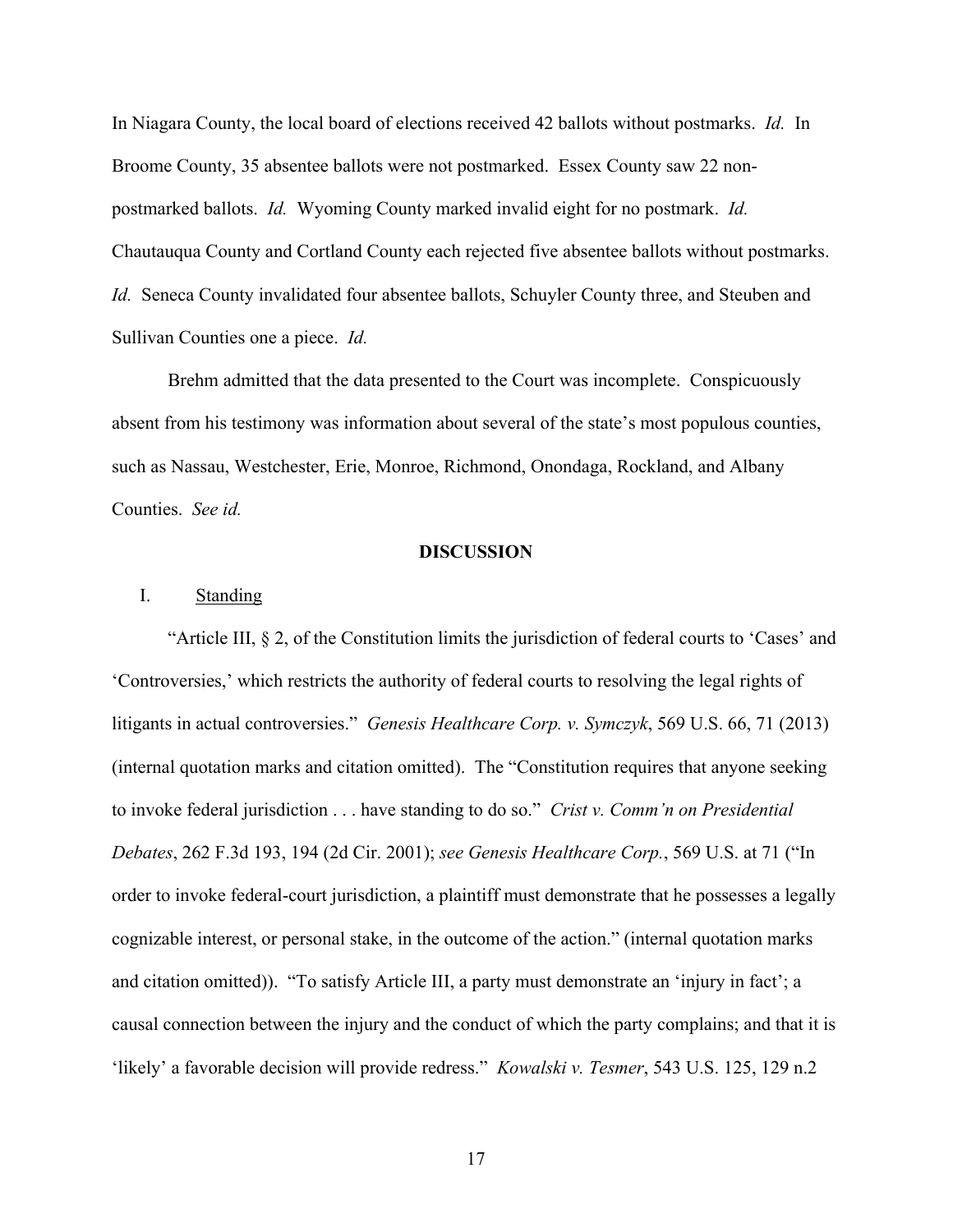(2004) (quoting *Lujan v. Defenders of Wildlife*, 504 U.S. 555, 560–61 (1992)).

A. Injury in Fact

The State Defendants argue that the candidate Plaintiffs, Gallagher, Patel, Kaufer, and Felder, have not alleged a cognizable injury in fact because they assert their rights as candidates, not as voters. State Opp. at 20–21, 24, ECF No. 17. The City Defendants also contend that Felder lacks standing because he is currently winning his election, and as a result he is not injured by the enforcement of § 8-142's postmark requirement. City Opp. at 4, ECF No. 34.

As an initial matter, the Court notes that even if the candidates did lack standing, the Court's jurisdiction would be unaffected. "When, as here, there are multiple plaintiffs, only one plaintiff need possess the requisite standing for a suit to go forward." *New York v. U. S. Dep't of Agric.*, No. 19 Civ. 2956, 2020 WL 1904009, at \*3 (S.D.N.Y. Apr. 16, 2020) (citing *Town of Chester, N.Y. v. Laroe Estates, Inc.*, 137 S. Ct. 1645, 1651 (2017); *Massachusetts v. E.P.A.*, 549 U.S. 397, 518 (2007)). And it is undisputed that the voter Plaintiffs have suffered an injury as a result of the possible invalidation of their ballots. Because they and the candidate Plaintiffs seek the same relief, therefore, the candidates need not have standing in their own right.

In any event, all four candidates allege cognizable injuries in fact. "Injury in fact consists of an invasion of a legally protected interest that is concrete and particularized and actual or imminent, not conjectural or hypothetical." *John v. Whole Foods Mkt. Grp., Inc.*, 858 F.3d 732, 736 (2d Cir. 2017) (internal quotation marks and citation omitted). Obviously, Patel has suffered such an injury. As the count now stands, he will lose his race, and he avers that "in all likelihood, my election will turn entirely on whether or not the voters who voted properly by absentee ballot have their votes counted." Patel Decl.  $\P$  2.<sup>1</sup> The same goes for Kaufer. *See* 

 $1$  Since this lawsuit was commenced, Patel's opponent, Congresswoman Carolyn B. Maloney, declared victory in the race, claiming a "decisive winning margin of over 3,700 votes." David Brand, Maloney Expands NY-12 Lead, But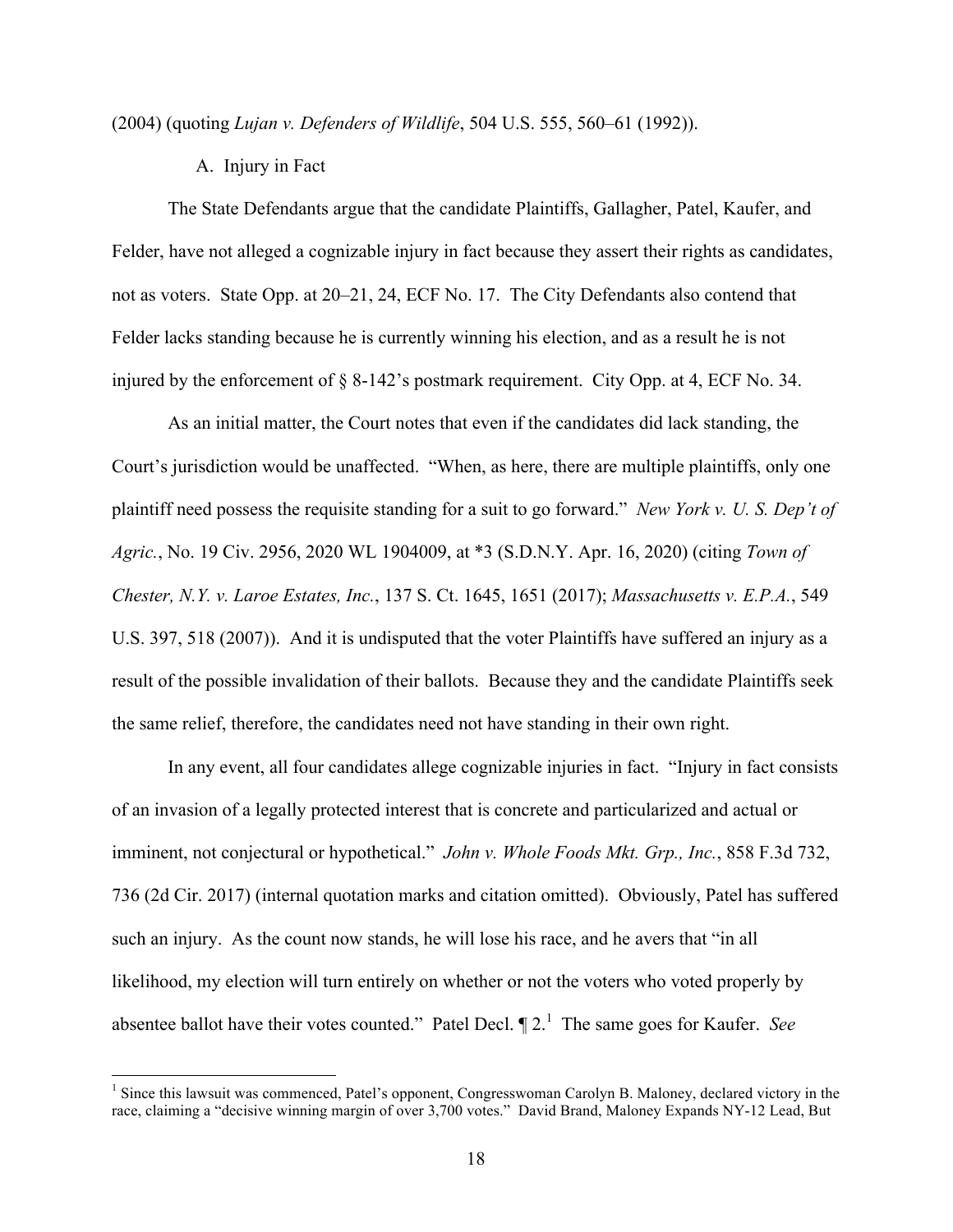Kaufer Decl.  $\P$  8–9. Although there is no way to be sure what the invalidated ballots will show, the possibility that counting them could affect the election results is more than sufficient to establish injury to the candidate. *See, e.g.*, *Hunter v. Hamilton Cnty. Bd. Elections*, 850 F. Supp. 2d 795, 803 (S.D.N.Y. 2012) (holding that a candidate "has a concrete, private interest in the outcome of [a] suit" where "treatment of the disputed ballots matters to the outcome of the . . . election").

The injuries suffered by Gallagher, who has won her race, and Felder, who is winning based on the current count, may be more attenuated but are still real. *See* Hearing Tr. 13:2–8; Gallagher Decl. ¶ 5; Hagerty Decl. ¶ 4, ECF No. 33. Candidates have an interest not only in winning or losing their elections, but also in ensuring that the final vote tally accurately reflects the votes cast. Gallagher testified that she believes she will not enter office with a clear mandate unless every valid vote is counted. Hearing Tr. 12:14–22; Gallagher Decl. ¶ 5. Candidates also have an informational interest in an accurate count in their races. Whether counting additional ballots would increase the margin, strengthening the candidate's political hand, or decreases it, communicating to the candidate that she must make a more vigorous effort to win over the electorate, a candidate has a legally protected interest in ensuring that all valid ballots cast in her election are accounted for.

# B. Causation

The State Defendants also argue that they did not cause the injuries alleged by Plaintiffs, because they are neither responsible for any failure by the USPS to postmark ballots, nor for the invalidation of non-postmarked ballots by the NYCBOE and other local boards of elections.

Patel Won't Concede Until Lawsuit Resolved, *Queens Daily Eagle* (July 29, 2020), https://queenseagle.com/all/ maloney-expands-ny-12-lead-but-patel-wont-concede-until-lawsuit-resolved. However, the Court was not presented with any evidence of the final count, and Patel's counsel represents that he has not conceded the race. Hearing Tr. 439:23–440:1. Regardless, even if this litigation alone were not enough to tip the balance in Patel's favor, a favorable ruling would move him closer to his goal, and accordingly he has standing to pursue this action.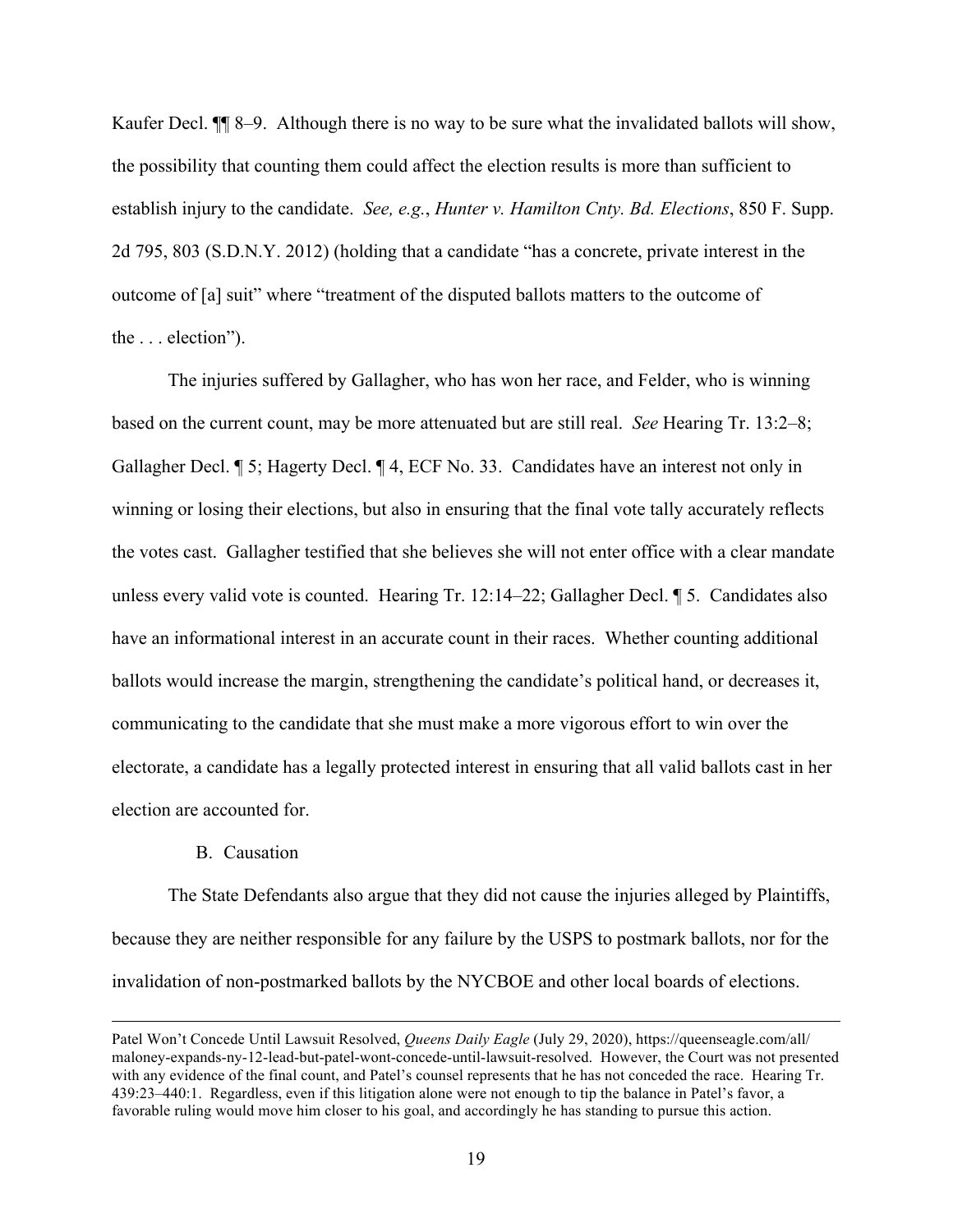State Opp. at 8. For a plaintiff to establish causation, "the injury has to be fairly traceable to the challenged action of the defendant, and not the result of the independent action of some third party not before the court." *Rothstein v. UBS AG*, 708 F.3d 82, 91 (2d Cir. 2013) (internal quotation marks, citation, and alterations omitted). The burden of showing that an injury is linked to a defendant's conduct, however, is "relatively modest," and a plaintiff need not show that "defendant's actions are the very last step in the chain of causation." *Bennett v. Spear*, 520 U.S. 154, 169, 171 (1997). Rather, it is sufficient for a plaintiff to show "injury produced by determinative or coercive effect upon the action of someone else." *Id.* at 169.

If the Court were to rule that the enforcement of the postmark requirement in the June 23 Primary was unconstitutional, the State Defendants would have the power to promulgate a directive enforcing that determination. Hearing Tr. 78:14–79:7; Brehm Decl. ¶ 6; *see* N.Y. Elec. Law  $\S$  3-102(1) ("[T] he state board of elections shall have the power and duty to ... issue instructions and promulgate rules and regulations relating to the administration of the election process, election campaign practices and campaign financing practices consistent with the provisions of law."); *id.* § 3-102(17) ("[T]he state board of elections shall have the power and duty to . . . perform such other acts as may be necessary to carry out the purposes of this chapter."). For that reason, the alleged violation of Plaintiffs' and Plaintiff-Intervenors' constitutional rights is fairly traceable to the State Defendants' failure to exercise that authority. That is, but for the State Defendants' inaction, the relevant ballots would be counted. Nothing more is required to show causation. *See Nat. Res. Def. Council, Inc. v. U.S. Food & Drug Admin.*, 710 F.3d 71, 85 (2d Cir. 2013), *as amended* (Mar. 21, 2013) (If it were not "for [the Food and Drug Administration's] challenged inaction, triclosan-containing soaps would not be available on the market. We therefore conclude that [plaintiff] has satisfied the requirement that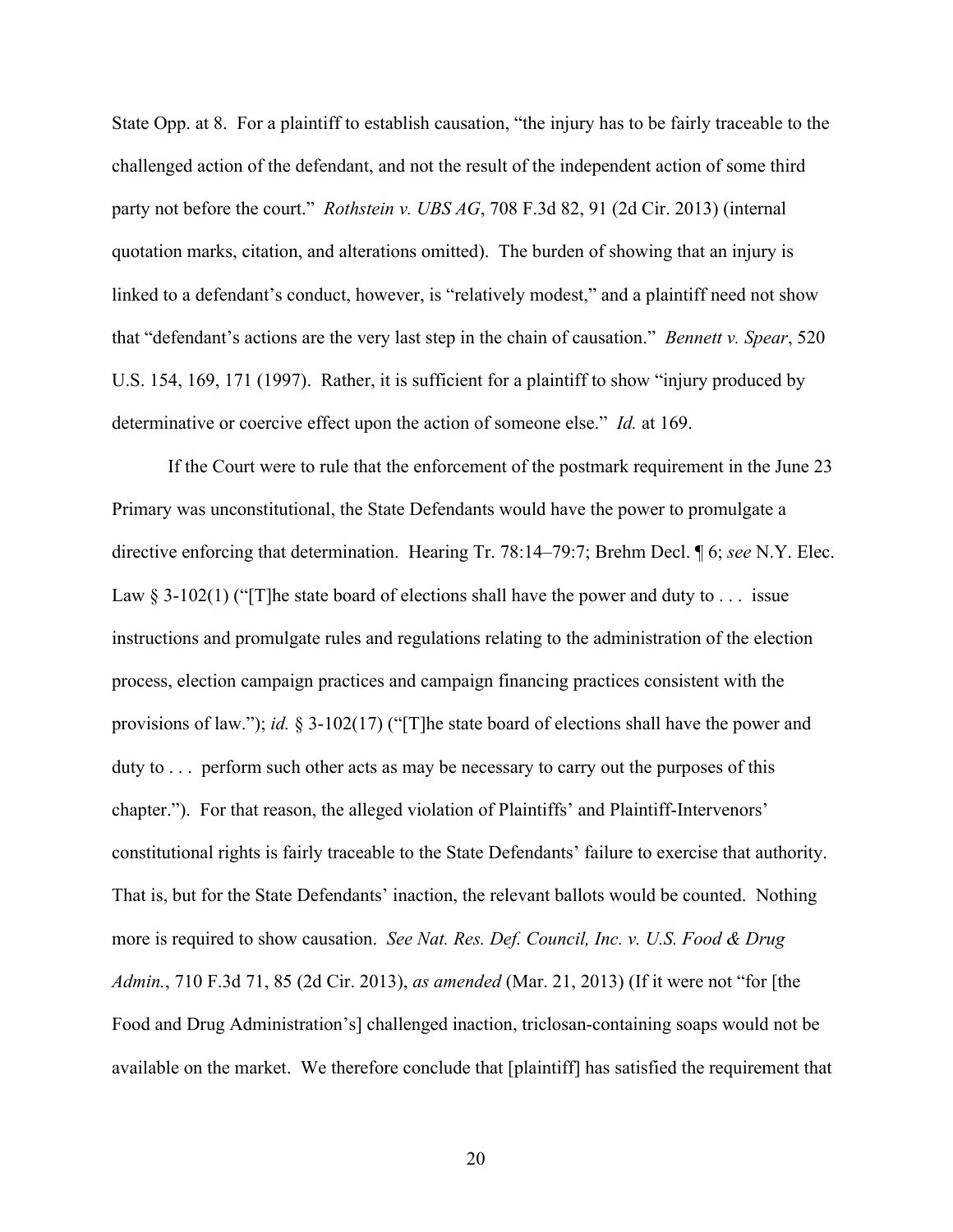its . . . injury be fairly traceable to the challenged action" (internal quotation marks and citation omitted)); *Nat. Res. Def. Council v. U. S. Consumer Prod. Safety Comm'n*, No. 16 Civ. 9401, 2017 WL 3738464, at \*5 (S.D.N.Y. Aug. 18, 2017) ("Even if an agency's inaction is a small, incremental source of plaintiff's injury, it is fairly traceable." (internal quotation marks and citations omitted)).

# C. Redressability

Similarly, the State Defendants argue that an order granting relief to Plaintiffs and Plaintiff-Intervenors would be properly directed to the NYCBOE and other local boards of elections, because the State Defendants do not play a role in canvassing absentee ballots. State Opp. at 9. They argue, in other words, that a decision against the State Defendants would not cure Plaintiffs' and Plaintiff-Intervenors' injuries.

Plaintiffs contend, and the Court agrees, that the State Defendants do have the power to direct that absentee ballots be counted, if the Court finds that not counting them violates the Constitution. *See* Pl. Reply at 3–4, 8–9, ECF No. 22. Indeed, the Second Circuit has recognized that the NYSBOE has "jurisdiction of, and is responsible for, the execution and enforcement of statutes governing campaigns, elections and related procedures," holding consequently that the NYSBOE's commissioners "have the requisite special relation to [contested provisions of state election law] to render them proper defendants" in suits challenging the application of those provisions. *Schulz v. Williams*, 44 F.3d 48, 61 n.13 (2d Cir. 1994) (internal quotation marks and citation omitted).

Accordingly, the Court concludes that Plaintiffs and Plaintiff-Intervenors have standing to challenge the enforcement of § 8-412's postmark requirement in the June 23 Primary.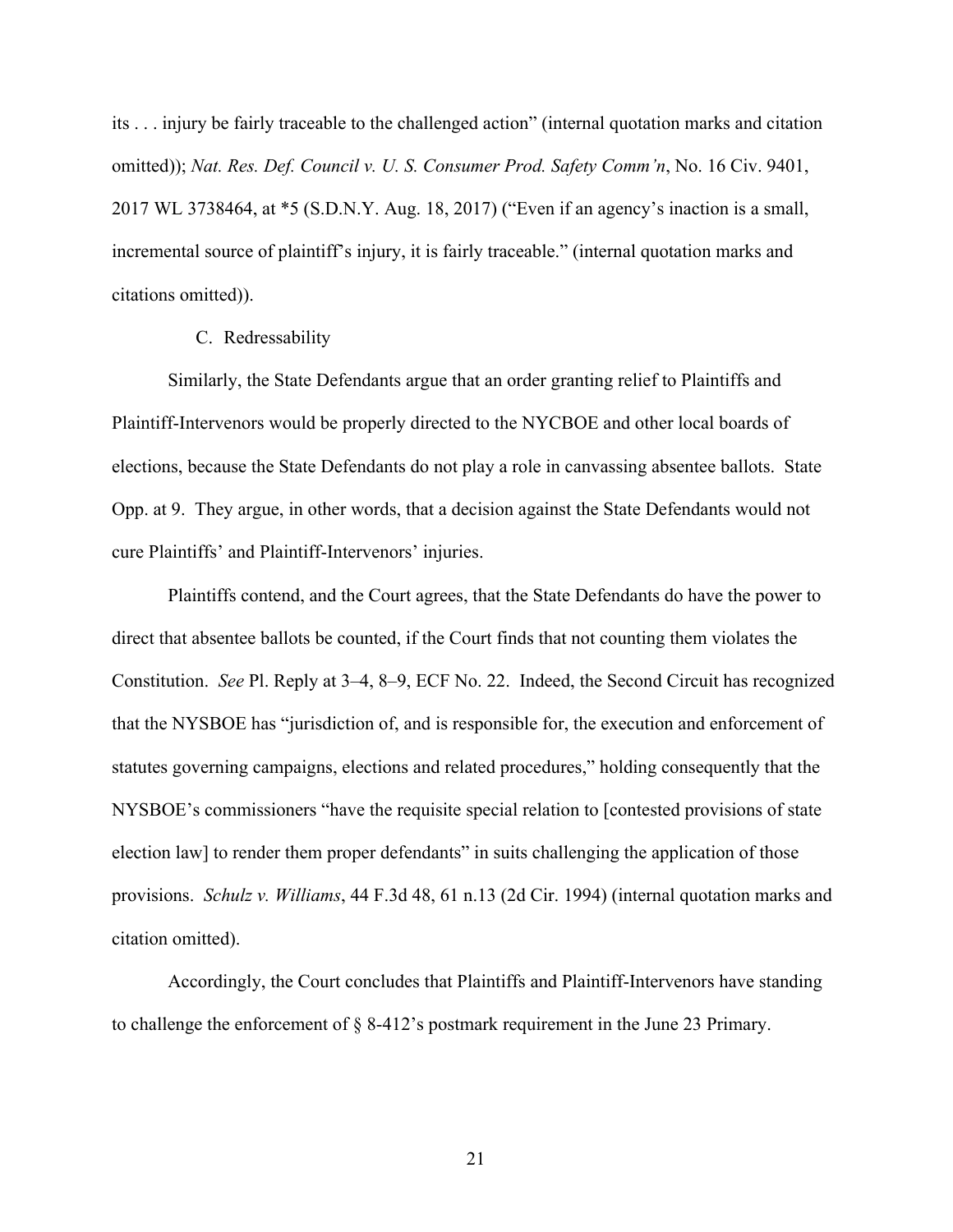## II. Sovereign Immunity

The Eleventh Amendment to the Constitution, incorporating the longstanding doctrine of sovereign immunity, bars federal lawsuits against a state unless (1) the state unambiguously consents to be sued, or (2) Congress has enacted legislation abrogating the state's Eleventh Amendment immunity. *See, e.g.*, *Seminole Tribe of Fla. v. Florida*, 517 U.S. 44, 54–55 (1996). This immunity extends to "arms of the state, such as state agencies." *Walker v. City of Waterbury*, 253 F. App'x 58, 60 (2d Cir. 2007) (internal quotation marks and citations omitted). Under *Ex Parte Young*, 209 U.S. 123 (1908), however, that bar does not apply to "suits against state officers acting in their official capacities that seek prospective injunctive relief to prevent a continuing violation of federal law." *Kelly v. N. Y. Civil Serv. Comm'n*, 632 F. App'x 17, 18 (2d Cir. 2016). But *Ex Parte Young* does not allow a federal court "to issue an injunction for a violation of state law." *Id.* (citing *Pennhurst State Sch. & Hosp. v. Halderman*, 465 U.S. 89, 106 (1984)).

Plaintiffs' and Plaintiff-Intervenors' claims against the NYSBOE, therefore, are barred by sovereign immunity. *See Yang v. Kellner*, No. 20 Civ. 3325, 2020 WL 2129597, at \*6 (S.D.N.Y. May 5, 2020), *aff'd sub nom. Yang v. Kosinski*, 805 F. App'x 63 (2d Cir. 2020), and *aff'd* 960 F.3d 119 (2d Cir. 2020). But their federal claims against the NYSBOE's officers and Governor Cuomo, as well as Plaintiff-Intervenors' claims against the NYCBOE and its officers, are not barred. *See Weiss v. City Univ. of N. Y.*, No. 97 Civ. 5770, 1999 WL 203354, at \*3 (S.D.N.Y. Apr. 12, 1999) ("Cities and their agencies, of course, do not enjoy Eleventh Amendment immunity." (citing *Mt. Healthy City Sch. Dist. Bd. Educ. v. Doyle,* 429 U.S. 274, 280 (1977)). Of course, the Court may not issue an injunction against those Defendants for violation of state law. *See Kelly*, 632 F. App'x at 18.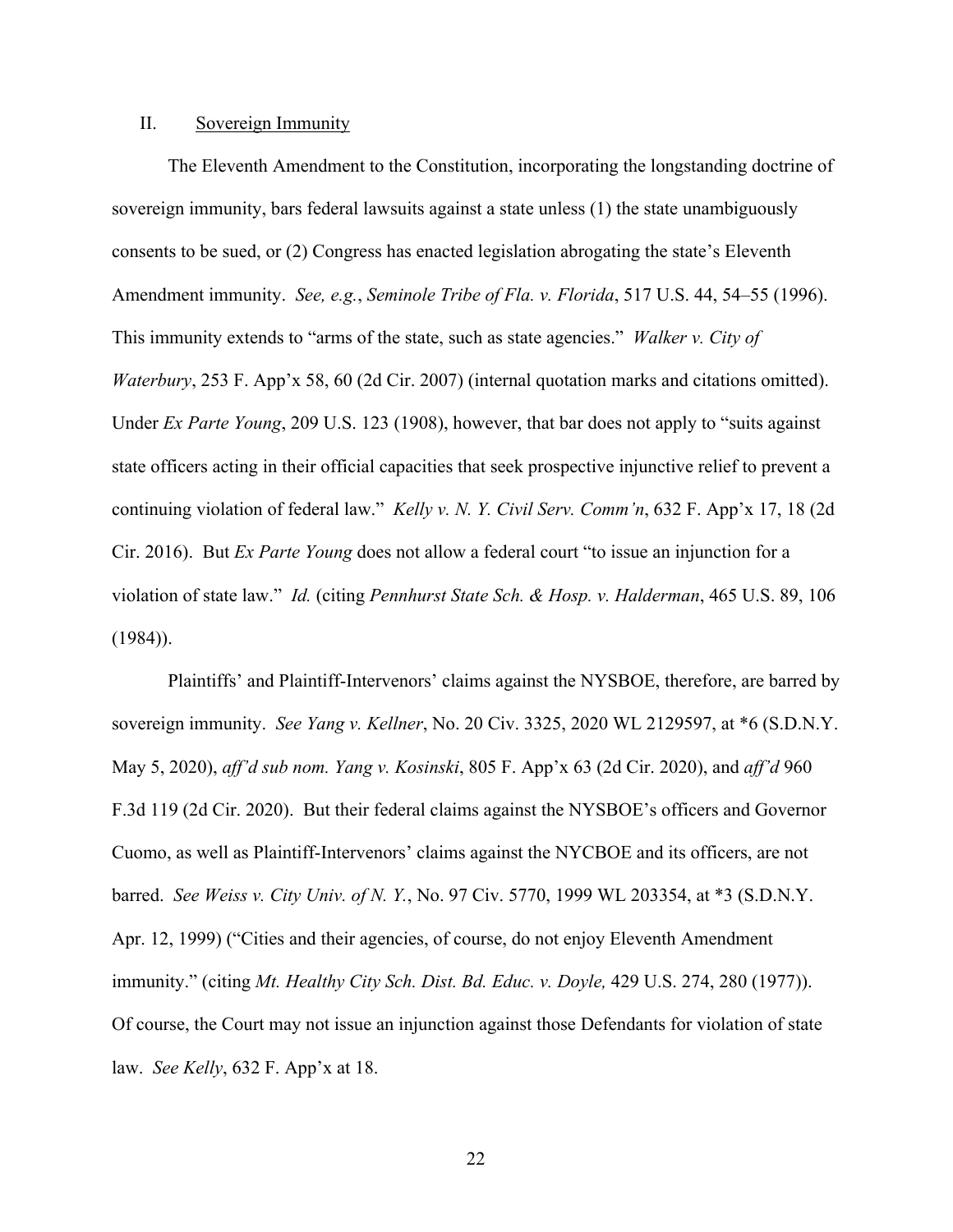Accordingly, for the purposes of resolving the request for a preliminary injunction, the Court addresses only prospective injunctive relief under the U.S. Constitution against the individual State Defendants in their official capacity, and the City Defendants.

# III. Necessary Parties

"Under Federal Rule of Civil Procedure 19, a court must dismiss an action where a party was not joined only if: (1) an absent party is required, (2) it is not feasible to join the absent party, and (3) it is determined in equity and good conscience that the action should not proceed among the existing parties." *Seibel v. Frederick*, No. 20 Civ. 2603, 2020 WL 1847792, at \*2 (S.D.N.Y. Apr. 13, 2020) (internal quotation marks and citations omitted).

A person must be joined as a necessary party, if feasible, if:

(A) in that person's absence, the court cannot accord complete relief among existing parties; or (B) that person claims an interest relating to the subject of the action and is so situated that disposing of the action in the person's absence may: (i) as a practical matter impair or impede the person's ability to protect the interest; or (ii) leave an existing party subject to a substantial risk of incurring double, multiple, or otherwise inconsistent obligations because of the interest.

Fed. R. Civ. P. 19(a). "Under New York law, the [NYSBOE] has jurisdiction of, and is responsible for, the execution and enforcement of . . . statutes governing campaigns, elections and related procedures." *Schulz*, 44 F.3d at 61 n.13 (citing N.Y. Elec. Law § 3–104). Nevertheless, the State Defendants argue that, in order for this action to proceed, every local board of elections, every candidate on the June 23 Primary ballot who might be affected if the Court grants the requested relief, and the USPS must be joined as necessary parties. State Opp. at 9. The City Defendants similarly contend that Kaufer and Felder's electoral opponents are necessary parties to this action. City Opp. at 5. The Court disagrees.

First, the argument that every local board of elections must be joined when challenging statewide election restrictions has been consistently rejected by courts in this Circuit. In *Green*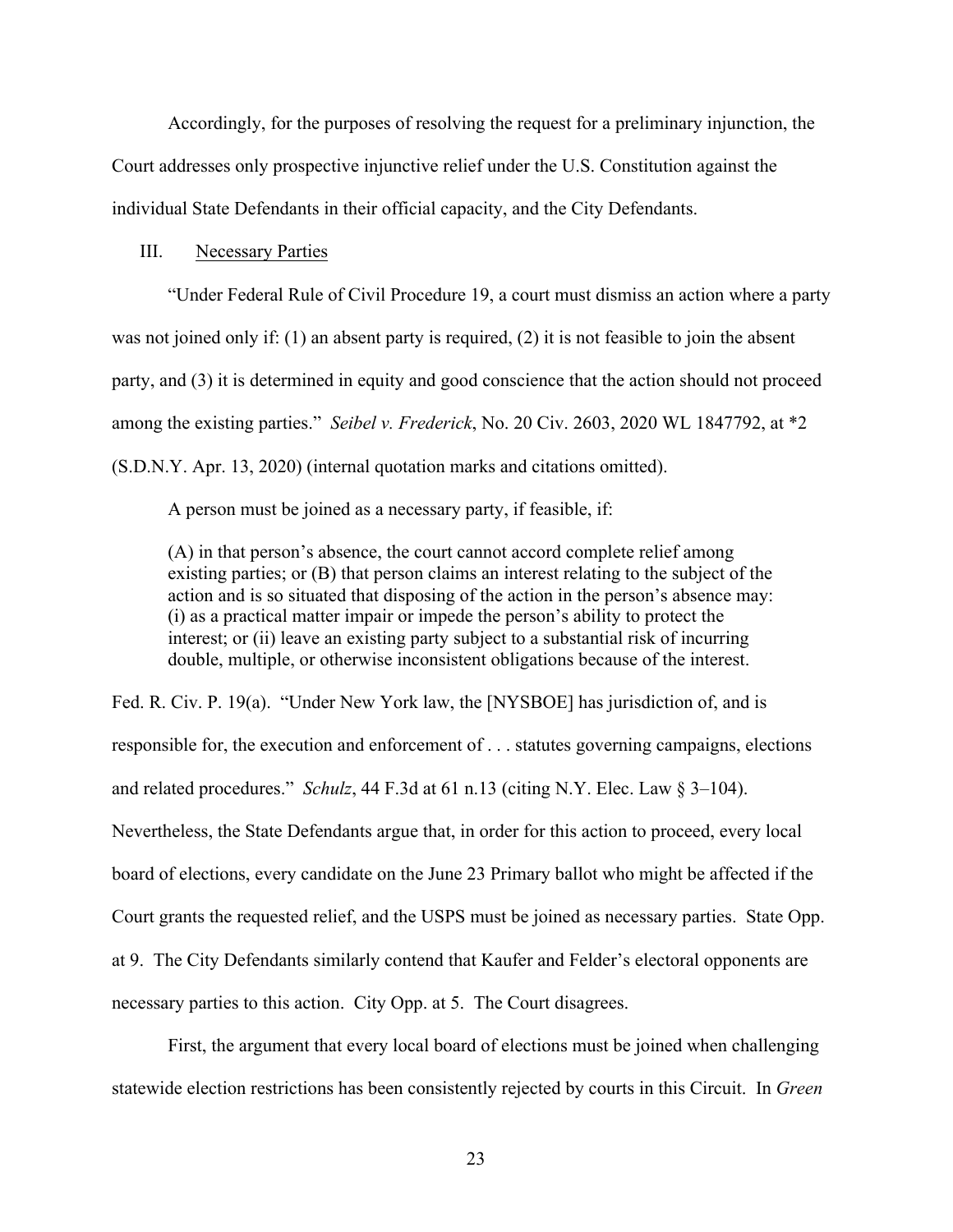*Party of New York v. Weiner*, for example, voters claimed that the NYCBOE's decision to conduct the Green Party primary on paper ballots rather than on the voting machines used for the Republican and Democratic primaries violated their constitutional rights. 216 F. Supp. 2d 176, 180 (S.D.N.Y. 2002). There too, the NYSBOE contended that it was not a proper defendant because "under New York Election Law, the [NYSBOE] is responsible only for administering access to the ballot, whereas local election boards have sole responsibility for administering elections [and therefore] . . . the [NYSBOE] cannot implement the relief which plaintiffs seek." *Id.* at 185. The Court rejected this argument, explaining that the law on the issue "suggests" exactly the opposite." *Id.* The argument was also squarely disproved of in *Donohue v. Board of Elections of New York*:

[I]t is argued that the action should be dismissed for plaintiffs' failure to join all fifty-seven [c]ounty [b]oards of [e]lection[s], as well as the Democratic Presidential electors, as necessary parties to this action . . . Rule 19 of the Federal Rules of Civil Procedure vests the court with wide discretion in deciding whether to proceed in the absence of necessary parties; application of the joinder rules requires a balancing of interests . . . [W]here it is only a matter of days within which this court must act, and the interests of the successful electors are adequately protected by counsel for the existing defendants, equity demands that the court proceed in their absence."

## 435 F. Supp. 957, 963 (E.D.N.Y. 1976).

Second, the argument that every candidate who might be affected by the Court's granting of the requested relief must be added as a necessary party likewise fails. Defendants cite no authority for the proposition that in a lawsuit where voters or candidates challenge a statewide voting practice that violates their constitutional rights, every candidate potentially implicated must be named as a party. *See* State Opp. at 8–9; City Opp. at 5. And for good reason: Rule 19 does not require that a plaintiff bringing an urgent preliminary injunction motion that implicates the Constitution include every similarly situated person as a party. Rather, where the claims are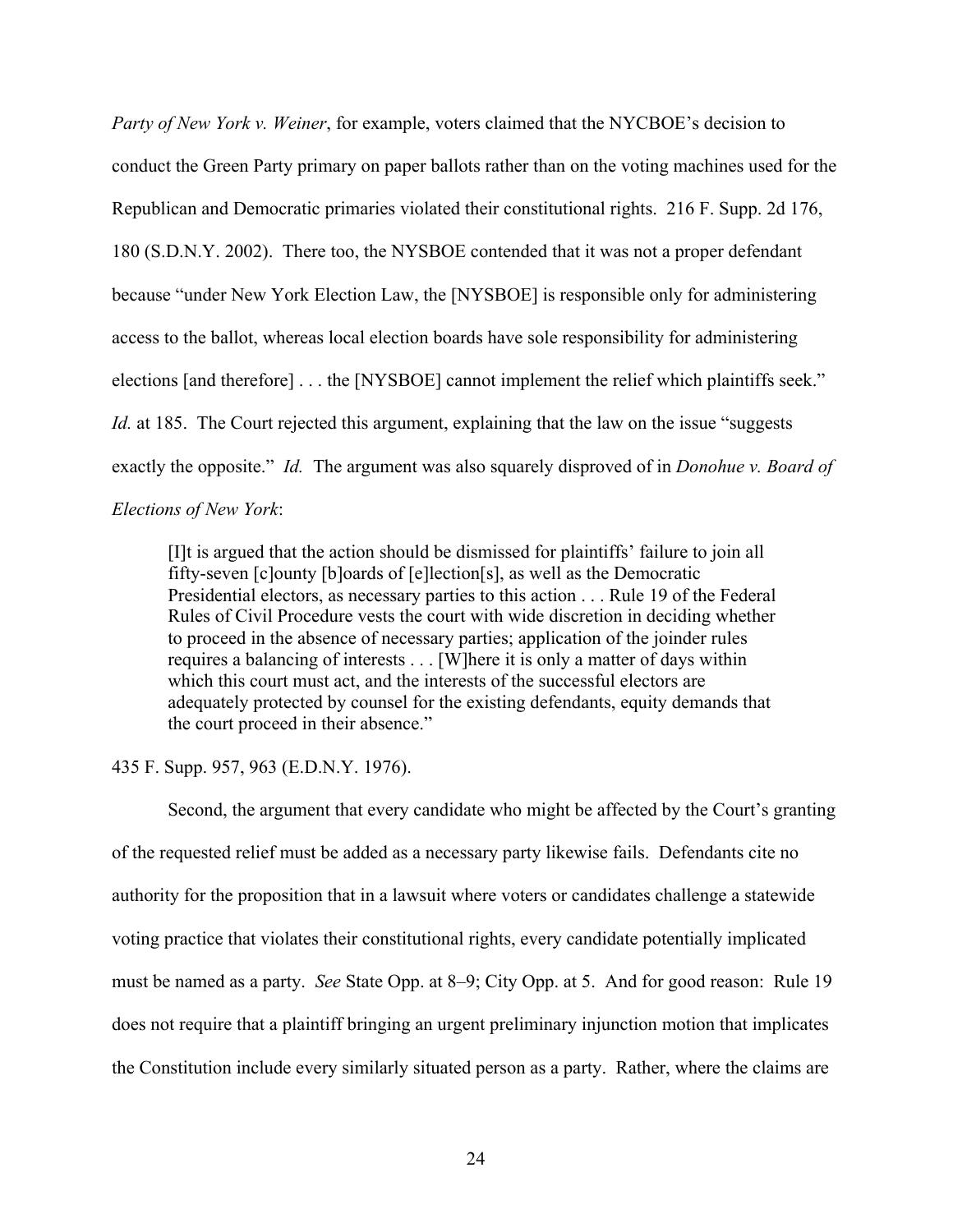styled as on behalf of all similarly situated persons, voters and candidates alike, "the Court need not formally certify a class in order to issue the requested preliminary relief." *Yang*, 2020 WL 2129597, at  $*13$  n.5.<sup>2</sup> The candidate Plaintiffs' opponents were, of course, entitled to move to intervene in this action if they believed their presence in the suit was necessary to protect their interests. And even if it were the case that Gallagher, Patel, Kaufer, and Felder's opponents qualified as necessary parties, "Rule 19 of the Federal Rules of Civil Procedure vests the court with wide discretion in deciding whether to proceed in the absence of necessary parties" and equity would demand that the Court proceed in their absence. *Donohue*, 435 F. Supp. at 965.

Lastly, the USPS is not a necessary party. Plaintiffs and Plaintiff-Intervenors are not asking that the postal service apply a postmark to absentee ballots that lack one. Instead, Plaintiffs and Plaintiff-Intervenors seek an order directing Defendants to count all absentee ballots cast in the June 23 Primary that were received by boards of elections by June 30, whether or not such ballots bear a timely postmark. ECF No. 3; *see* ECF No. 11. Defendants are in a position to provide a solution to this systemic problem. Whereas the USPS is merely "a conduit" and "delivery service," Hearing Tr. 265:8–10, with which the NYSBOE has partnered, *see id.* 85:12–21, Defendants possess the ballots and can count them (or direct that they be counted), and in doing so, cure any violation of Plaintiffs' and Plaintiff-Intervenors' voting rights. *See, e.g.*, Gallagher Decl. ¶ 3 (declaring that she filed a state challenge to obtain copies of ballots that the NYCBOE intended to reject, which were provided by the NYCBOE); Patel Decl. ¶ 3 (same). It is the NYCBOE, under the direction of the NYSBOE, that has invalidated the ballots that Plaintiffs and Plaintiff-Intervenors claim should be counted. *See id.* Because it is the NYSBOE

 $\frac{1}{2}$ <sup>2</sup> See, e.g., Newberg on Class Actions § 24:83 (4th ed. 2002) ("The absence of formal certification is no barrier to classwide preliminary injunctive relief."); Moore's Federal Practice § 23.50, at 23-396, 23-397 (2d ed. 1990) ("Prior to the Court's determination whether plaintiffs can maintain a class action, the Court should treat the action as a class suit.").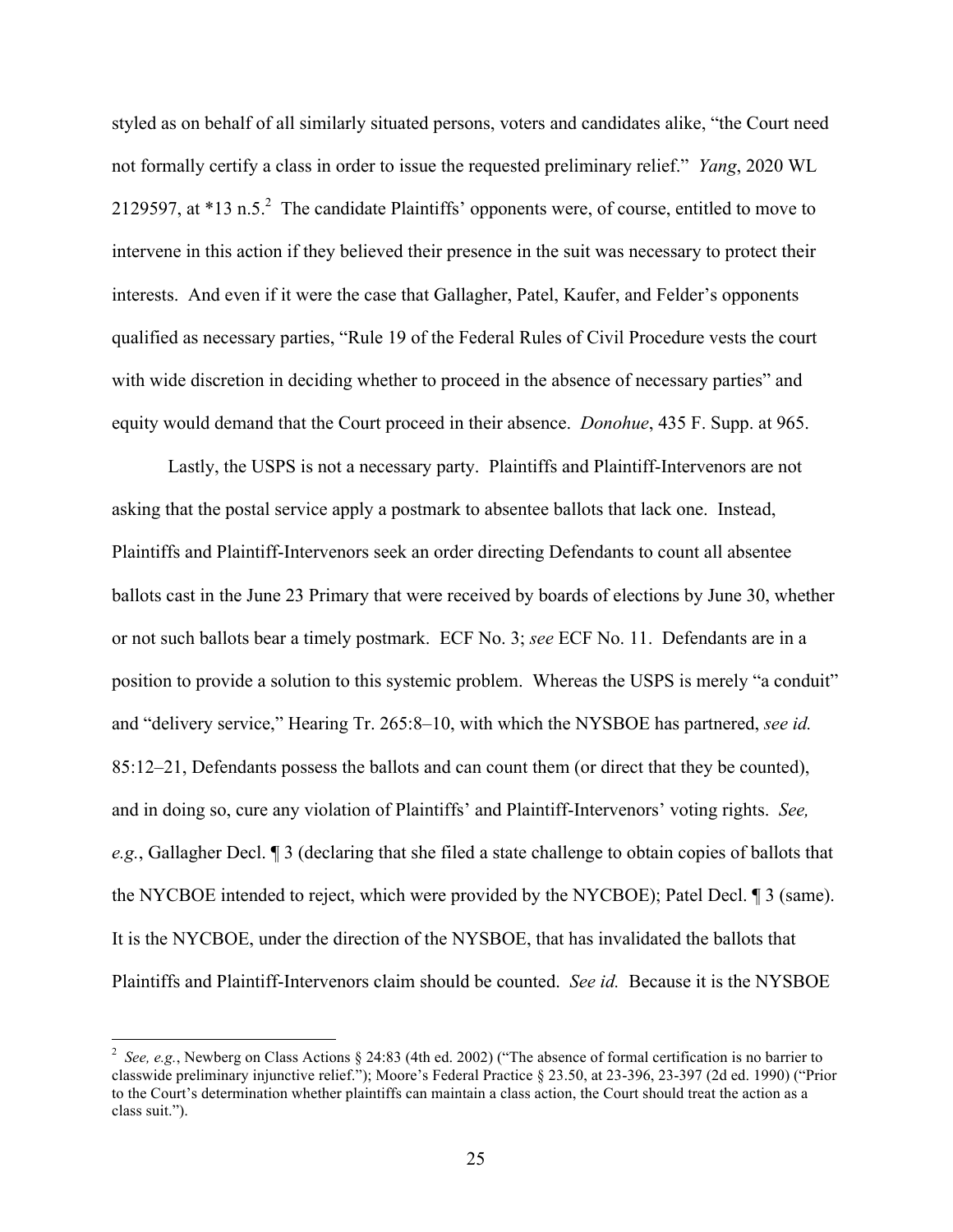that has the power to order the local boards to count the absentee ballots here, *see Schulz*, 44 F.3d at 61 n.13, the postal service is not needed as a party in order for the Court to "accord complete relief among existing parties." Fed. R. Civ. P. 19(a)(1)(A).

Accordingly, there are no necessary parties missing from this action. And even if there were, given the time in which the Court must act, "equity demands that the court proceed in their absence." *Donohue*, 435 F. Supp. at 963.

# IV. Abstention

Under the *Younger* abstention doctrine, "federal courts must abstain where a party seeks to enjoin an ongoing, parallel state criminal proceeding, to preserve the 'longstanding public policy against federal court interference with state court proceedings' based on principles of federalism and comity." *Disability Rights N. Y. v. New York*, 916 F.3d 129, 133 (2d Cir. 2019) (quoting *Younger v. Harris*, 401 U.S. 37, 43–44, (1971)). "The *Younger* abstention doctrine was extended to include particular state civil proceedings akin to criminal prosecutions and cases that implicate a state's interest in enforcing the orders and judgments of its courts." *EH Fusion Party v. Suffolk Cnty. Bd. Elections*, 401 F. Supp. 3d 376, 387 (E.D.N.Y. 2019) (citing *Disability Right N. Y.*, 916 F.3d at 133), *aff'd*, 783 F. App'x 50 (2d Cir. 2019). "In *Sprint [Communications, Inc. v. Jacobs]*, the Supreme Court held that *Younger's* scope is limited to these three 'exceptional' categories—'ongoing state criminal prosecution,' 'certain civil enforcement proceedings,' and 'civil proceedings involving certain orders uniquely in furtherance of the state courts' ability to perform their judicial functions.'" *Disability Right N. Y.*, 916 F.3d at 133 (quoting *Sprint*, 571 U.S. 69, 78 (2013)).

Both Gallagher and Patel filed actions in state court challenging the canvass of ballots in their races. *See Gallagher v. N. Y. City Bd. of Elections*, Index No. 700012/2020 (Sup. Ct. Kings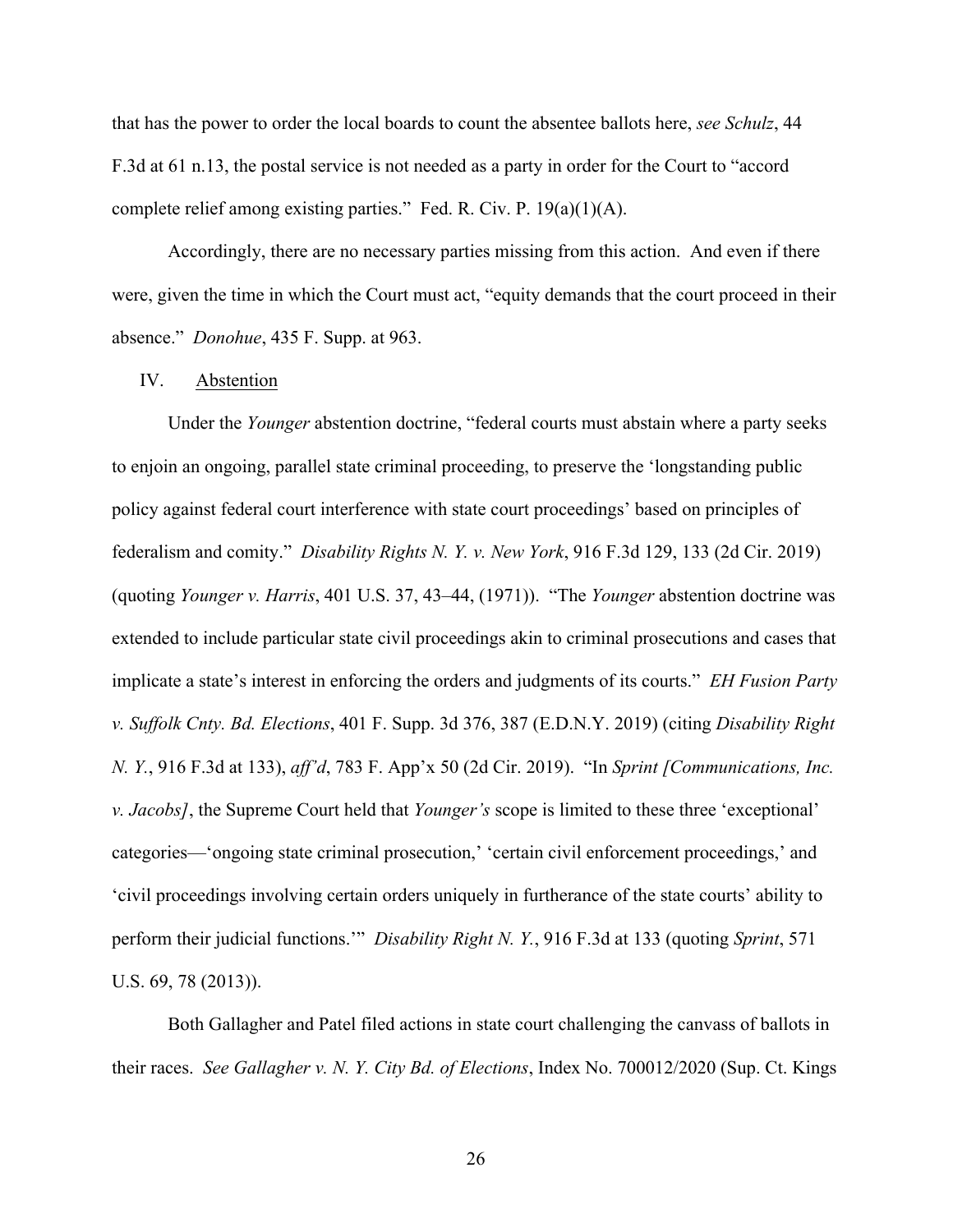Cty.); *Patel v. Maloney, et al.*, Index No. 154624/2020 (Sup. Ct. N.Y. Cty.). Defendants argue that this Court should abstain from entertaining their "overlapping federal claims." State Opp. at 21. But *Younger* abstention is not appropriate here. In *Sprint*, the Supreme Court emphasized that its "dominant instruction" has always been "that, even in the presence of parallel state proceedings, abstention from the exercise of federal jurisdiction is the exception, not the rule." 571 U.S. at 81–82 (internal quotation marks and citation omitted). Moreover, none of the circumstances outlined in *Sprint* are present here—and Defendants do not argue otherwise. *See* State Opp. at 21. And although New York election law "provides New York state courts with jurisdiction to hear expedited challenges arising under [New York] election law, it does not purport to provide exclusive jurisdiction." *EH Fusion Party*, 401 F. Supp. 3d at 388. Plaintiffs' decision to commence lawsuits in both federal and state court "does not command that the state suit must proceed ahead of this federal court action." *EH Fusion Party*, 401 F. Supp. 3d at 388.

Having determined that *Younger* abstention does not apply, the Court proceeds to consider the merits.

# V. Preliminary Injunction

A. Legal Standard

A preliminary injunction sought against government action taken pursuant to a statute or regulatory scheme requires that "the moving party . . . demonstrate (1) irreparable harm absent injunctive relief, (2) a likelihood of success on the merits, and (3) public interest weighing in favor of granting the injunction." *Friends of the E. Hampton Airport, Inc. v. Town of E. Hampton*, 841 F.3d 133, 143 (2d Cir. 2016). Moreover, the movant must show that "the balance of equities tips in his [or her] favor." *Winter v. Nat. Res. Def. Council, Inc.*, 555 U.S. 7, 20 (2008). "A showing of irreparable harm is the single most important prerequisite for the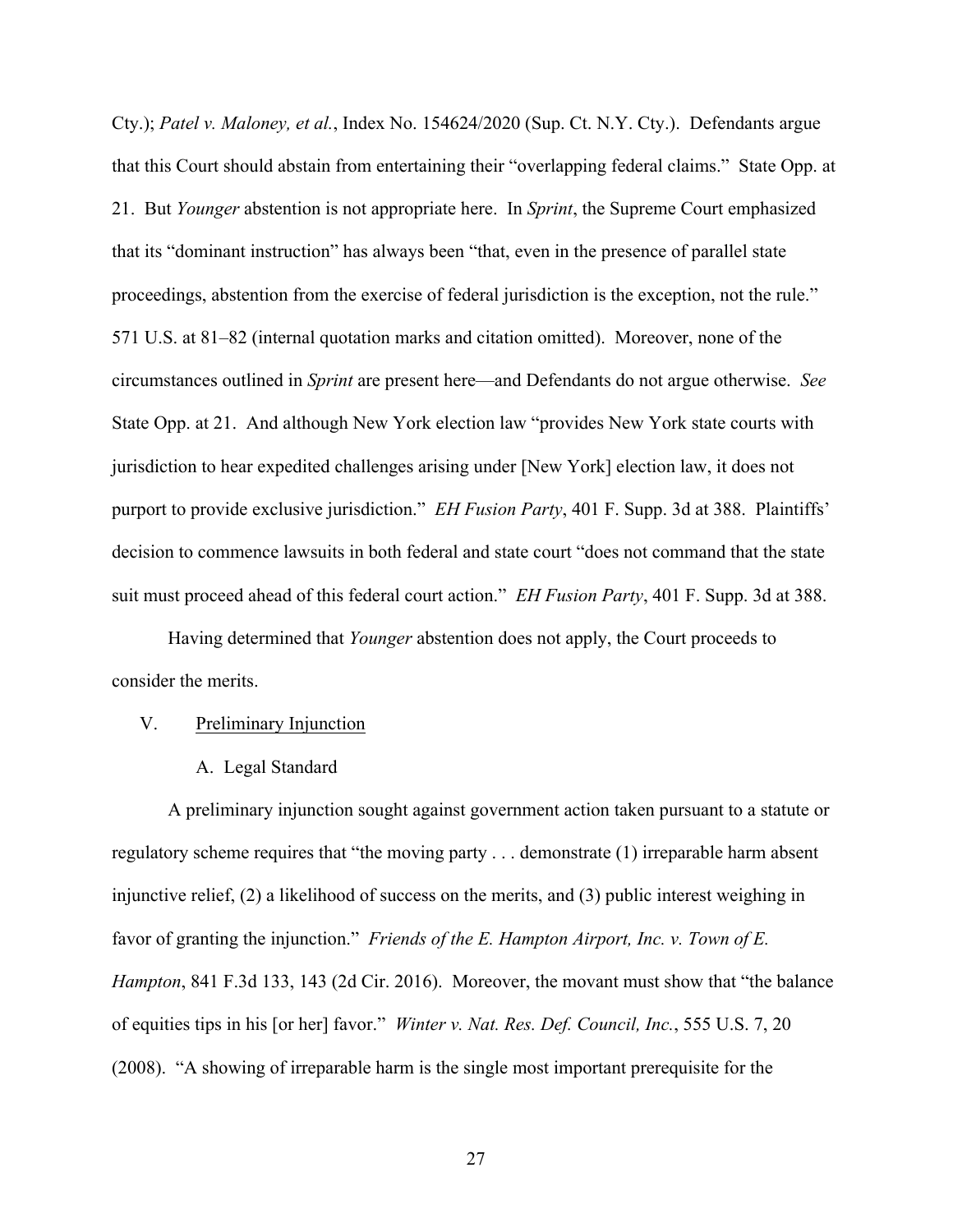issuance of a preliminary injunction." *Faiveley Transp. Malmo AB v. Wabtec Corp.*, 559 F.3d 110, 118 (2d Cir. 2009) (internal quotation marks and citation omitted).

Where a moving party seeks a mandatory preliminary injunction, requiring a change to the status quo, as is the case here, the district court "may enter a mandatory preliminary injunction against the government only if it determines that, in addition to demonstrating irreparable harm, the moving party has shown a 'clear' or 'substantial' likelihood of success on the merits." *Thomas v. N. Y. City Bd. Elections*, 898 F. Supp. 2d 594, 597 (S.D.N.Y. 2012) (quoting *Mastrovincenzo v. City of New York*, 435 F.3d 78, 89 (2d Cir. 2006) (internal quotation marks omitted)). This standard also applies where the injunction "will provide the movant with substantially all the relief sought and that relief cannot be undone even if the defendant prevails at a trial on the merits." *People ex. rel. Schneiderman v. Actavis PLC*, 787 F.3d 638, 650 (2d Cir. 2015) (internal quotation marks and citation omitted).

# B. Analysis

1. Irreparable Harm

To establish irreparable harm, Plaintiffs "must demonstrate that absent a preliminary injunction they will suffer an injury that is neither remote nor speculative, but actual and imminent, and one that cannot be remedied if a court waits until the end of trial to resolve the harm." *Faiveley*, 559 F.3d at 118 (internal quotation marks and citation omitted).

Plaintiffs and Plaintiff-Intervenors have shown irreparable injury because they allege a violation of their constitutional rights in connection with election results that will soon be certified as final.

In the Second Circuit, it is well-settled that an alleged constitutional violation constitutes irreparable harm. *See, e.g.*, *Conn. Dep't of Envtl. Prot. v. O.S.H.A.*, 356 F.3d 226, 231 (2d Cir.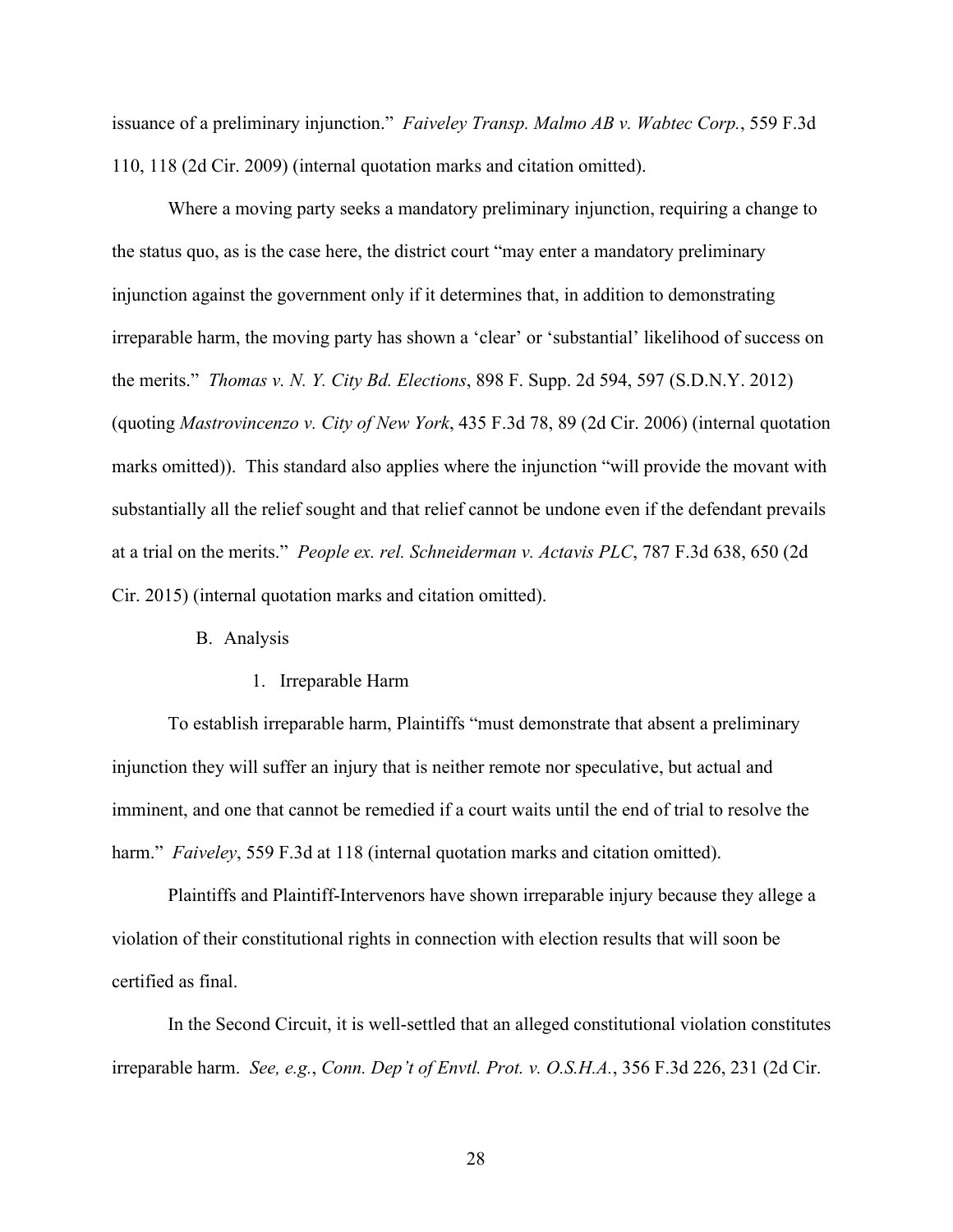2004) ("[W]e have held that the alleged violation of a constitutional right triggers a finding of irreparable injury." (internal quotation marks and citations omitted)); *Statharos v. N. Y. City Taxi & Limousine Comm'n*, 198 F.3d 317, 322 (2d Cir. 1999) ("Because plaintiffs allege deprivation of a constitutional right, no separate showing of irreparable harm is necessary."); *Jolly v. Coughlin*, 76 F.3d 468, 482 (2d Cir. 1996) (clarifying that "it is the *alleged* violation of a constitutional right that triggers a finding of irreparable harm" and a substantial likelihood of success on the merits of a constitutional violation is not necessary). And the Second Circuit has held specifically that voters' allegations that their ballots will be unconstitutionally excluded from certified results gives rise to irreparable harm. *See Hoblock v. Albany Cnty. Bd. Elections*, 422 F.3d 77, 97 (2d Cir. 2005) ("[I]f the election results are certified without counting the plaintiff voters' ballots, the plaintiff voters will suffer an injury that is neither remote nor speculative, but actual and imminent and that cannot be remedied by an award of monetary damages. Such an injury meets the standards for irreparable harm." (internal quotation marks and citation omitted)).

The State Defendants argue that Plaintiffs' and Plaintiff-Intervenors' delay in initiating this action demonstrates that their harm is not irreparable. State Opp. at 22. The City Defendants argue the same with respect to Plaintiff-Intervenors' claims against them. City Opp. at 10–12. The Court is not persuaded that Plaintiffs or Plaintiff-Intervenors dallied in commencing this lawsuit. They could not have reasonably identified the problems with postmarking until July 8, when the NYCBOE began counting absentee ballots in Brooklyn, Queens, and the Bronx. And the full scope of the issue likely did not become clear to Plaintiffs until Gallagher and Patel filed state court challenges that allowed them to obtain copies of the invalidated ballots. Hearing Tr. 19:15–20:4; *see also* Gallagher Decl. ¶ 3.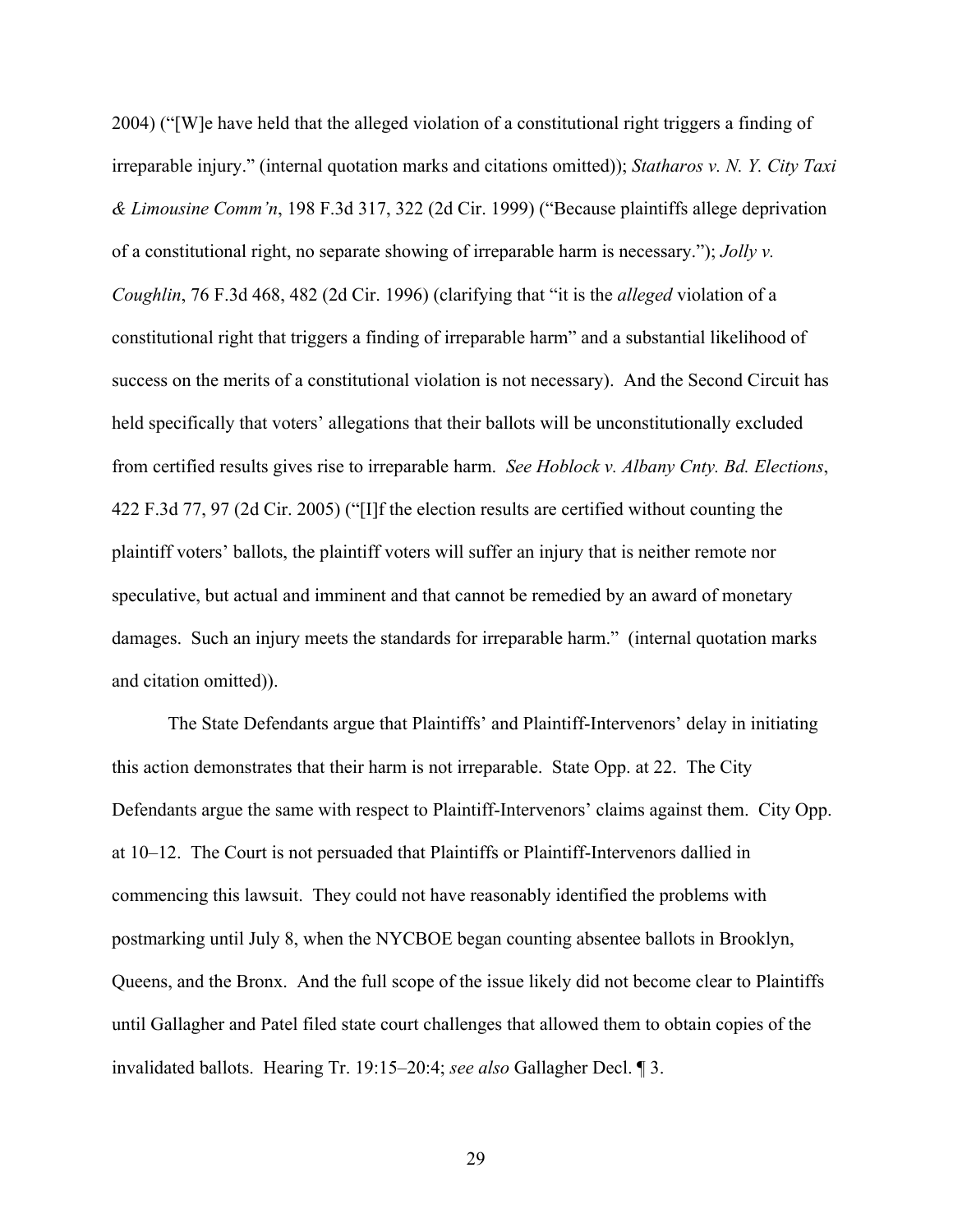In any event, "where, as here, an alleged wrongful governmental act has resulted in an ongoing deprivation of constitutional rights, delay in seeking relief does not defeat the presumption of irreparable harm—at least when the delay is not so severe as to implicate the equitable doctrine of laches." *Yafai v. Cuccinelli*, No. 20 Civ. 2932, 2020 WL 2836975, at \*4 (S.D.N.Y. June 1, 2020). Laches can be asserted as a defense only when plaintiffs are "guilty of unreasonable and inexcusable delay that has resulted in prejudice to the defendant." *Ivani Contracting Corp. v. City of New York*, 103 F.3d 257, 259 (2d Cir. 1997) (internal quotation marks and citation omitted). This action, which was filed within 25 days of Election Day, and nine days after absentee ballot counting began, was timely commenced.

The Court finds, therefore, that Plaintiffs and Plaintiff-Intervenors have established the threat of irreparable harm absent a preliminary injunction.

2. Likelihood of Success on the Merits

Plaintiffs and Plaintiff-Intervenors allege that the failure to count their ballots violates three constitutional guarantees: (1) the First Amendment right to expressive association through voting, Compl. ¶¶ 82–91; (2) the Fourteenth Amendment's Equal Protection Clause, *id.* ¶¶ 92– 99; and (3) the Fourteenth Amendment's Due Process Clause, *id.* ¶¶ 100–105.

The Court concludes that Plaintiffs have demonstrated a clear and substantial likelihood of success on the merits of their First Amendment and Equal Protection Clause claims.<sup>3</sup>

<sup>&</sup>lt;sup>3</sup> Second Circuit precedent is not entirely clear on the question of whether voters may assert a freestanding Due Process claim based on alleged unfairness in election procedures, or whether such unfairness is merely a dimension of a claim that restrictions burden voters' rights under the First Amendment—which applies to states under the Due Process Clause. *See Corren v. Condos*, 898 F.3d 209, 217 n.1 (2d Cir. 2018). Because Plaintiffs and Plaintiff-Intervenors have established a likelihood of success on their First Amendment and Equal Protection claims, the Court need not decide whether a separate Due Process claim would be viable.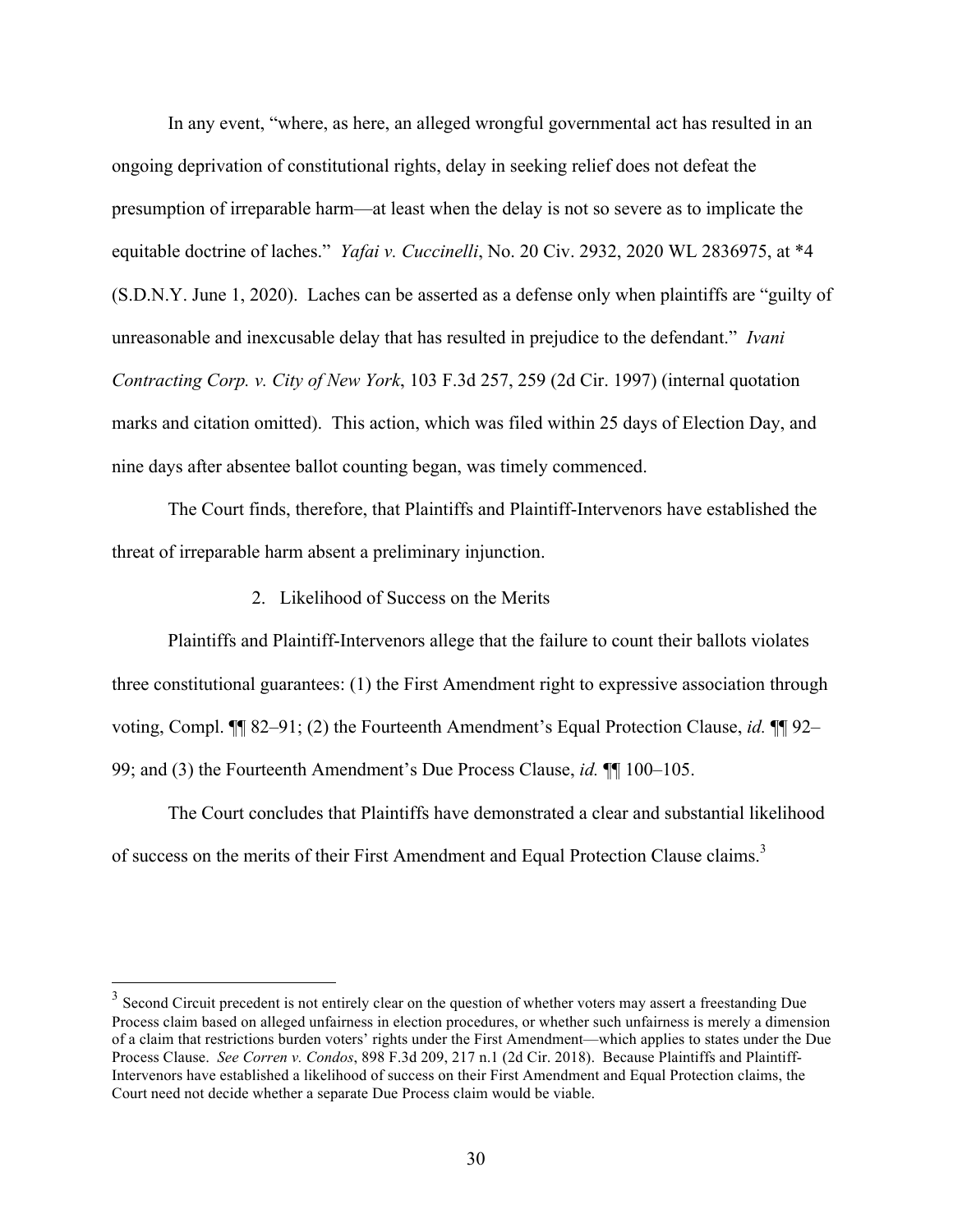# a. First Amendment

"States have a broad power to regulate the time, place, and manner of [primary] elections," but "they have a responsibility to observe the limits established by the First Amendment rights of the [s]tate's citizens." *Yang*, 960 F.3d at 130 (internal quotation marks, citation, and alterations omitted). "The State's power cannot be used, for example, to create barriers that unduly burden a person's right to participate in a state-mandated . . . primary." *Id.*

In assessing an alleged burden on voters' First Amendment rights related to casting a ballot, a court must "first consider the character and magnitude of the asserted injury to the rights protected by the First and Fourteenth Amendments that the plaintiff seeks to vindicate," then "identify and evaluate the precise interests put forward by the State as justifications for the burden imposed by its rule," and then "determine the legitimacy and strength of each of those interests" and "consider the extent to which those interests make it necessary to burden the plaintiff's rights." *Anderson v. Celebrezze*, 460 U.S. 780, 789 (1983). "[T]he rigorousness of [a court's] inquiry into the propriety of a state election law depends upon the extent to which a challenged regulation burdens First and Fourteenth Amendment rights." *Burdick v. Takushi*, 504 U.S. 428, 434 (1992). "[W]hen those rights are subjected to 'severe' restrictions, the regulation must be 'narrowly drawn to advance a state interest of compelling importance'"—in other words, the restriction must survive the standard commonly referred to as "strict scrutiny." *Id.* (citation omitted). "But when a state election law provision imposes only reasonable, nondiscriminatory restrictions upon the First and Fourteenth Amendment rights of voters, the State's important regulatory interests are generally sufficient to justify the restrictions." *Id.* (internal quotation marks and citation omitted).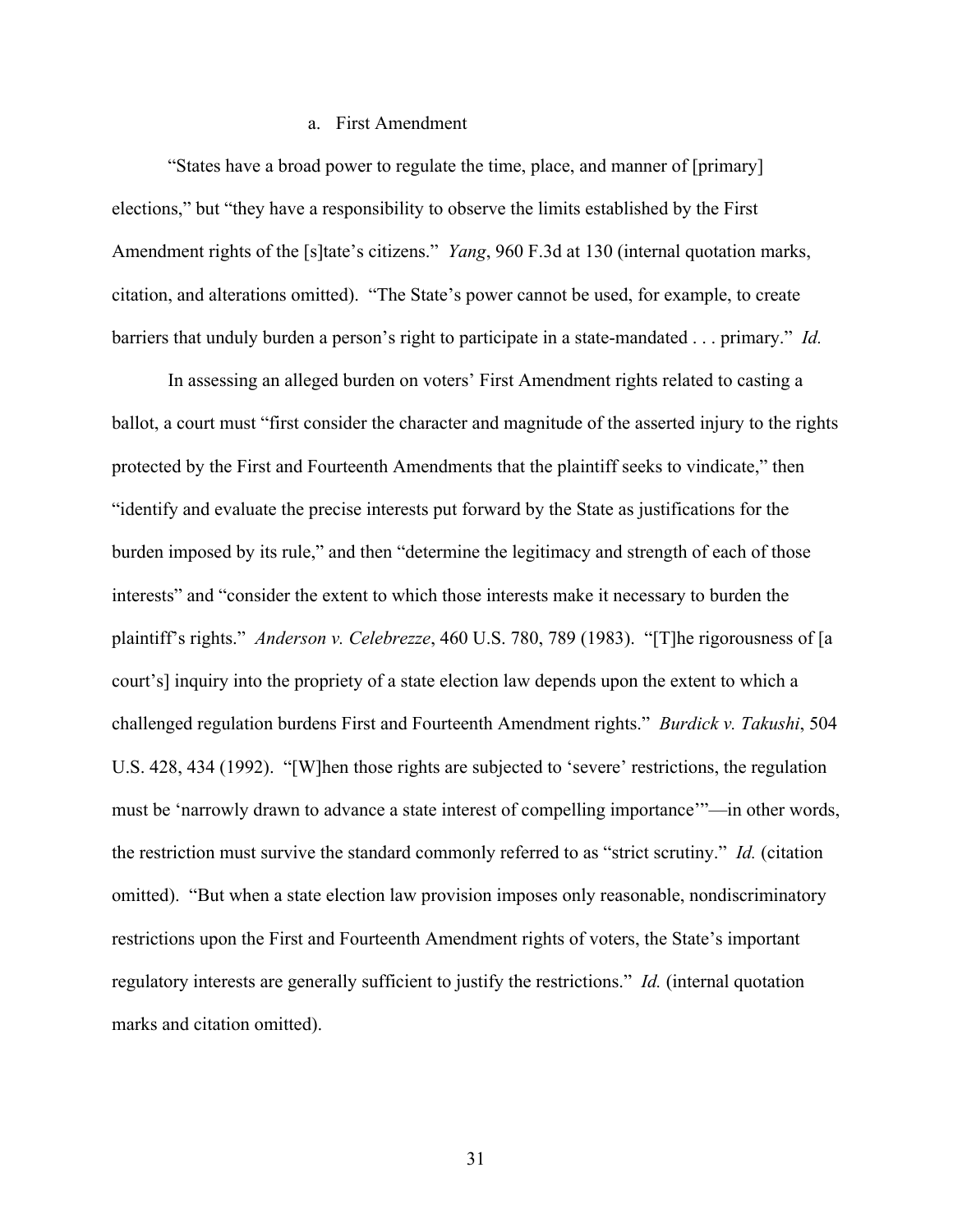The question before the Court is not whether  $\S$  8-412's requirement that ballots be postmarked is constitutional in the abstract, but rather whether it is unconstitutional as applied under the circumstances of this case. The burden on voting rights that must be analyzed, therefore, is the burden created by enforcing the postmark requirement in an election where thousands of ballots, constituting a significant percentage of the total ballots cast in certain races, were rendered invalid by its application, even though the evidence shows those ballots were mailed on time.

That burden is exceptionally severe. A large number of ballots will be invalidated, and consequently, not counted based on circumstances entirely out of the voters' control. In Patel's race, 1,135 of 8,285 absentee ballots received by the NYCBOE within a week of Election Day more than 13%—were not postmarked. Patel Decl. ¶¶ 3–4. Of those, 691 were received by the NYCBOE on June 24, and another 144 were received on June 25. *Id.* In Gallagher's race, 923 of 9,689 absentee ballots lacked a postmark (nearly 10%). Gallagher Decl. ¶ 6. 628 of those were received on June 24, and 131 on June 25.

Moreover, in light of the ongoing COVID-19 pandemic, there was an uncommonly compelling reason for many voters to vote by absentee ballot in the June 23 Primary, and the State Defendants encouraged them to do so. *See, e.g.,* N.Y Exec. Order No. 202.15 (Apr. 9, 2020) (providing that "due to the prevalence and community spread of COVID-19, an absentee ballot can be granted based on temporary illness and shall include the potential for contraction of the COVID-19 virus"); N.Y. Exec. Order No. 202.23 (Apr. 24, 2020) (directing that "every voter that is in active and inactive status and is eligible to vote in a primary or special election to be held on June 23, 2020 shall be sent an absentee ballot application form with a postage paid return option for such application").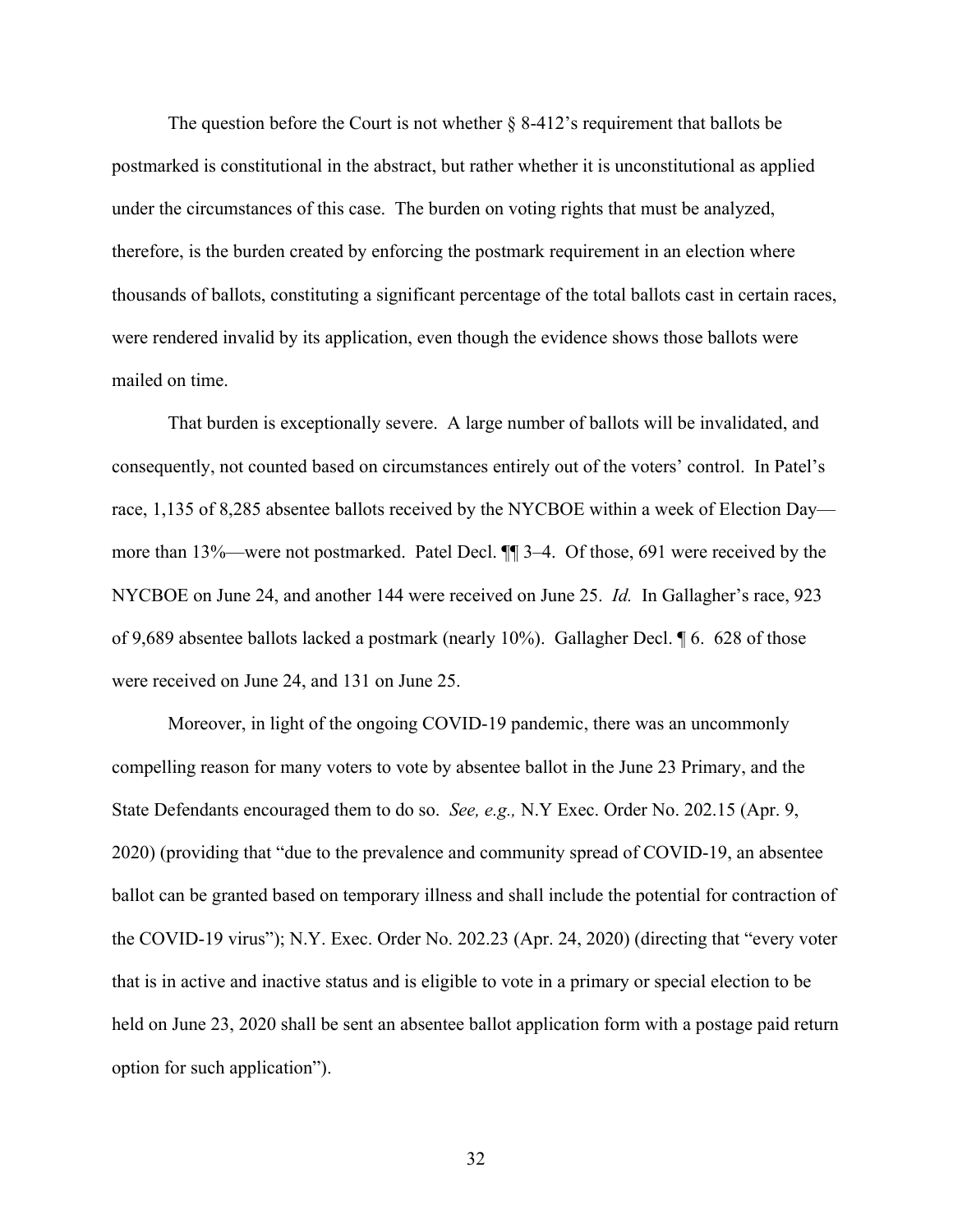Applying § 8-412 to invalidate such a significant number of absentee ballots, when there is strong evidence that those ballots are otherwise valid, where many voters doubtless saw little choice but to use absentee ballots during the COVID-19 pandemic, and after the state took a variety of proactive measures to increase the use of absentee ballots, would strike a serious blow to voters' First Amendment right to associate themselves with candidates who express their values, if not undermine confidence in the democratic process itself.

Because applying the postmark requirement to the June 23 Primary would severely burden voters' rights, the Court must apply strict scrutiny, and consider whether such a measure is "narrowly drawn to advance a state interest of compelling importance." *Burdick*, 504 U.S. at 434 (internal quotation marks and citation omitted). The State Defendants argue, and the Court agrees, that the state has a legitimate interest in ensuring that all ballots are cast before the polls close on Election Day. State Opp. at 15–16. But as applied in the June 23 Primary, the postmark requirement was not narrowly fashioned to advance that interest.

State action is not narrowly drawn if it is "overinclusive," meaning that it regulates conduct that does not meaningfully advance the state interest at issue. *Simon & Schuster, Inc. v. Members of N. Y. State Crime Victims Bd.*, 502 U.S. 105, 121 (1991). At least as applied to ballots received within two days of Election Day in the June 23 Primary—that is, by June 25 the postmark requirement is grossly overinclusive. An absentee ballot received on June 24 cannot possibly have been put in the mail later than June 23. *See* Hearing Tr. 246:21–24, 252:2– 5, 341:10–18. Moreover, credible USPS testimony established that (1) "the flow of mail does not allow" for one-day delivery, even within a borough, under normal circumstances, and (2) over 98 percent of mail will arrive two days after being placed in a mailbox or delivered to a post office. *Id.* 313:16–20; *see also id.* 313:21–314:12, 341:14–18. Thus, the Court concludes with a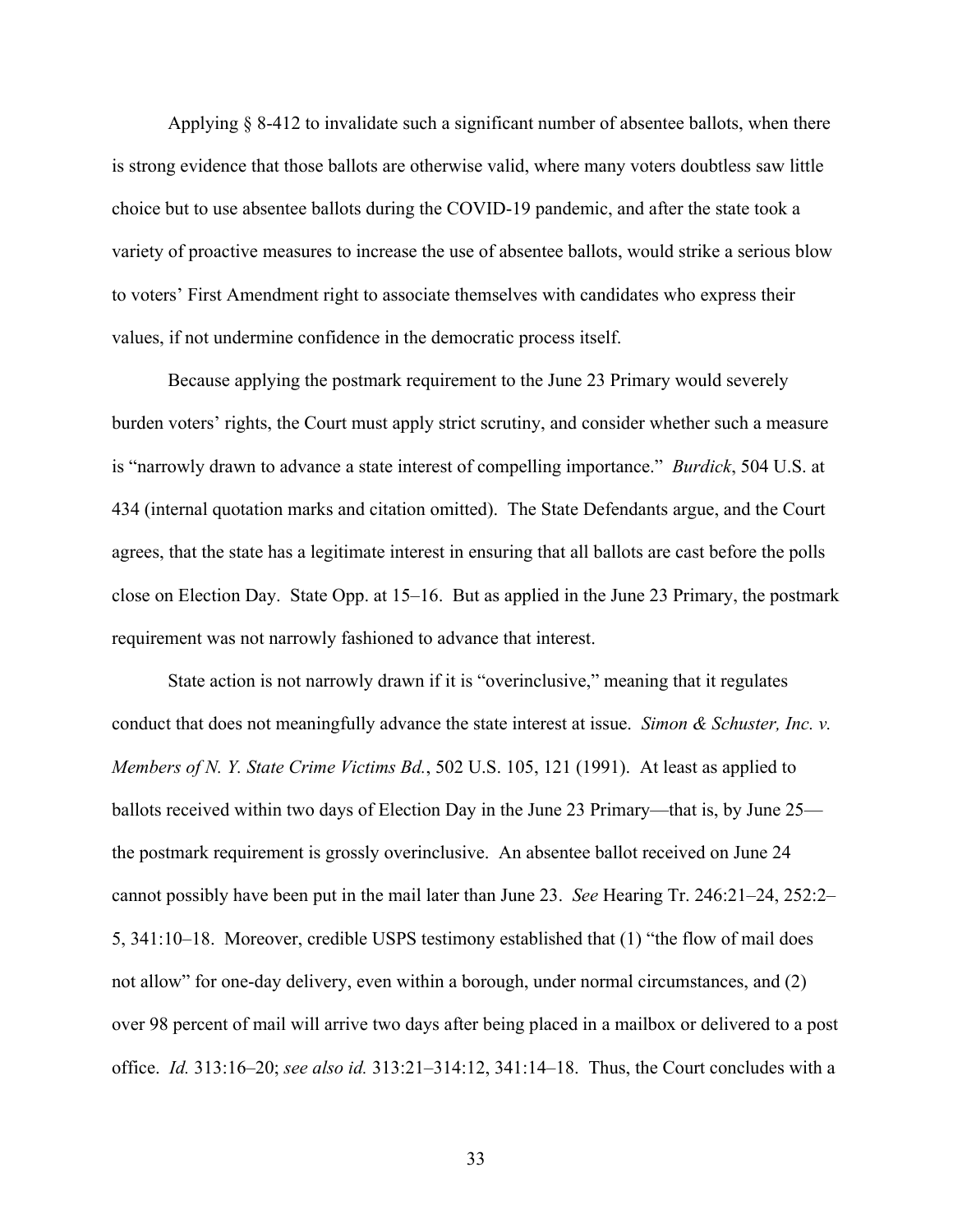high degree of confidence that ballots received by the NYCBOE on June 25 were mailed on June 23 or earlier. Enforcing § 8-412 against those ballots would do nothing to advance the state's interest in ensuring ballots are cast by Election Day, and would result in timely cast votes being needlessly rejected.

Moreover, there are less restrictive means of advancing the state's interest in ensuring that ballots are timely submitted. The state could simply rely on the evidence from the USPS demonstrating that absentee ballots received within two days of Election Day were almost certainly placed in the mail on Election Day, or earlier. And local boards may examine the dated signatures that voters were required to affix to their "oath envelopes." Hearing Tr. 67:4–10; *see* Brehm Decl. ¶ 11 ("Once a voter receives an absentee ballot, the voter marks the ballot with the voter's vote selection, [and] places the ballot in an 'Affirmation Envelope' which is signed, dated, and sealed."); Patel Decl.  $\P$  3(a)(vi) ("Nearly all of the ballots that we could read were signed and dated on or before June 23."); Gallagher Decl. Ex. A, ECF No. 22-2 (showing that the overwhelming majority of ballots invalidated for lack of postmark in Gallagher's race have signatures dated on or before June 23). Applying the postmark requirement to absentee ballots cast in the June 23 Primary, therefore, cannot survive strict scrutiny.

Even if the Court were to apply the more flexible balancing test applied to reasonable, non-discriminatory restrictions, the state's application of § 8-412 in the June 23 Primary would impose an unacceptable burden on voters' First Amendment rights. Enforcing the postmark requirement to invalidate ballots received within two days of Election Day would be unlikely to capture ballots that were cast late, given the evidence that mail (or at least mail that must receive a postmark) takes two days to be delivered within a borough. On the other hand, doing so would cause the invalidation of a large number of ballots that were timely cast. Such a burden is not an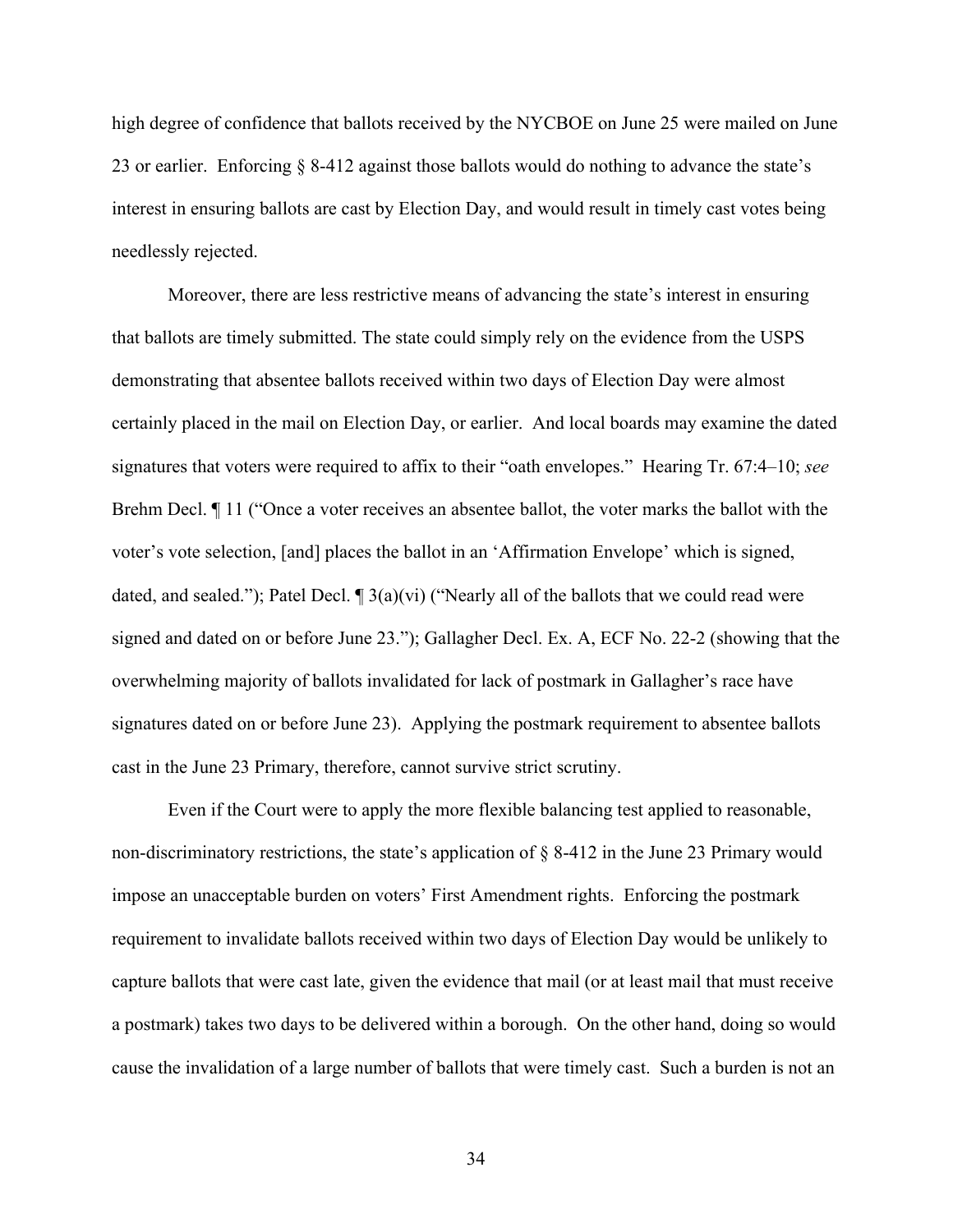acceptable price to pay in return for the slim chance of catching some genuinely late votes. Indeed, the New York Legislature has recognized the weakness of the state's interest in applying the postmark requirement to ballots received close to Election Day, by amending § 8-412 so that, in future elections, a postmark will only be required for absentee ballots received two days after Election Day or later. *See* S8799A/A10808A (July 16, 2020).

The State Defendants argue that even if enforcement of the postmark rule will deprive voters of the opportunity to have their otherwise valid and timely ballots counted, those voters cannot make out a constitutional claim, because burdens on the right to vote created by mere inadvertence or negligence do not violate the Constitution. State Opp. at 14. The Second Circuit has held that "[i]n general, garden variety election irregularities do not violate the Due Process Clause" (or the First Amendment rights of expressive association that the Due Process Clause protects from state infringement). *Shannon v. Jacobowitz*, 394 F.3d 90, 96 (2d Cir. 2005) (internal quotation marks and citation omitted). "[P]laintiffs must prove an intentional act in order to show a due process violation." *Id.* As a result, the Court may find a violation of First Amendment rights only if Plaintiffs and Plaintiff-Intervenors have demonstrated "purposeful state conduct directed at disenfranchising a class or group of citizens." *Id.*

The State Defendants contend that Plaintiffs and Plaintiff-Intervenors have failed to satisfy this burden. They claim that the asserted injuries are, at most, a result of the USPS's inadvertent failure to postmark certain ballots. State Opp. at 14. As a result, they argue, Plaintiffs and Plaintiff-Intervenors have not demonstrated that the State Defendants purposefully burdened their right to vote.

But the Constitution is not so toothless. When voters have been provided with absentee ballots and assured that their votes on those ballots will be counted, the state cannot ignore a later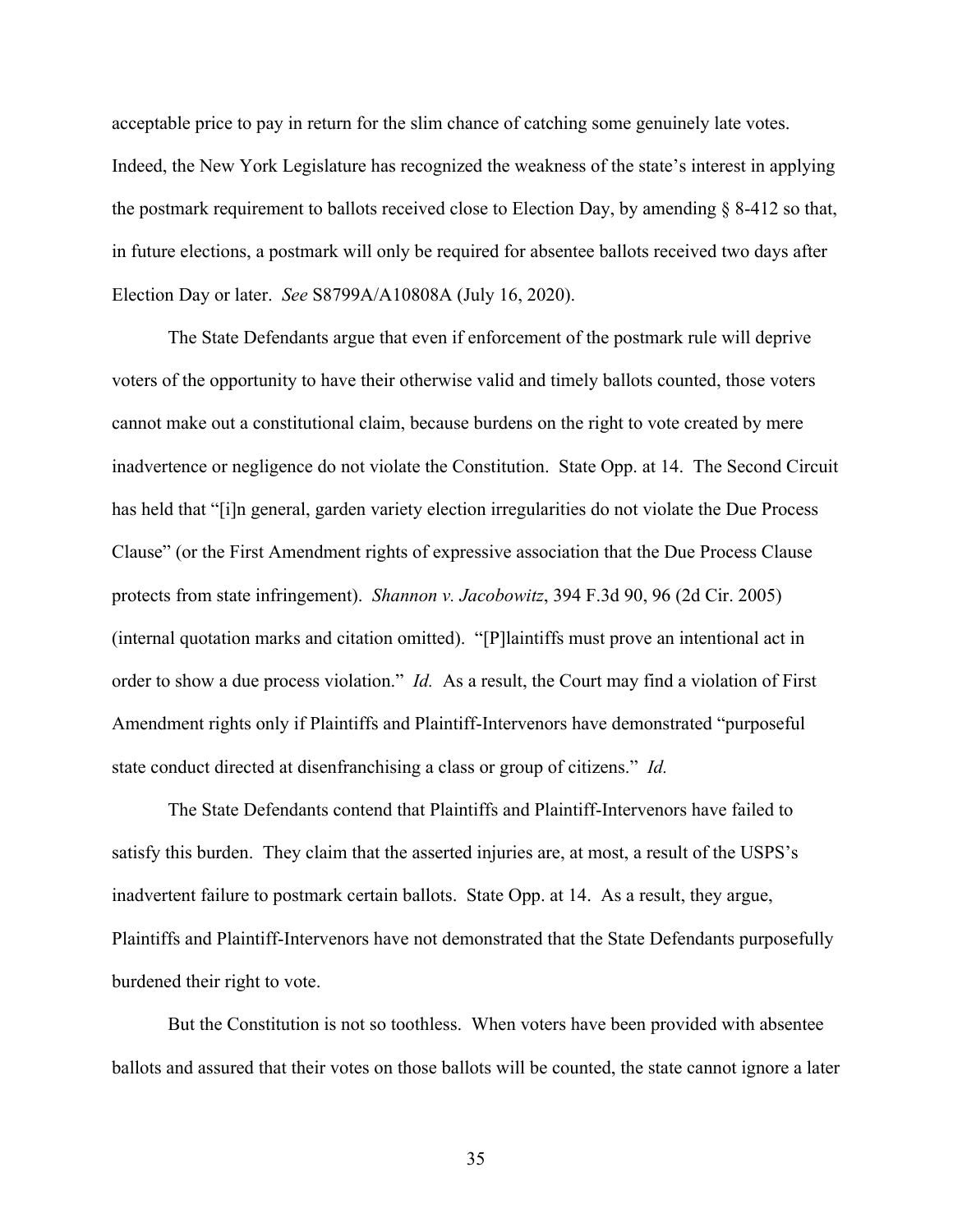discovered, systemic problem that arbitrarily renders those ballots invalid. For example, in *Hoblock v. Albany County Board of Elections*, a county board of elections sent both primary and general election absentee ballots to voters who had submitted absentee ballot requests for the primary. After the ballots had been sent and voters had returned them, the New York state courts held that the general election ballots had been sent to voters unlawfully, and invalidated them. 422 F.3d at 81–82. Voters sued the board in federal court, and the Second Circuit affirmed a preliminary injunction directing the board to count the votes. *Id.* at 98. The court held that "when election officials refuse to tally absentee ballots that they have deliberately (even if mistakenly) sent to voters, such a refusal may violate the voters' constitutional rights," and accordingly affirmed the district court's finding that the voters had established a likelihood of success on their constitutional claims. *Id.*

The situation before the Court is closely analogous. In response to the COVID-19 pandemic, Governor Cuomo ordered that absentee ballots be made available to a much larger number of voters than ever before. Ultimately, more than 1.2 million absentee ballots were cast statewide, and approximately 414,582 were cast in New York City. Brehm Decl. ¶ 9. For those who voted by absentee ballot in the Gallagher and Patel races—and in particular, for those voters living in Brooklyn, *see* Hearing Tr. 187:10–188:15—accepting the state's offer to vote by absentee ballot and following the state's instructions to vote timely, nonetheless resulted in their ballots not being postmarked, and, consequently, invalidated under § 8-412. Under these circumstances, the policy embodied by the postmark rule, deliberately adopted and intentionally applied to those ballots, is sufficient to establish a violation of the Due Process Clause and the First Amendment. *See Hoblock v. Albany Cnty. Bd. Elections*, 487 F. Supp. 2d 90, 96 (N.D.N.Y. 2006) ("[I]t would make for an empty constitutional right if one's franchise extended only so far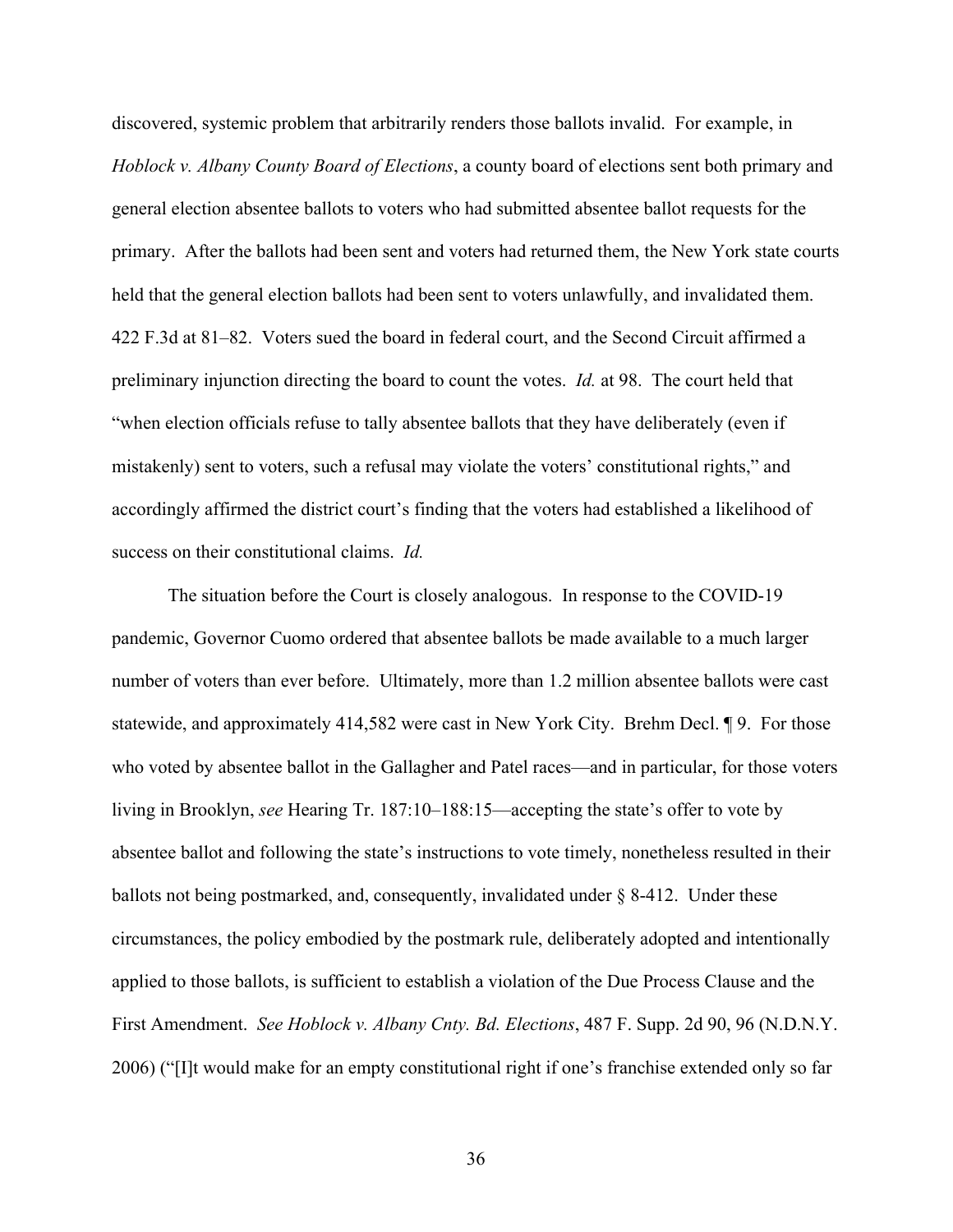as placing one's ballot in the ballot box. If that were the case, the situation of a ballot box subsequently 'falling off of a truck' would be of no constitutional moment. That is an unacceptable result.").

This is not a "garden variety" election irregularity. If § 8-412 is applied to the June 23 Primary, the votes of thousands of New Yorkers—almost one in ten votes cast in certain races will be disregarded, because of a systematic failure. Nor is this a case that involves only state or local races, where "[p]rinciples of federalism limit the power of federal courts to intervene." *Shannon*, 394 F.3d at 94. Rather, alongside local and state races, the June 23 Primary included congressional races and a presidential primary election, and in those races the federal interest in protecting voting rights is at its height. *See Gray v. Sanders*, 372 U.S. 368, 380 (1963) ("The Court has consistently recognized that all qualified voters have a constitutionally protected right to cast their ballots and have them counted at Congressional elections. Every voter's vote is entitled to be counted once. It must be correctly counted and reported. . . . And these rights must be recognized in any preliminary election that in fact determines the true weight a vote will have." (internal quotation marks and citations omitted)); *United States v. Classic*, 313 U.S. 299, 315 (1941) ("Obviously included within the right to choose [Congressional representatives], secured by the Constitution, is the right of qualified voters within a state to cast their ballots and have them counted at Congressional elections. This Court has consistently held that this is a right secured by the Constitution.").

Accordingly, Plaintiffs and Plaintiff-Intervenors are likely to succeed on their claim that the purposeful application of  $\S$  8-412 to invalidate their absentee ballots violates their rights under the First and Fourteenth Amendments.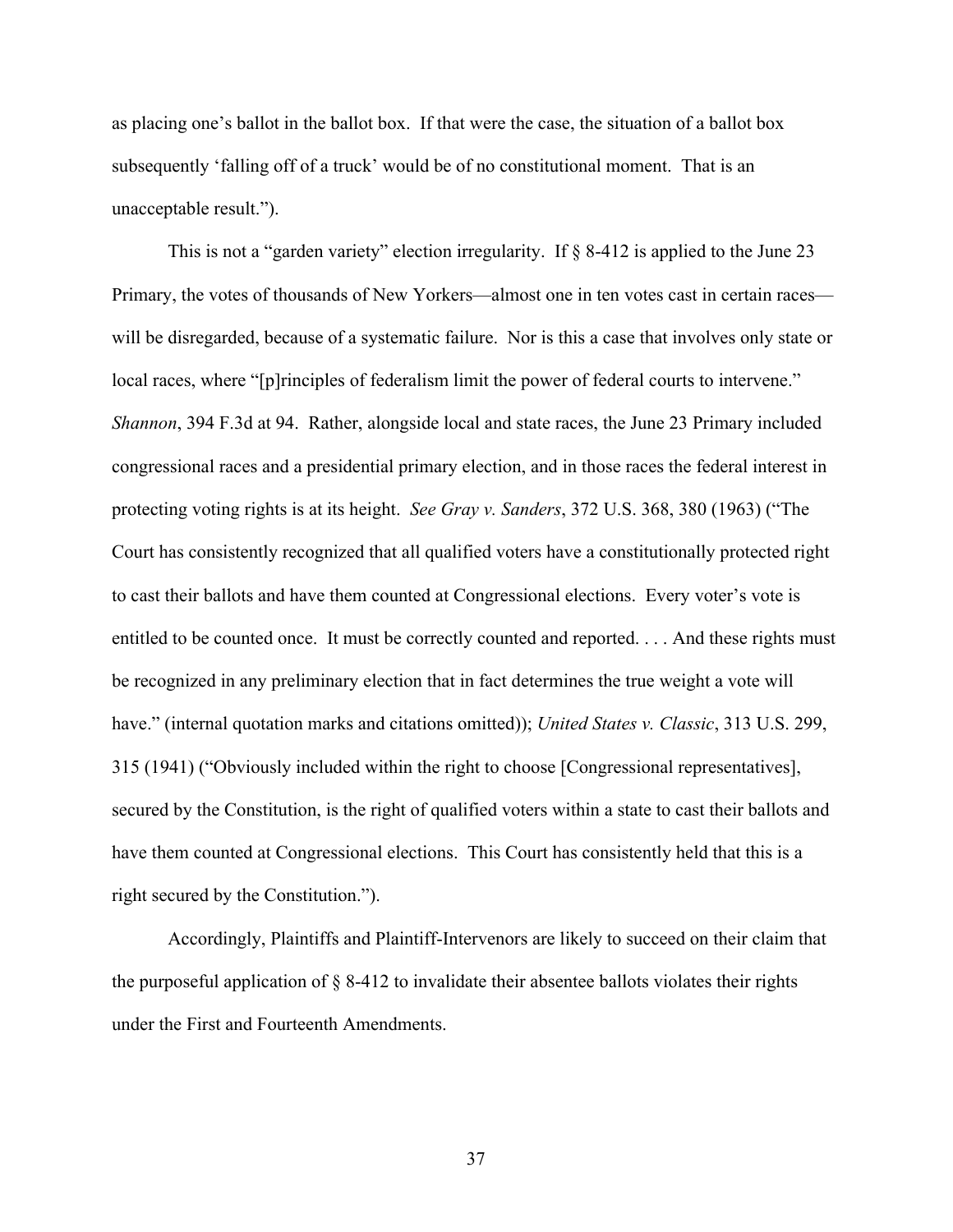## b. Equal Protection

The principle of "one person, one vote" requires that courts seek to "[e]nsure that each person's vote counts as much, insofar as it [i]s practicable, as any other person's." *Hadley v. Junior Coll. Dist. of Metro. Kan. City*, 397 U.S. 50, 54 (1970). "The right to vote is protected in more than the initial allocation of the franchise." *Bush v. Gore*, 531 U.S. 98, 104 (2000). "Equal protection applies as well to the manner of its exercise." *Id.*; *see also Hoblock*, 487 F. Supp. 2d at 96 ("More than just the act of voting . . . the counting of said vote is also guarded." (internal quotation marks and citation omitted)). "Having once granted the right to vote on equal terms, the [s]tate may not, by later arbitrary and disparate treatment, value one person's vote over that of another." *Bush*, 531 U.S. at 104–105.

As applied here, §8-412's postmark requirement—in the context of (1) Executive Order 202.26 directing that absentee ballots be mailed to voters with a postage-paid return envelope, (2) the inconsistent application of postmarks to absentee ballots depending on where voters live, and (3) Defendants' refusal to count such ballots—has created a voting process where the State "by later arbitrary and disparate treatment, value[s] one person's vote over that of another." *Id.*  The inconsistent treatment of ballots that were timely cast, especially when considering the prevalence of ballots lacking postmarks in Brooklyn as compared to the other boroughs, raises issues indistinguishable from those in *Bush v. Gore*, which involved varying standards for the recount of ballots in Florida counties.

In *Bush v. Gore*, much of the controversy revolved around ballot cards designed to be punched by a stylus but which, either through error or deliberate omission, were not punctured with sufficient precision for a machine to register the vote. *Id.* at 105. The Florida Supreme Court ordered that the intent of the voter be discerned from such ballots. *Id.* The Supreme Court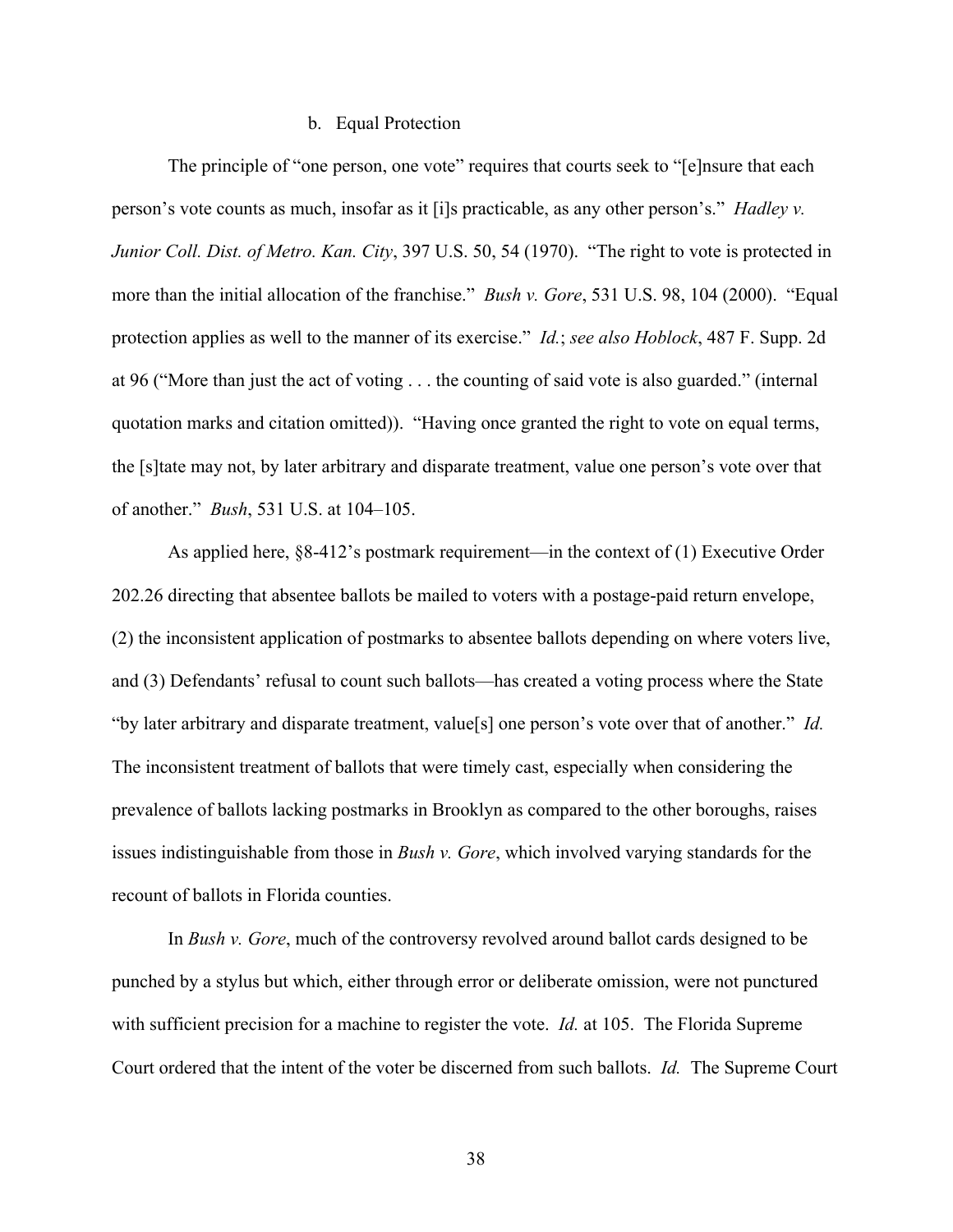found that this command was "unobjectionable as an abstract proposition and a starting principle." *Id.* at 106. The problem, however, was "the absence of specific standards to ensure its equal application." *Id.*

Although the State Defendants argue that all absentee voters were treated in the same way, State Opp. at 17, the evidence belies this, suggesting instead that the June 23 Primary suffered from a lack of "specific standards to ensure . . . equal application" of §8-412's postmark rule, because of the inconsistent application of postmarks to absentee ballots, *Bush*, 531 U.S. at 106. As the NYCBOE Deputy Executive Director testified, although most absentee ballots were postmarked, there was a subset in Brooklyn that lacked postmarks. Hearing Tr. 182:25–183:5. Although she could not recall the numbers exactly, she testified that there were "possibly" 2,000 ballots invalidated in Brooklyn, whereas there were between 20 to 60 absentee ballots that lacked postmarks in the other boroughs. *Id.* 187:2-17. A review of the vote in Patel's race for New York Congressional District 12 further demonstrates that absentee ballots were, in effect, treated differently depending on whether they were cast in Manhattan, Queens, or Brooklyn. Although a significant number of ballots were invalidated in all three boroughs, the proportion of ballots invalidated for lack of a postmark in Brooklyn was 50 percent higher than in Manhattan and Queens. *See* Pl. Reply at 5–6 (noting that of the total absentee ballots, 18.9 percent of Manhattan ballots were marked invalid; 19 percent in Queens; and 27.6 percent in Brooklyn); *see also* ECF Nos. 22-7, 22-8.

This is strong evidence that USPS locations in Brooklyn handled absentee ballots differently from the postal service locations in the other boroughs. Whether they were not delivered to the Morgan Facility, or mishandled once they got there, a significant number of Brooklyn ballots that should have been postmarked were not. Whether an individual's vote will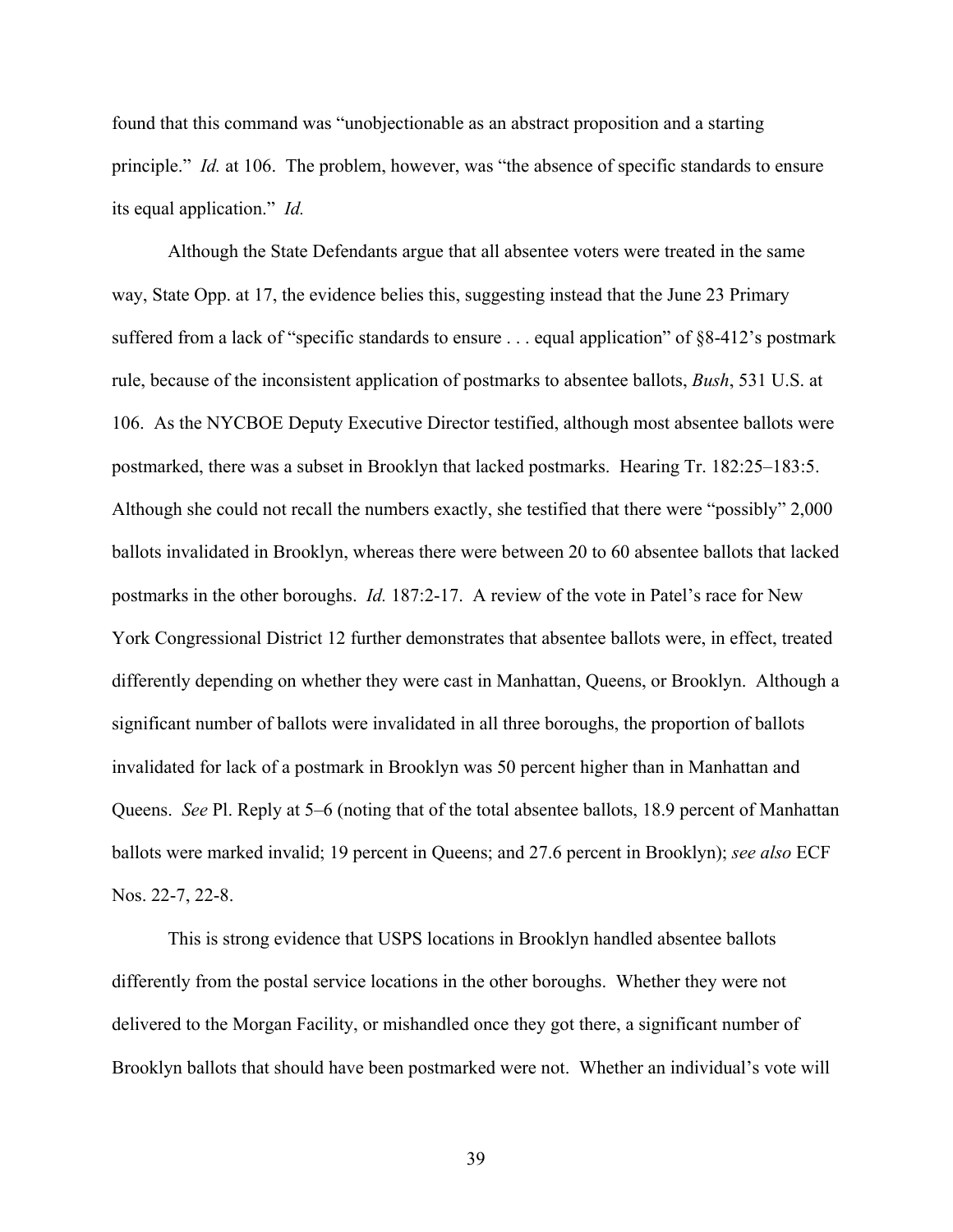be counted in this race, therefore, may depend in part on something completely arbitrary—their place of residence and by extension, the mailbox or post office where they dropped off their ballot. Not only is this "not a process with sufficient guarantees of equal treatment," it is also the type of differential treatment that the Supreme Court has found to violate the "one person, one vote" principle. *Bush*, 531 U.S. at 107 ("An early case in our one-person, one-vote jurisprudence arose when a [s]tate accorded arbitrary and disparate treatment to voters in different counties." (citing *Gray*, 372 U.S. at 378 –381)).

The procedures for counting absentee ballots also present issues of disparate treatment with respect to votes that were mailed on the days right before the election. "An absentee ballot envelope returned by mail is valid if it arrives at the local board of election either before the close of polls on [E]lection [D]ay, or else within seven days after [E]lection [D]ay provided it has a postmark of not later than the day of the election." Brehm Decl.  $\P$  11. Calabrese testified that the USPS has a two-day service standard. Hearing Tr. 332:14–17. Consider then, the case of two absentee ballots cast on June 22, at the same time, at different post offices, and assume that both are not postmarked. Under the rule that an absentee ballot returned by mail is valid if it arrives at the local board before the close of polls on June 23, whether either vote is counted depends entirely on the speed of the post office handling their ballot. If the first post office delivers the ballot to the local board ahead of schedule, meaning that it arrives by June 23, then that vote would be counted. *See* Brehm Decl. ¶ 11. If the second post office delivers the ballot to the local board in two days, meaning by June 24, then that ballot would be invalidated. A voter's right to vote, therefore, may hinge on random chance. Hearing Tr. 167:1–11 (The Court: "So then the . . . voter's precious right to vote is just left to chance, random chance, whether he or she ends up with a post office that does its job." Commissioner Kellner: "That's absolutely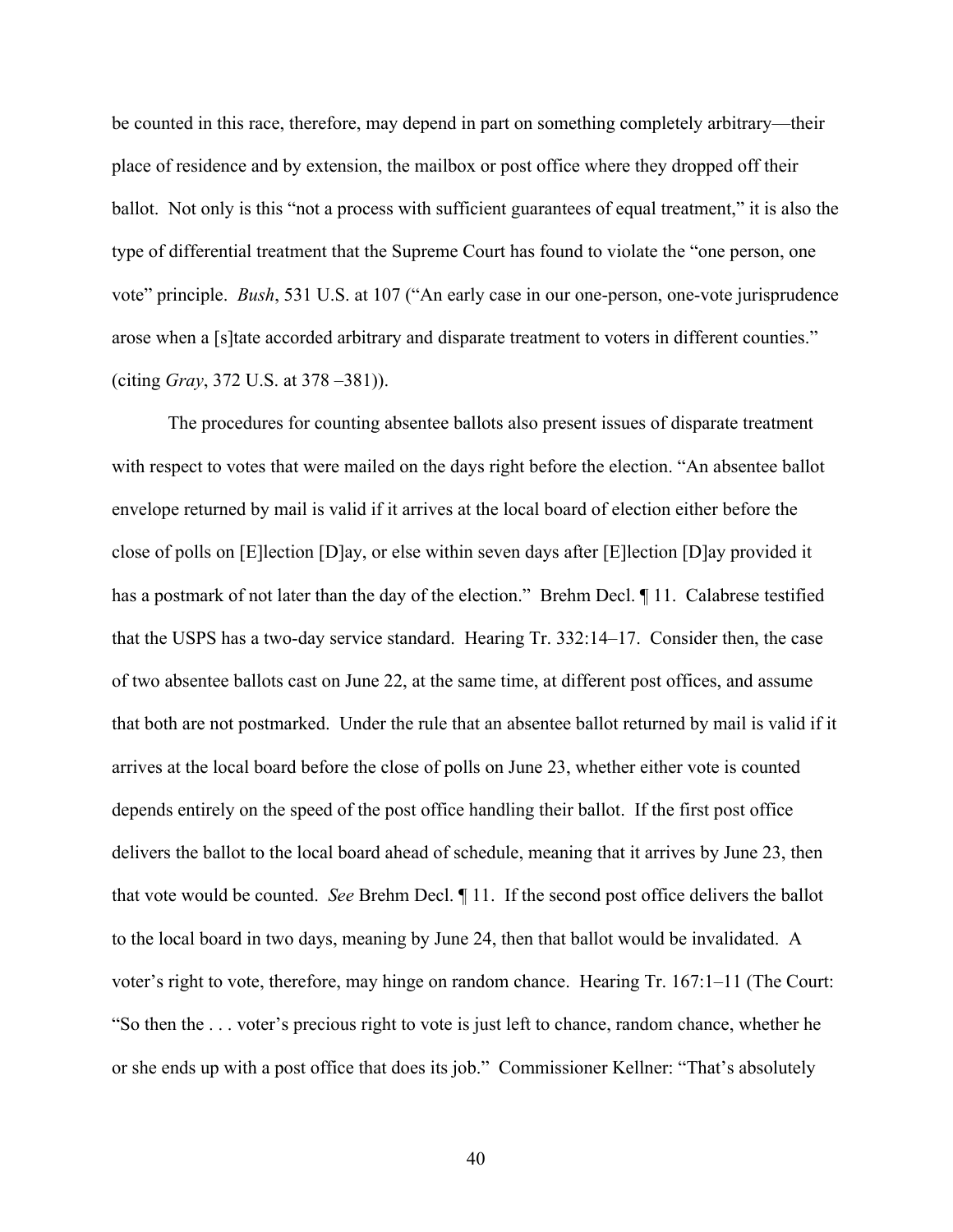correct, Judge, and I could give you thousands of examples of where random chance disenfranchises voters in our current election system, and, yes, we want to try to address them, but you have to address them in a way that is administratively doable. And I might add again, the legislature has changed the law so that in November a ballot that's delivered without a postmark on the day after Election Day is going to be counted . . . .").

In other words, whether the votes of these two voters—who cast their votes in precisely the same manner—are counted depends entirely on the speed at which their local post office delivered their votes. And it demonstrates that Defendants have created a voting process where arbitrary factors lead the state to valuing one person's vote over that of another—the kind of process specifically prohibited by the Supreme Court. *See Bush*, 531 U.S. at 104–105.

A review of the ballots that the NYCBOE has preliminary invalidated for lack of a postmark in Gallagher's and Patel's races shows that this situation is not hypothetical: hundreds of ballots mailed before June 23, but received after June 23, will be invalidated due to the time it took the postal service to deliver the ballot. This is true even considering that the USPS standard for delivery of mail sent from a New York City address to another New York City address is one-to-two business days, a standard that the USPS satisfies 98 percent of the time. Hearing Tr. 314:10–12. For example, the NYCBOE has not counted 628 absentee ballots that were cast in Gallagher's race and 691 absentee ballots that were cast in Patel's race that were received by the NYCBOE on June 24. Gallagher Decl.  $\parallel$  6, Patel Decl.  $\parallel$  3. But the Court concludes that absentee ballots received by the NYCBOE on June 24 and 25, 2020 were necessarily mailed on or before June 23, 2020, the postmark deadline for absentee ballots reflected in N.Y. Election Law § 8-412. *See* Brehm Decl. ¶ 11. Considering that ballots that are postmarked by June 23 and received by June 30 are being counted, *see* Brehm Decl. ¶ 11, the postmark requirement, in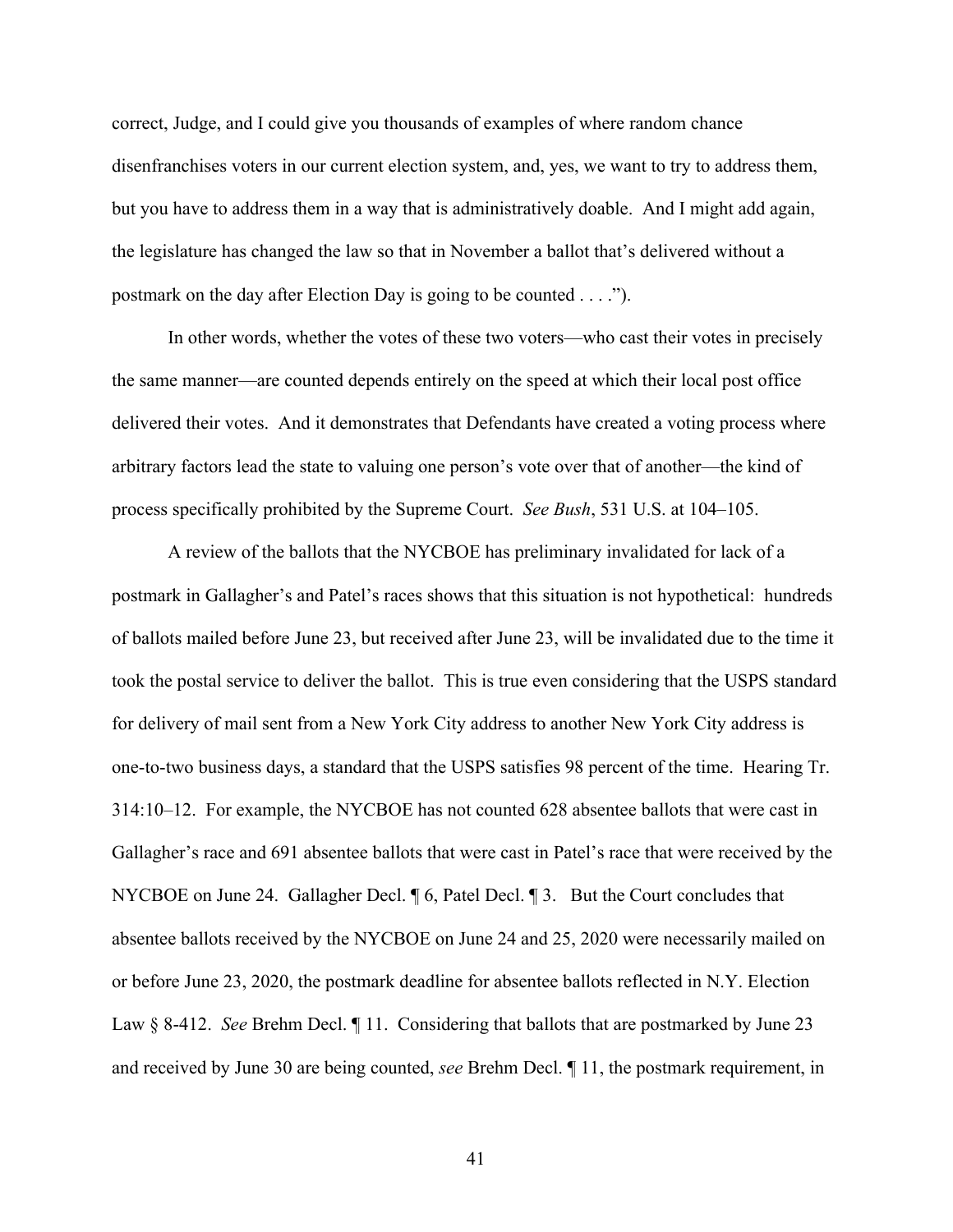conjunction with the absence of postmarks on timely mailed absentee ballots—a factor completely out of a voter's control—creates an arbitrary voting system with insufficient "guarantees of equal treatment." *Bush*, 531 U.S. at 107. This cannot stand.

The State Defendants argue that Plaintiffs have not established a clear likelihood of success on their equal protection claim because they have failed to show that Defendants' conduct constituted intentional or purposeful discrimination.<sup>4</sup> State Opp. at 17. To the extent that this is an attempt to question the equal protection principles set forth in *Bush v. Gore*, and their application here, such an attempt is not persuasive. The Supreme Court held in that case that an equal protection violation occurs when a state's vote counting procedures lacked "minimum procedures necessary to protect the fundamental right of each voter," and made no mention of the government's intent to disenfranchise voters. *Bush*, 531 U.S. at 109. Now that systemic postmarking issues have been revealed, and the effect is that § 8-412 requires identically situated ballots to be counted or invalidated based on random chance, the state violates the Equal Protection Clause when it deliberately continues to apply that policy. *See Hoblock*, 487 F. Supp. 2d at 97 ("[W]hen a group of voters are handed ballots by election officials that, unsuspected by all, are invalid, [and then] state law . . . forbids counting the ballots, the election officials violate the constitutional rights of the voters, and the election process is flawed." (internal quotation marks and citation omitted)).

Accordingly, given arbitrary postmarking of absentee ballots, and the State's decision to determine ballot eligibility on the basis of that arbitrary practice, the Court finds § 8-412's

 <sup>4</sup> Defendants do not cite—much less distinguish—*Bush v. Gore. See generally* State Opp.; City Opp. This failure to respond to Plaintiff's substantial argument can be taken as a concession of the case's applicability. *See In re UBS AG Secs. Litig.*, No. 07 Civ. 11225, 2012 WL 4471265, at \*11 (S.D.N.Y. Sept.28, 2012) (recognizing that a party "concedes through silence" to arguments by its opponent that it fails to address); *First Capital Asset Mgmt., Inc. v. Brickellbush, Inc.*, 218 F.Supp.2d 369, 392–93 & n.116 (S.D.N.Y.2002) (considering an argument not addressed in opposition brief to be waived).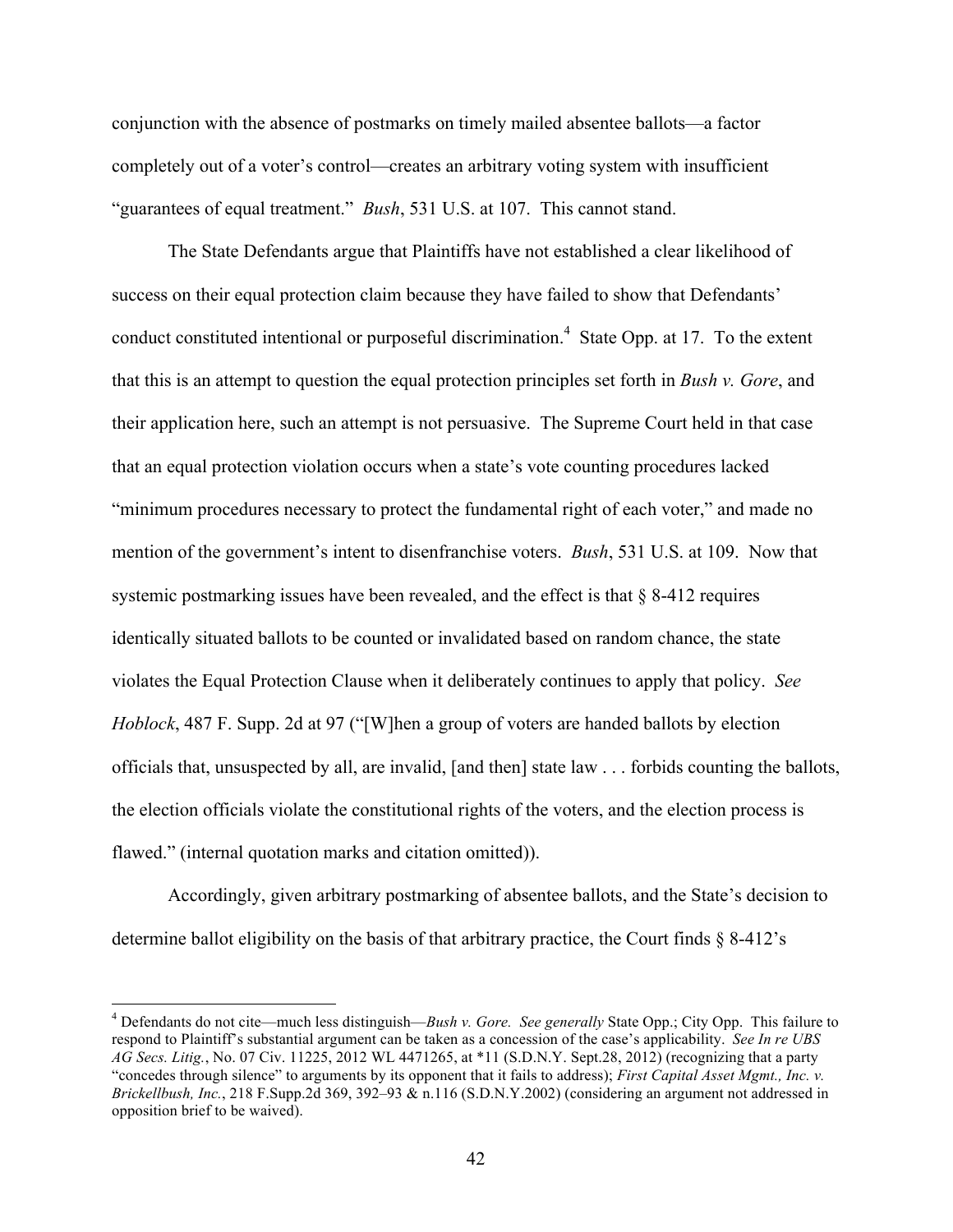postmark requirement subjects absentee voters across the state to unjustifiable differences in the way that their ballots are counted. Plaintiffs and Plaintiff-Intervenors, therefore, have demonstrated a likelihood of success on their equal protection claim.

#### 3. Balance of Equities and Public Interest

The equities tip strongly in Plaintiffs and Plaintiff-Intervenors' favor. In assessing the balance of equities, "the court must 'balance the competing claims of injury and must consider the effect on each party of the granting or withholding of the requested relief,' as well as 'the public consequences in employing the extraordinary remedy of injunction.'" *Make the Rd. N. Y. v. Cuccinelli*, 419 F. Supp. 3d 647, 665 (S.D.N.Y. 2019) (quoting *Winter*, 555 U.S. at 24).

Plaintiffs' and Plaintiff-Intervenors' injuries arising from the possible invalidation of timely mailed absentee ballots across New York City are substantial. The loss of one's vote is a serious burden on constitutional rights. *See N. Y. Progress & Prot. PAC v. Walsh*, 733 F.3d 483, 488 (2d Cir. 2013) (holding that denial of First Amendment expressive rights constitutes "significant" hardship). As already discussed at length, voter Plaintiffs followed the rules mandated by state and local election authorities, yet face disenfranchisement through no fault of their own. Similarly, Gallagher testified to the cognizable harms that she and her constituents will suffer as a result of ballot invalidation. Hearing Tr. 12:16–20 ("I am very concerned that voters in my district have been silenced due to no fault of their own . . . ."); *id.* 12:20–22 ("And I feel that if we are leaving out ballots from the count, it's unclear what my mandate is as I enter into the assembly.").

There are also meaningful costs to Defendants from granting the requested relief. Requiring the counting of ballots received without a postmark will surely involve logistical challenges and extensive coordination throughout the state with local boards of elections.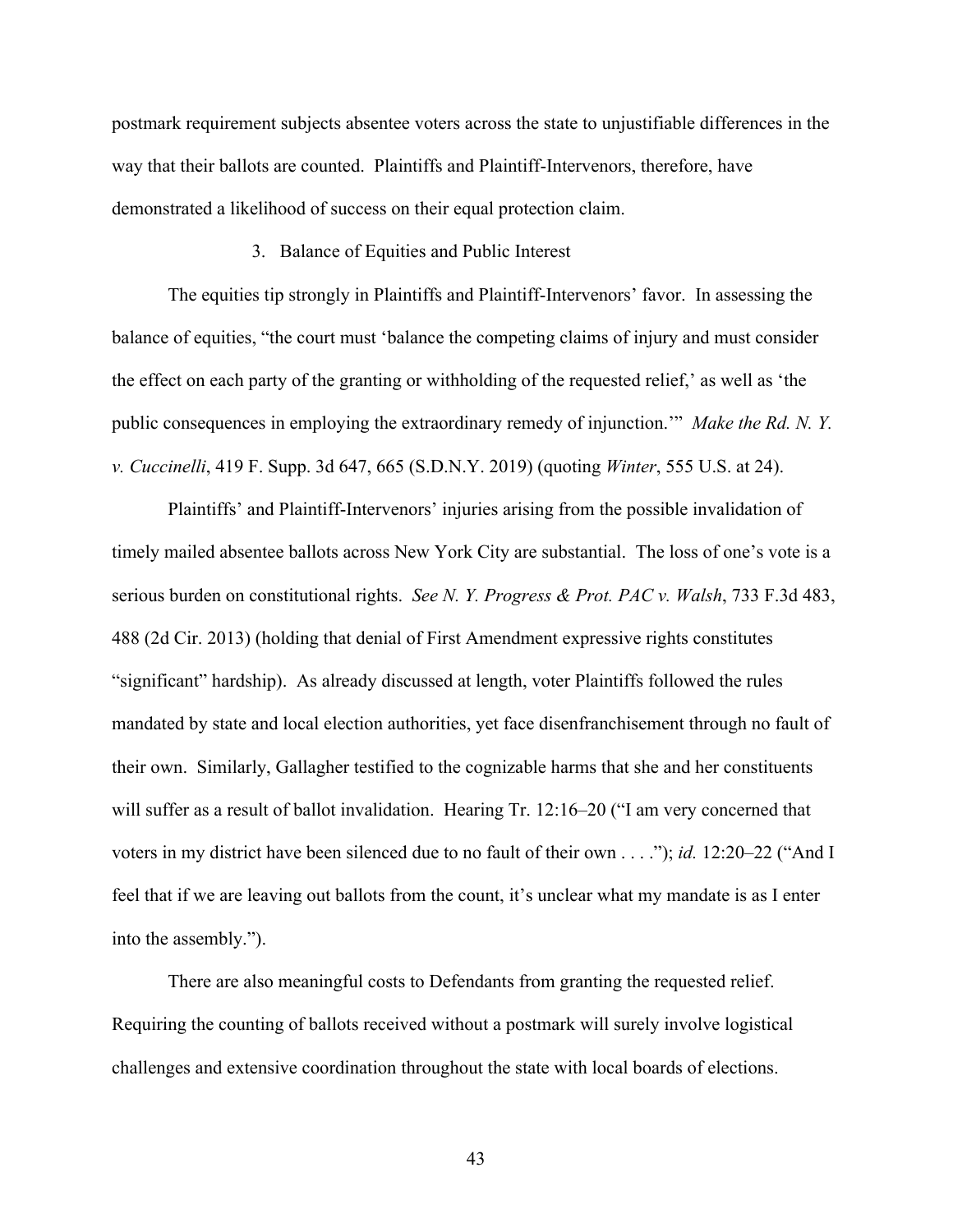Commission Kellner testified that it would be a "very substantial and burdensome" task for boards of elections to recanvass absentee ballots and require "tens of thousands of person hours" to complete. *Id.* 114:21–115:5. He also stated that boards of elections are already "extraordinarily overburdened in preparing for the November election." *Id.* 115:1–5. The Court does not take these burdens lightly. But Defendants are already in possession of the absentee ballots that must now be deemed valid, and local boards of elections were required to record the date each absentee ballot was received. This should permit Defendants to respond appropriately to an injunction. Moreover, as Defendants testified, there were relatively few ballots marked as invalid on June 24 and 25, with the exception of ballots in Brooklyn. *Id.* 182:25–183:8.

In addition, Congress has taken steps, and may well take further action, to provide states with additional resources to address challenges on election administration brought on by the COVID-19 crisis. *See* Coronavirus Aid, Relief, and Economic Security Act, Pub. L. No. 116- 136, 134 Stat. 281, 530–31 (2020) (appropriating \$400 million dollars in "[e]lection [s]ecurity [g]rants" to help states "prevent, prepare for, and respond to coronavirus, domestically or internationally, for the 2020 [f]ederal election cycle"); *see also, e.g.*, The Heroes Act, H.R. 6800, 116th Cong. at 38 (2020) (proposing an appropriation of \$3.6 billion in grants to states "for contingency planning, preparation, and resilience of elections for [f]ederal office"); State Elections Preparedness Act, S. 3778, 116th Cong. § 2(a) (2020) (proposing a waiver of the requirement that states provide matching funds for election security grants). The Court is aware that judicial intervention into state election administration, even when compelled by the Constitution, is a blunt instrument. Congress should exercise its power to equip states with more flexible—and well-funded—tools to prevent the recurrence of problems like those in this case, and to swiftly resolve vote counting issues which may arise.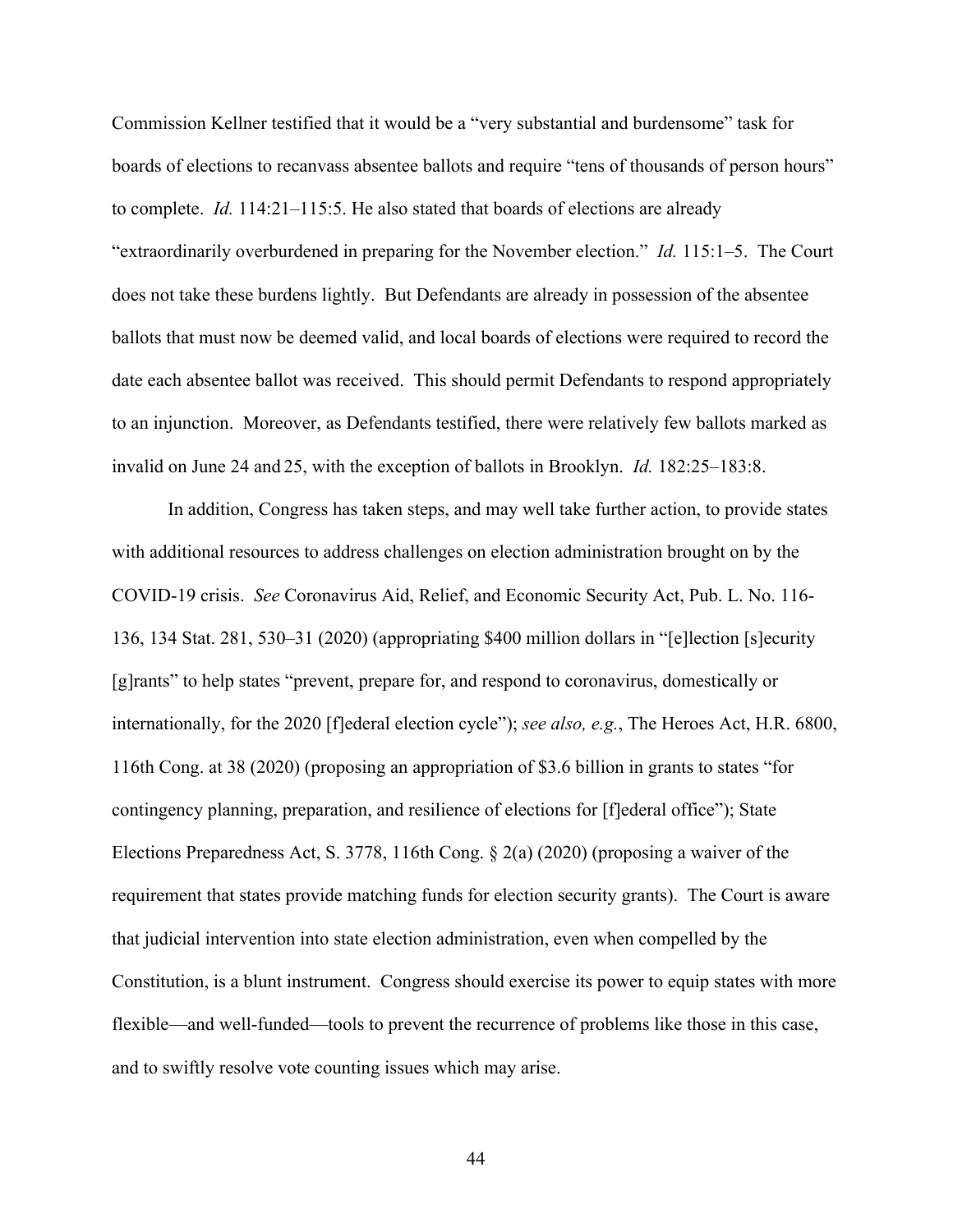There is a strong public interest in granting an injunction in this case. "[S]ecuring First Amendment rights is in the public interest." *N. Y. Progress & Prot. PAC,* 733 F.3d at 488. In reliance on *Republican National Committee v. Democratic National Committee*, 140 S. Ct. 1205 (2020), the State Defendants argue that an injunction is not in the public interest because "it would upend the rules by which the [June 23 Primary] was conducted." State Opp. at 23. Not so. Unlike in *Republican National Committee*, an injunction in this case would not "alter the election rules on the eve of an election." 140 S. Ct. at 1207. To the contrary, and in line with the expectations of voters and candidates alike, the requested relief would prevent boards of elections from disregarding timely filed absentee ballots. Moreover, there is no concern of "judicially created confusion" in the run-up to Election Day. *Id.* Election Day has come and gone. Requiring Defendants to count valid ballots already cast will provide clarity in the face of unexpected and constitutionally significant chaos, and strengthen voters' faith in the franchise.

Plaintiffs and Plaintiff-Intervenors have made a strong showing of irreparable harm without emergency relief, established a clear and substantial likelihood of success on the merits of their First and Fourteenth Amendment claims, and demonstrated that the balance of equities tips decisively in their favor and that the public interest would be served by such relief. Accordingly, the Court holds that Plaintiffs and Plaintiff-Intervenors have established their entitlement to a preliminary injunction under Rule 65 of the Federal Rules of Civil Procedure.

#### VI. Scope of Relief

Having determined that Plaintiffs have established their entitlement to an injunction to rectify the violation of their constitutional rights resulting from the state's decision to not count non-postmarked absentee ballots cast in the June 23 Primary when those ballots have other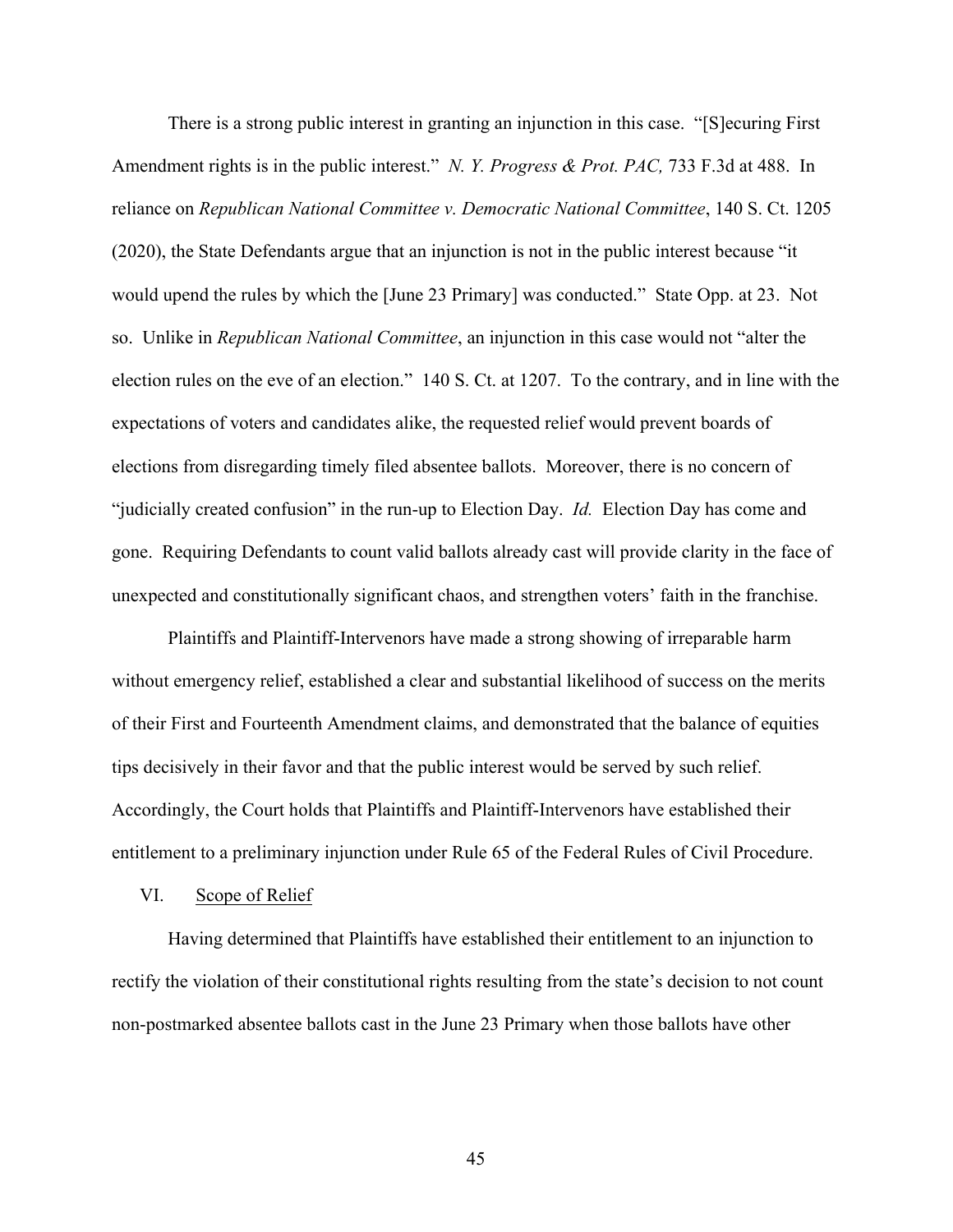guarantees of being timely mailed, the Court now turns to the scope of the relief that should be granted.

As the Court has stressed, the virtual certainty that absentee ballots received by a board of elections on June 24 or June 25 were cast on or before June 23 means that enforcing § 8-412 against those ballots is pointless. The state interest in ensuring that all votes are cast by the close of polls on Election Day is not served by requiring a postmark on ballots that, as a factual matter, could not have been cast after the close of polls on Election Day. The evidence before the Court does not establish to the same level of certainty, however, that absentee ballots received by the NYCBOE or another local board on June 26 or later were mailed on or before June 23—though, to be sure, it is possible that some ballots may have taken three days or longer to get to local boards, given the extraordinary strain on the postal service created by the pandemic and the surge of absentee balloting.<sup>5</sup> The testimony of USPS officials also indicates that when a ballot does contain a postmark, it is likely that the postmark reflects the date the ballot was mailed by the sender and received by the postal service. Hearing Tr. 337:9–25. Accordingly, the Court will limit relief to ballots received by a local board of elections on June 24 or 25, so long as those received on June 25 are not postmarked after June 23.

Plaintiffs seek an order on behalf of themselves and all others similarly situated throughout the state. *See* Compl. at 1, 21. Thus, they ask the Court to order statewide relief. The evidence before the Court does not show a widespread problem of absentee ballots being invalidated for lack of a timely postmark outside of New York City. *See* Brehm Supp. Decl. ¶ 5. Still, it is clear that *some* absentee ballots were invalidated for lack of a postmark in upstate and

 $\frac{1}{5}$ <sup>5</sup>Although the Court holds that absentee ballots received by June 25 were presumptively timely cast despite the absence of a postmark, the Court does not hold that non-postmarked ballots received from June 26 to June 30 were presumptively *not* timely cast. To the extent that a candidate can show that a tally of the latter ballots could be outcome dispositive of a race, the Court, upon application of a candidate aggrieved by the count, shall consider what remedy, if any, is available.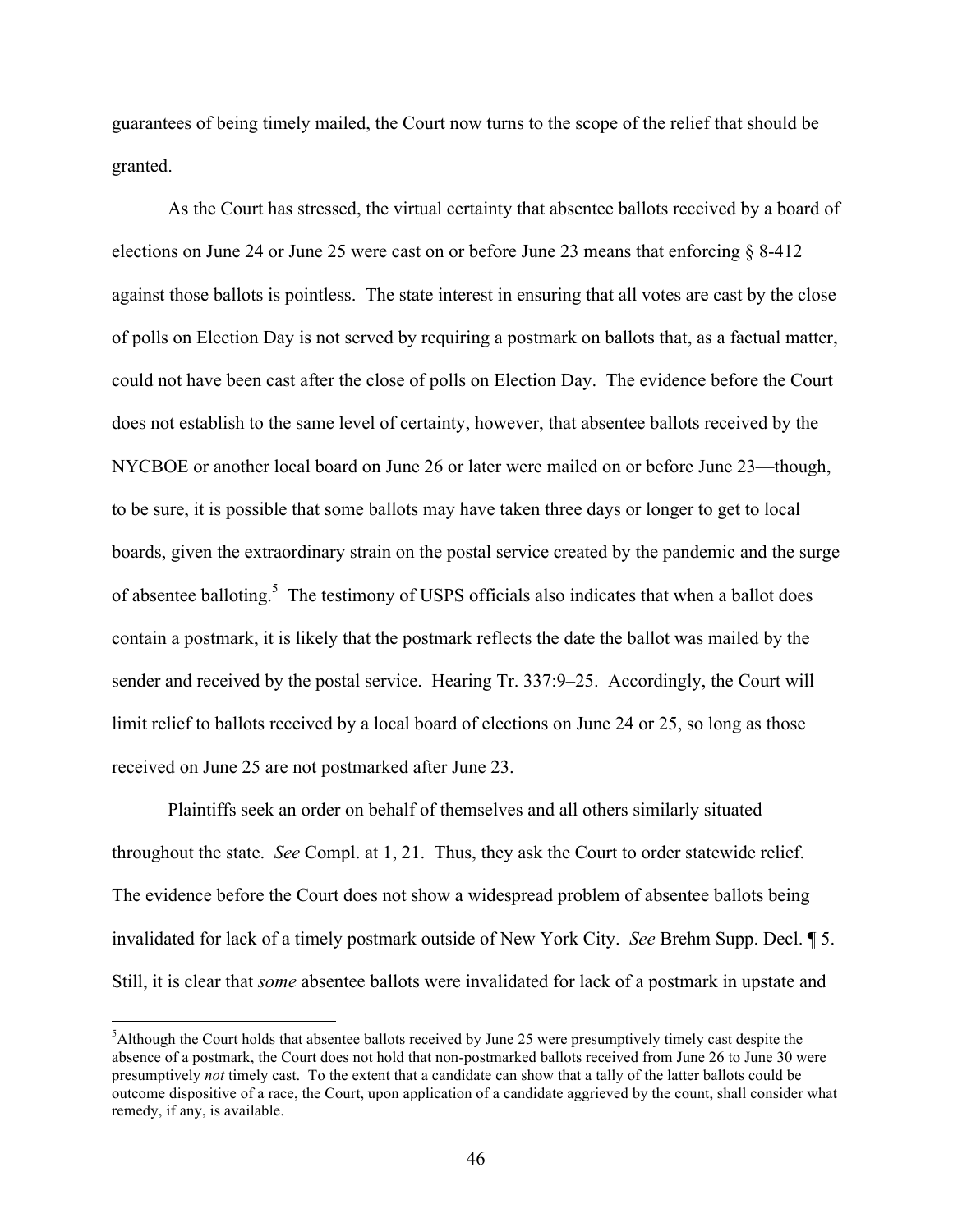western New York. *Id.* In the rest of the state, as in New York City, it is virtually impossible that a ballot return envelope received by a local board on June 24 was mailed later than June 23, and highly likely that a ballot received on June 25 was mailed on June 23 or earlier. *See* 39 C.F.R. § 121.1 (2014) (providing that a two-day service standard applies to first-class mail when the sender and the destination share a sectional center facility—i.e., when their zip codes have the same first three digits—and that a three day service standard applies to other first-class mail within the contiguous United States); *see also Am. Postal Workers Union, AFL-CIO v. Postal Regulatory Comm'n*, 842 F.3d 711, 713 (D.C. Cir. 2016) (holding that the promulgation of § 121.1 in its present form "shifted a substantial portion of mail previously subject to the overnight standard to either the two-, three-, four-, or five-day service standards, and further transferred a large volume of the two-day mail to the three-, four-, and five-day service standards").

For the reasons already set forth, applying § 8-412's postmark requirement to those ballots is not justified by the need to ensure that they were timely cast, so long as they were received by boards of elections on June 24 or 25, and were not postmarked after June 23. Enforcing the requirement upstate would impose the same burden on the right to vote and enact the same unequal treatment as it would in the five boroughs. Moreover, counting absentee ballots without timely postmarks in New York City but not counting them in the rest of the state would risk running afoul of the Constitution's guarantee of equal treatment. *See Bush*, 531 U.S. at 109. The Court concludes, therefore, that it must grant statewide relief.